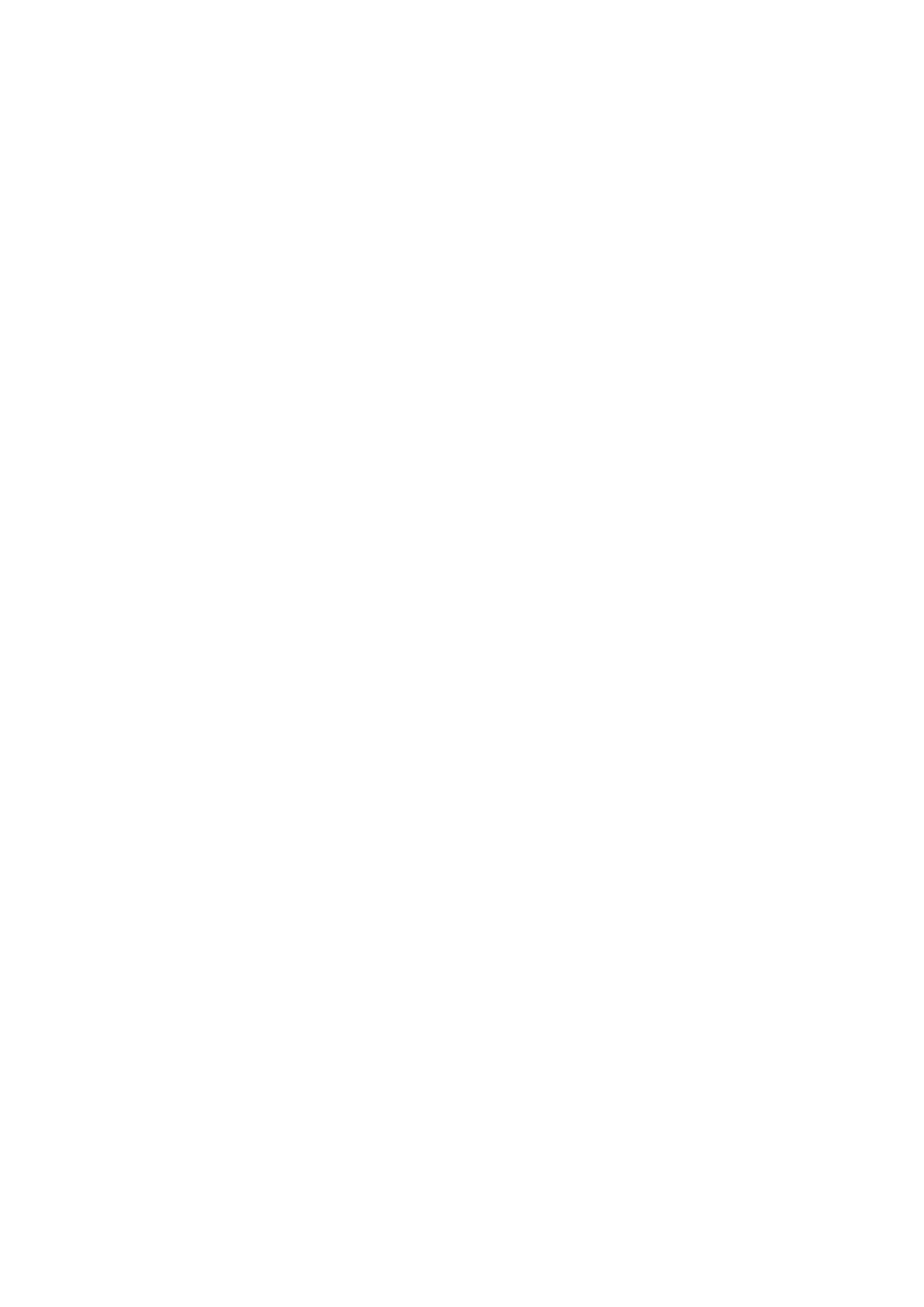## **TMARLM/2016**

INTERNATIONAL LABOUR ORGANIZATION

**Labour Migration Branch**

# **The access of refugees and other forcibly displaced persons to the labour market**

**Background paper and draft ILO guiding principles for discussion at the ILO tripartite technical meeting on the access of refugees and other forcibly displaced persons to the labour market** (Geneva, 5–7 July 2016)

Geneva, 2016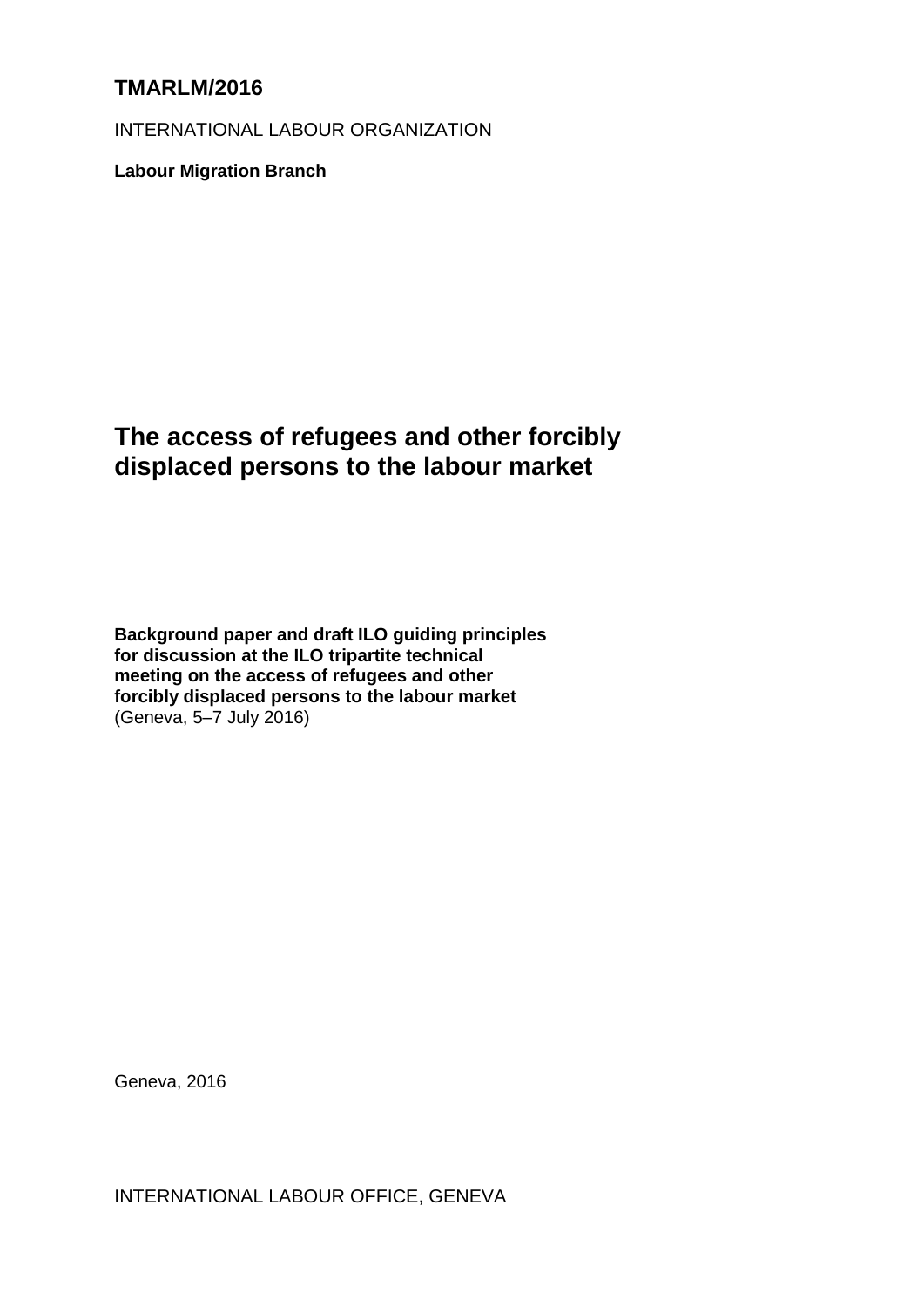#### Copyright © International Labour Organization 2016 *First edition 2016*

Publications of the International Labour Office enjoy copyright under Protocol 2 of the Universal Copyright Convention. Nevertheless, short excerpts from them may be reproduced without authorization, on condition that the source is indicated. For rights of reproduction or translation, application should be made to ILO Publications (Rights and Permissions), International Labour Office, CH-1211 Geneva 22, Switzerland. The International Labour Office welcomes such applications.

Libraries, institutions and other users registered with reproduction rights organizations may make copies in accordance with the licences issued to them for this purpose. Visit www.ifrro.org to find the reproduction rights organization in your country.

*The access of refugees and other forcibly displaced persons to the labour market:* Background paper and draft ILO guiding principles for discussion at the ILO tripartite technical meeting on the access of refugees and other forcibly displaced persons to the labour market, Geneva, 5–7 July 2016, International Labour Office, International Migration Branch. Geneva, ILO, 2016.

ISBN 978-92-2-131176-8 (print) ISBN 978-92-2-131177-5 (Web pdf)

Also available in French: *L'accès des réfugiés et autres personnes déplacées de force au marché du travail*: document d'information et projet de principes directeurs de l'OIT en vue de la réunion technique tripartite sur l'accès des réfugiés et autres personnes déplacées de force au marché du travail (Genève, 5-7 juillet 2016), ISBN 978-92- 2-231070-8 (print), 978-92-2-231071-5 (Web pdf), Geneva, 2016; and in Spanish: *El acceso de refugiados y otras personas desplazadas por la fuerza al mercado de trabajo*: documento de referencia y proyecto de principios rectores de la OIT para su discusión en la Reunión técnica tripartita sobre el acceso de refugiados y otras personas desplazadas por la fuerza al mercado de trabajo (Ginebra, 5-7 de julio de 2016), ISBN 978-92-2-331098-1 (print), ISBN 978-92-2-331099-8 (Web pdf), Geneva, 2016.

migrant worker / refugee / displaced person / entry into working life / labour market / labour legislation / ILO standards / ILO Meeting

14.09.2

*ILO Cataloguing in Publication Data*

The designations employed in ILO publications, which are in conformity with United Nations practice, and the presentation of material therein do not imply the expression of any opinion whatsoever on the part of the International Labour Office concerning the legal status of any country, area or territory or of its authorities, or concerning the delimitation of its frontiers.

Reference to names of firms and commercial products and processes does not imply their endorsement by the International Labour Office, and any failure to mention a particular firm, commercial product or process is not a sign of disapproval.

ILO publications and digital products can be obtained through major booksellers and digital distribution platforms, or ordered directly from ilo@turpin-distribution.com. For more information, visit our website: www.ilo.org/publns or contact ilopubs@ilo.org.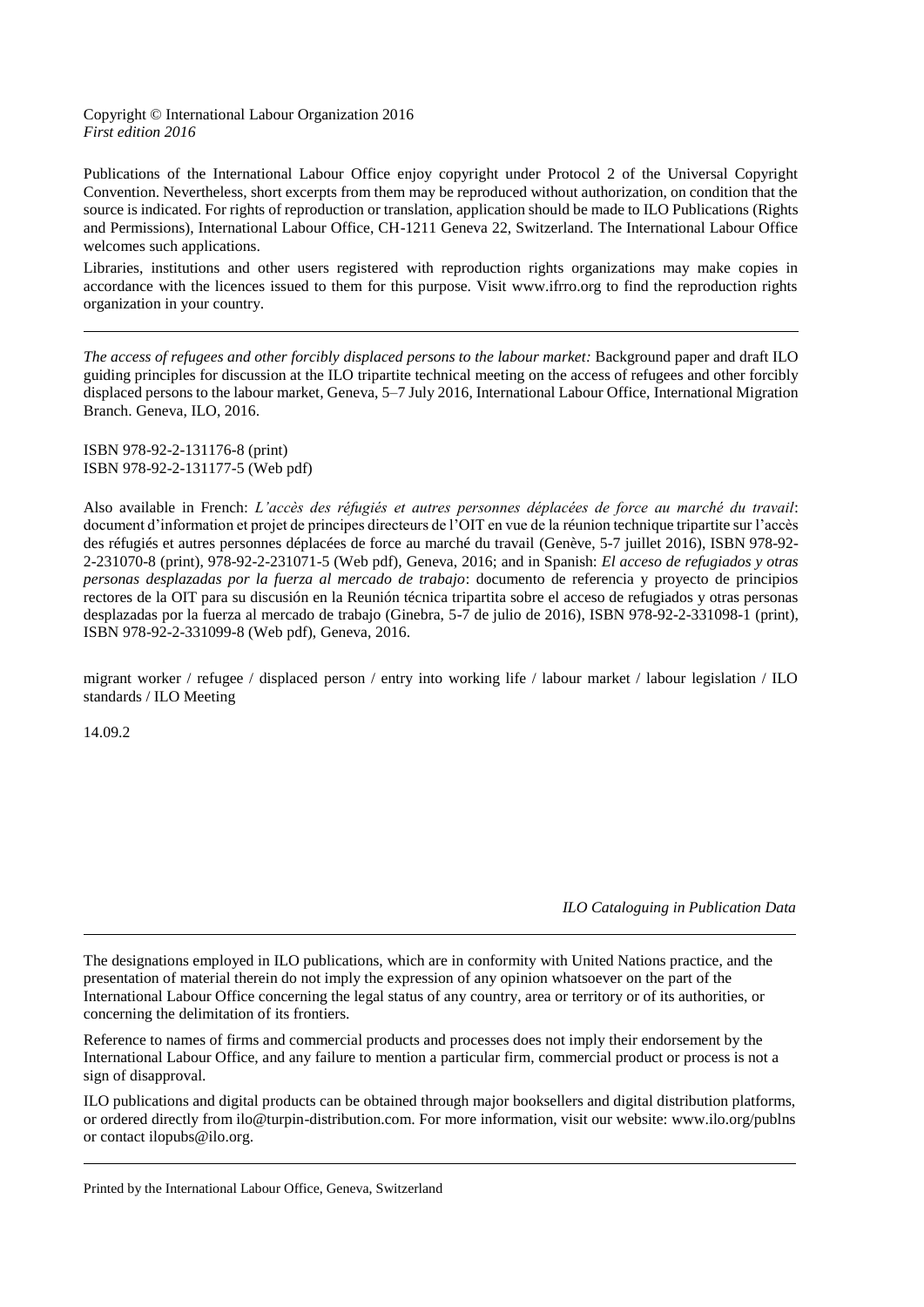### *Contents*

|                                                                         | $\mathbf{1}$                                                        |  |  |
|-------------------------------------------------------------------------|---------------------------------------------------------------------|--|--|
| 3<br>Part I.                                                            |                                                                     |  |  |
| A.                                                                      | International migration, refugees and displaced persons –<br>3      |  |  |
| <b>B.</b>                                                               | 5                                                                   |  |  |
| C.                                                                      | 6                                                                   |  |  |
| D.                                                                      | 8                                                                   |  |  |
| ILO: Addressing labour market impacts of refugees and other<br>Part II. |                                                                     |  |  |
| A.                                                                      | 12                                                                  |  |  |
| <b>B.</b>                                                               | 13                                                                  |  |  |
| Part III. Access to labour markets - Challenges, normative guidance,    |                                                                     |  |  |
| A.                                                                      | Governing the access of refugees and other forcibly displaced<br>14 |  |  |
|                                                                         | 16<br>17                                                            |  |  |
| <b>B.</b>                                                               | 18                                                                  |  |  |
|                                                                         | 19<br>19                                                            |  |  |
| C.                                                                      | 20                                                                  |  |  |
|                                                                         | 21                                                                  |  |  |
|                                                                         | 23                                                                  |  |  |
|                                                                         | 24                                                                  |  |  |
|                                                                         | 24                                                                  |  |  |
| D.                                                                      | 25<br>ILO standards and normative guidance and current<br>25        |  |  |
| E.                                                                      | 27                                                                  |  |  |
|                                                                         | 27                                                                  |  |  |
|                                                                         | 28                                                                  |  |  |
|                                                                         | 29                                                                  |  |  |
| 30                                                                      |                                                                     |  |  |
| A.                                                                      | 30                                                                  |  |  |
| <b>B.</b>                                                               | 31                                                                  |  |  |
| C.                                                                      | 31                                                                  |  |  |

*Page*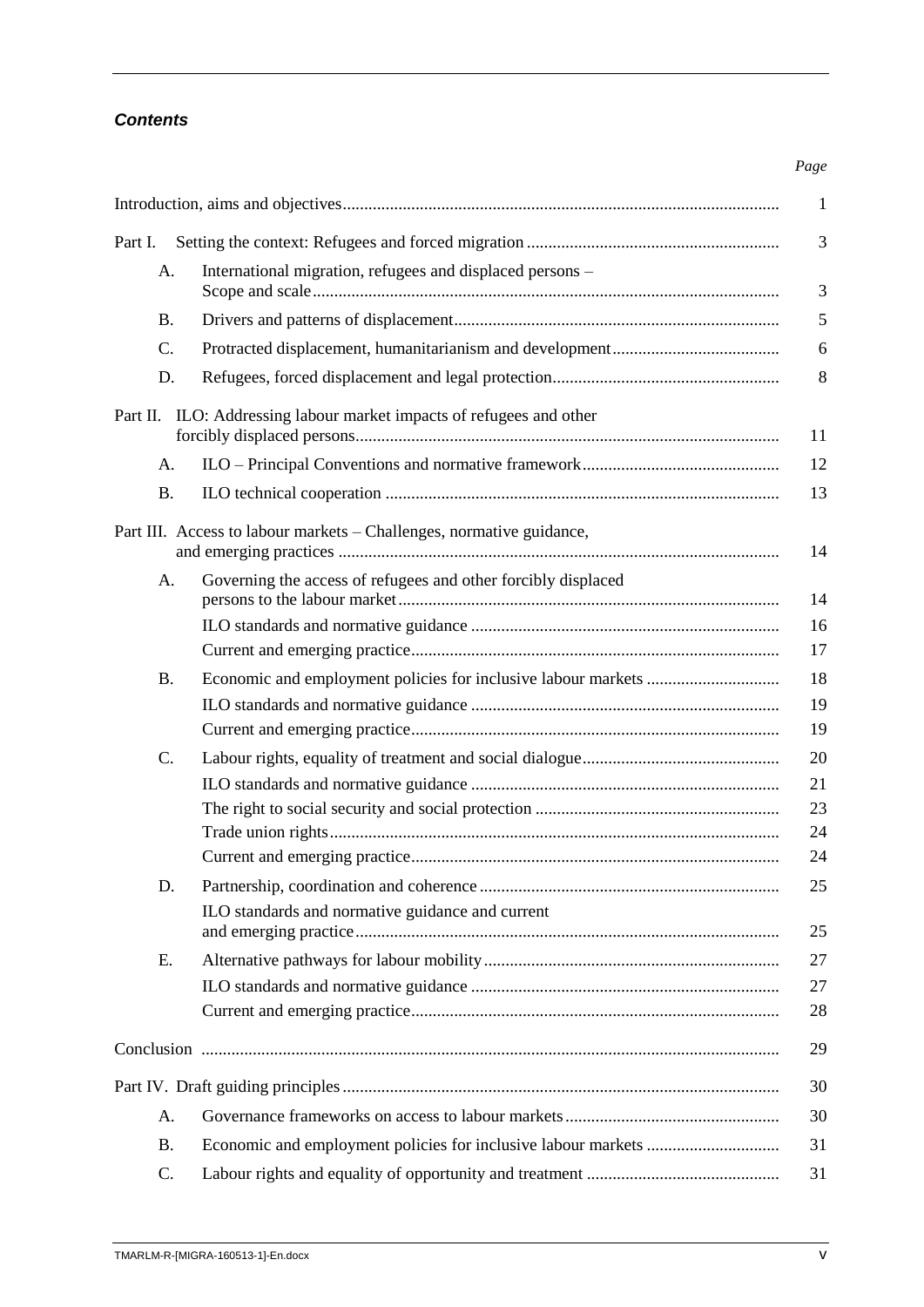|  | 32 |
|--|----|
|  |    |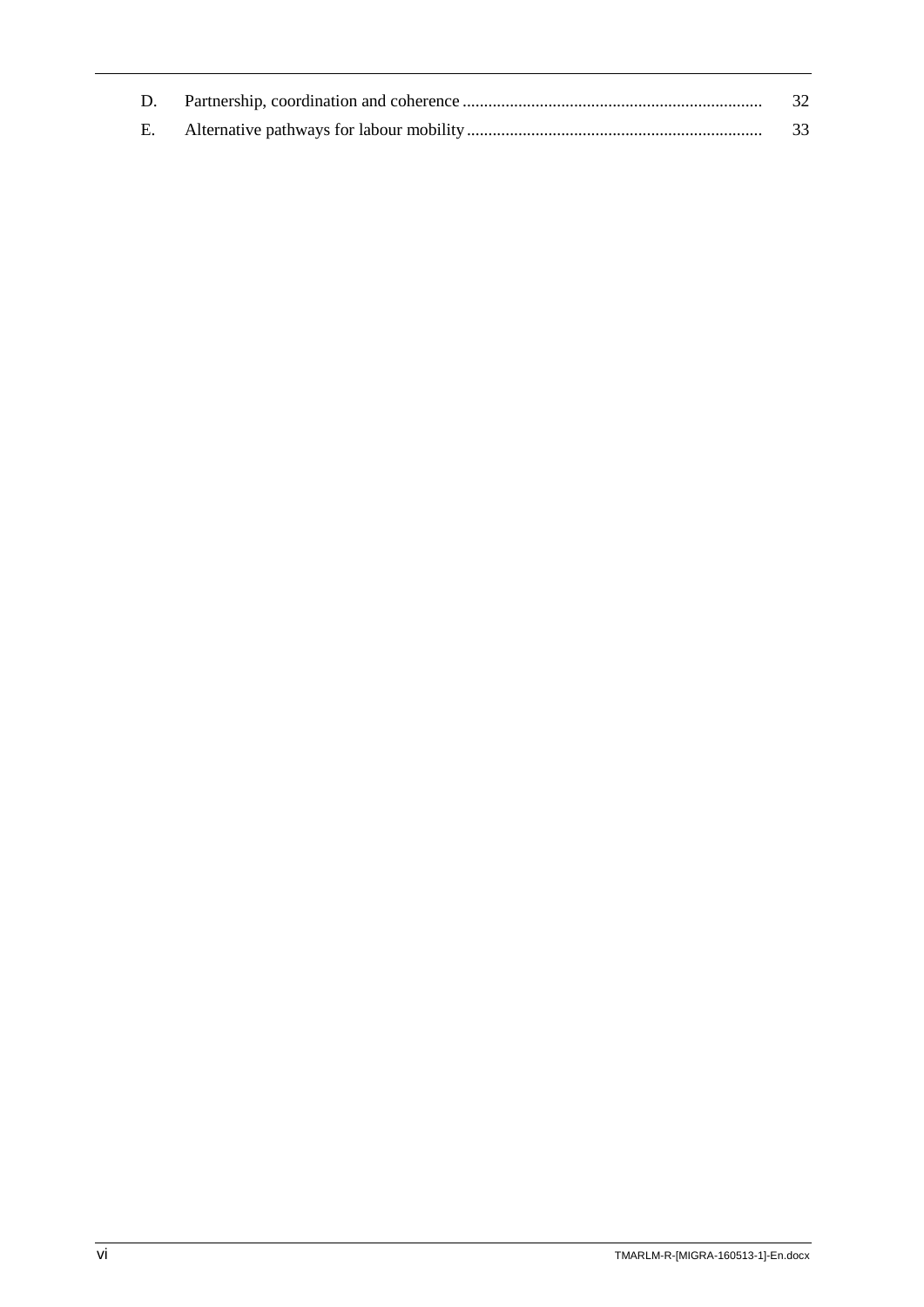## <span id="page-6-0"></span>**Introduction, aims and objectives**

- **1.** Large movements of refugees and persons forcibly displaced by violence, conflict, human rights abuse, deprivation of social and economic rights, disasters and environmental change are creating considerable challenges for countries of first asylum, transit and destination, as well as countries of origin. These challenges include the actual and potential impact of these populations on labour markets, particularly those in difficulty even prior to large movements.
- **2.** Of the 17.4 million recognized refugees and registered asylum seekers, and millions of forcibly displaced persons, only a very small minority gain access to labour markets in the formal economy, opportunities for decent work and satisfactory conditions of employment and rights protection in the workplace. Access to work may be prohibited or restricted by law and those that do manage to find work do so, in many instances, in the informal economy – the main labour market in many of the refugee-impacted countries.
- **3.** The precarious situation of these populations renders them vulnerable to discriminatory practices which can lead to exploitation and the denial of fundamental principles and rights at work. The failure to uphold fundamental principles and rights at work can result in situations of forced labour, bonded labour and child labour.
- **4.** The wider socio-economic consequences of forced displacement have triggered intense debates globally on how to develop appropriate and sustainable policy responses to these challenges. Discussions have taken place within the ILO during a side event organized at the 104th Session of the International labour Conference (ILC) in June 2015 and during the 325th and 326th Sessions of the Governing Body in November 2015 and March 2016 respectively. In this context, the Governing Body at its 326th Session agreed to convene a tripartite technical meeting on the access of refugees and other forcibly displaced persons to the labour market.
- **5.** The purposes of the Tripartite Technical Meeting are to:
	- Discuss for adoption a set of guiding principles to inform policy measures on the access of refugees and other forcibly displaced persons to the labour market based on relevant ILO standards and other related human rights instruments, as well as good practices where these exist.
	- Recommend ways to disseminate and give practical effect to such ILO guidance, including to inform national and multilateral responses and forums.
	- Prepare the ILO and its constituents to contribute to international events addressing global concern about refugees and forced displacement, in particular the UN General Assembly Summit addressing large movements of refugees and migrants and the US Summit on the refugee crisis both to be held in September 2016.
- **6.** This background paper and draft ILO guiding principles have been prepared to provide a basis and framework for the Technical Meeting's deliberations. The paper is in four parts. Part I provides the setting and context exploring the challenges posed by the contemporary phenomena of refugees and forcibly displaced persons. Part II briefly sets out the normative context for the ILO's role in addressing labour market impacts of refugees and other forcibly displaced persons. Part III then examines access to labour markets – diagnosing the challenges, identifying the normative guidance and exemplifying good practices. Based upon the preceding analysis, Part IV presents possible draft guiding principles for consideration by the Tripartite Technical Meeting.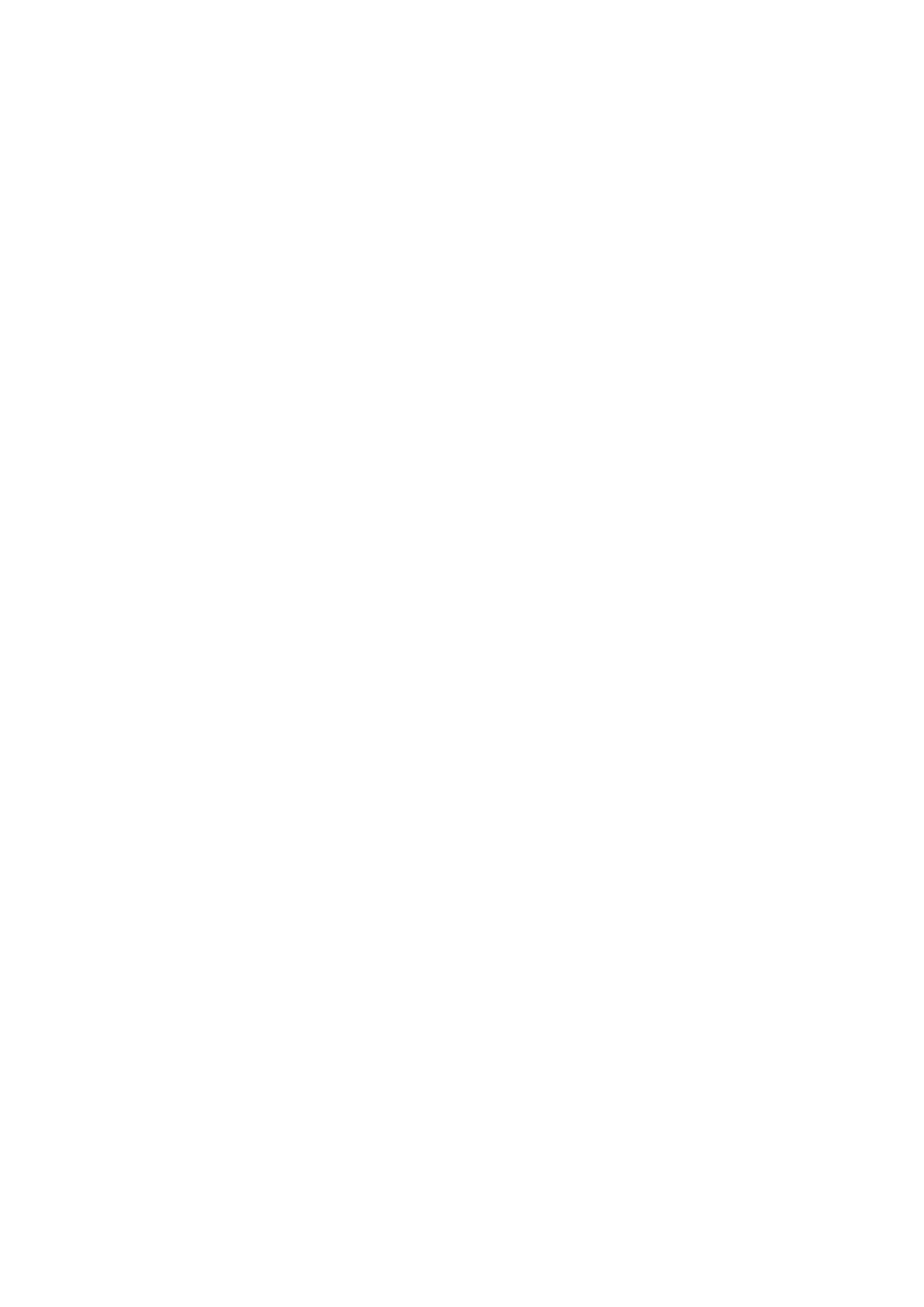### <span id="page-8-0"></span>**Part I. Setting the context: Refugees and forced migration**

#### <span id="page-8-1"></span>**A. International migration, refugees and displaced persons – Scope and scale**

- **7.** Large-scale international mobility of people is one of the defining characteristics of the twenty-first century and is a complex and growing global phenomenon. In 2015, more than 244 million international migrants were estimated to live outside their countries of origin for more than 12 months.  $\frac{1}{1}$  Of these, the ILO estimates that over 150 million (almost 62 per cent) are migrant workers. <sup>2</sup> International mobility is a major force for economic and social development in both origin and receiving countries  $-$  a consequence and a driver of the globalization of the world's economy. The ILO has recently reiterated the importance of international migration through its Fair Migration Agenda. <sup>3</sup>
- **8.** An equally significant, and rapidly increasing, international migratory movement comprises people who leave their homes and countries "involuntarily" as refugees and other forcibly displaced persons. This population is of concern to the ILO where they seek to enter the labour force or are employed as workers outside their own countries and thus covered by the ILO instruments. This population is the focus of this background paper.
- **9.** Globally, almost 61 million people are forcibly displaced by conflict, violence and human rights violations, overwhelmingly in emerging economies.<sup>4</sup> This is more than at any other time since the Second World War.
- **10.** As figure 1 below illustrates, by mid-2015, an estimated 15.1 million of this total were refugees, <sup>5</sup> half of whom were women and children. This is the highest overall number of refugees in 20 years and a rise of 45 per cent or 4.7 million persons in three-and-a-half years, while a further 2.3 million people claiming asylum were awaiting determination of their status. The top five countries of origin – the Syrian Arab Republic, Afghanistan, Somalia, Sudan and South Sudan – account for over 10 million refugees, 68 per cent of the total, while the top five hosting countries in absolute numbers – Turkey, Pakistan, Lebanon, the Islamic Republic of Iran and Ethiopia – accommodate 6.1 million refugees, some 34 per cent of the

<sup>1</sup> UNDESA (2015). "Trends in International Migration", Population Facts No. 2015/4, UN Department of Economic and Social Affairs, Population Division.

2 ILO (2015). *ILO global estimates on migrant workers: Results and methodology*.

<sup>3</sup> ILO (2014). *Fair migration: Setting an ILO agenda*, Report of the Director-General, Report I(B), and *ILO Multilateral Framework on Labour Migration: Non-binding principles and guidelines for a rights-based approach to labour migration*.

<sup>4</sup> UNHCR (2015). Mid-year estimates 2015; UNHCR data refer to "people of concern" which include, in addition to Convention refugees other related categories such as people in refugee-like situations, asylum seekers, IDPs under the protection of UNHCR (a slightly smaller total than the total number of IDPs), returnees, and stateless people: [http://www.unhcr.org/56701b969.html.](http://www.unhcr.org/56701b969.html)

<sup>5</sup> The 15.1 million includes 14.441 million recognized refugees and, in addition, 656,000 "people in refugee-like situations and people of concern (to the UNHCR)" which are technical categories delineating people who receive protection from the UNHCR although they do not have refugee status under the terms of the 1951 Geneva Convention on the Status of Refugees. The 1951 Geneva Convention on the Status of Refugees defines the refugees covered by the protections of the Convention. (Article 1(A)(2)).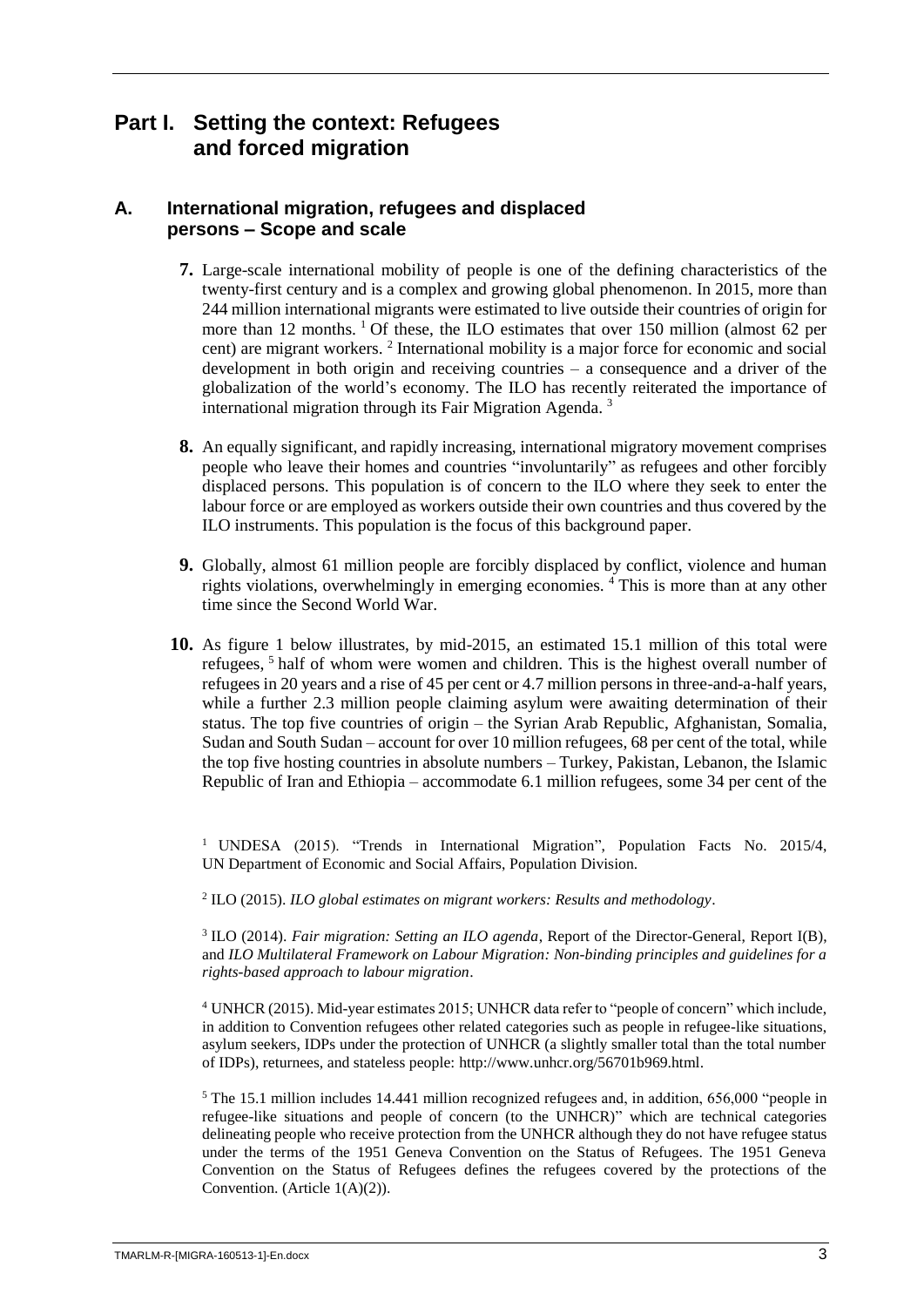total. However, beyond these major aggregates and the challenges they present, 169 countries worldwide host refugees and, for example, 23 countries individually host more than 200,000 refugees. These more widely representative situations also pose many, equally profound, challenges for the impacted countries, the UN system, and donors.



#### **Figure. Scale of forced displacement 2010–15**

- **11.** The aggregate data include 5.1 million Palestinian refugees  $\delta$  and an estimated 40.8 million  $\delta$ who are internally displaced persons (IDPs)<sup>8</sup> as a result of conflict and who are protected, as applicable, by the 1998 Guiding Principles on Internal Displacement and the African Union Convention for the Protection and Assistance of Internally Displaced Persons in Africa (Kampala Convention) which came into force in 2012. Neither Palestinian refugees nor IDPs are the concern of this background paper. Nevertheless, IDPs may in time cross borders and become refugees.
- **12.** Beyond this documented total of 60.7 million people, are millions more people forcibly displaced by conflict or natural disaster who do not meet the legal and normative international definition of a refugee contained in the 1951 Refugee Convention and 1967 Protocol: namely, those fleeing "a well-founded fear of being persecuted for reasons of race, religion, nationality, membership of a particular social group or political opinion, is outside

<sup>6</sup> UNWRA (2015). UNWRA in figures 2015, Communications Division UNWRA, Jerusalem, [http://www.unrwa.org/sites/default/files/unrwa\\_in\\_figures\\_2015.pdf.](http://www.unrwa.org/sites/default/files/unrwa_in_figures_2015.pdf)

7 IDMC (2015). Provisional estimate for 2015.

<sup>8</sup> The 1998 Guiding Principles on Internal Displacement define IDPs as "persons or groups of persons" … have been forced or obliged to flee or to leave their homes or places of habitual residence, in particular as a result of or in order to avoid the effects of armed conflict, situations of generalized violence, violations of human rights or natural or human-made disasters, and who have not crossed an internationally recognized state border" (United Nations, 1998, E/CN.4/1998/53/Add.2).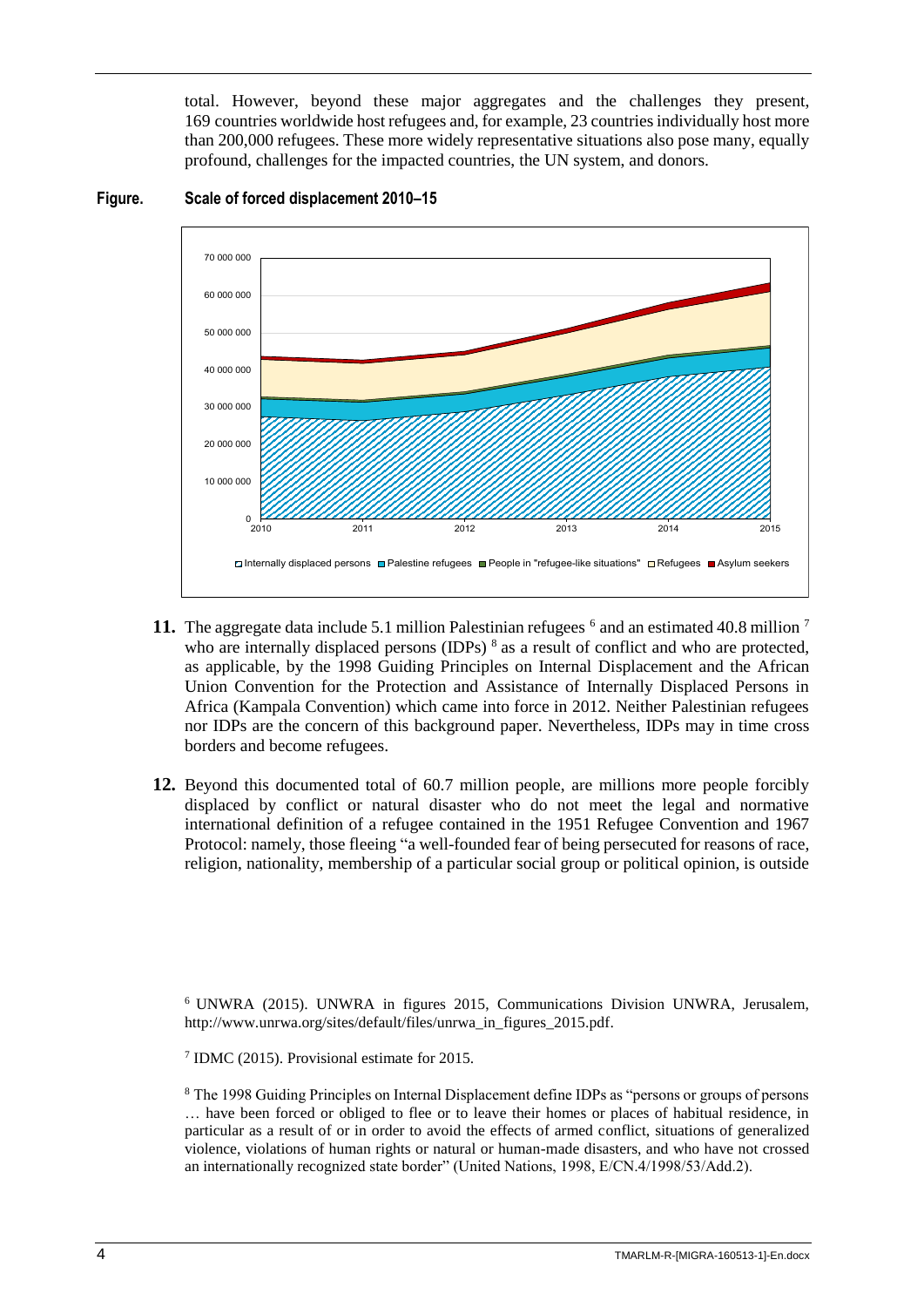the country of his nationality, and is unable to, or owing to such fear, is unwilling to avail himself of the protection of that country". <sup>9</sup>

#### <span id="page-10-0"></span>**B. Drivers and patterns of displacement**

- **13.** A short discussion of the complex drivers and patterns of forced displacement explains how the fluidity of categories and the fragmentation of protection standards for refugees and other forcibly displaced persons give rise to a number of labour market and labour rights challenges as explored further in part 2.
- **14.** The majority of forced displacement situations relevant to this background paper are precipitated by intra-national armed conflict, other situations of violence, and human rights violations perpetrated by States on their own people and by armed non-state groups. <sup>10</sup> Either directly or indirectly, violence is usually the outcome of, or exacerbated by, underlying structural conditions such as poor governance, political instability, human rights violations, poverty, contested land rights, and environmental degradation (increasing susceptibility to climate change). These factors often act in combination, for example food insecurity and livelihoods vulnerability exacerbated by conflict and the incidence of drought. Where this happens, displacement occurs in less discernible ways than conflict-induced displacement, the numbers may be smaller and the patterns of movement incremental.
- **15.** The drivers of forced displacement are often episodic and oscillate unpredictably between different phases rather than a single or a sustained event. Consequently, forcibly displaced persons may first become IDPs and then refugees. Refugees may temporarily return home, as conditions allow, while others may be in transit. In the same country, mixed populations of IDPs, former IDPs who are now refugees, transit refugees, more permanently settled refugees and voluntary migrants may coexist. The mixture of secondary and multiple displacements reaches across a region, rather than a neighbouring country as in the past, and is increasingly global. It is no longer possible to speak of simple categories of countries of first asylum, transit countries and countries of settlement and/or resettlement. Many countries host populations across this whole spectrum.
- **16.** A related feature is that globally, the majority of refugees, forcibly displaced persons, IDPs and returnees, now live in urban and rural areas usually among their host communities, not in refugee camps. As displacement becomes increasingly protracted, cities may offer better economic prospects than camps and rural areas. But access to urban labour markets is usually constrained by unclear legal status and degree of enjoyment of economic and social rights. Competition in the highly crowded informal economy, where most forcibly displaced persons search for work, results in unfair competition for unauthorized and unprotected jobs.
- **17.** The multivariate drivers, the fluidity of categories and the complex, onward pressure of movement, illustrate the difficulty of establishing clear-cut typologies of migrants, refugees, and forcibly displaced persons on which protection and rights-based norms, such as access to labour markets, can be developed. As we have seen, many of those who are forcibly

<sup>9</sup> See footnote 5 (Article 1(A)(2)). Two regional instruments, the 1969 OAU (now AU) Convention Governing the Specific Aspects of Refugee Problems in Africa and the 1984 Cartagena Declaration on Refugees, provide a broader definition of refugee than provided by the 1951 Refugee Convention.

 $10$  Natural disasters are also a significant driver of forced displacement. During 2015, natural disasters displaced around 19.2 million people within their own countries. Because there are significant fluctuations from year to year, accounted for by relatively infrequent but huge events, an eight-year average of 25.4 million per annum gives a more realistic picture of the scale of natural disaster displacement. [http://www.internal-displacement.org/assets/publications/2016/2016-global-report](http://www.internal-displacement.org/assets/publications/2016/2016-global-report-internal-displacement-IDMC.pdf)[internal-displacement-IDMC.pdf.](http://www.internal-displacement.org/assets/publications/2016/2016-global-report-internal-displacement-IDMC.pdf)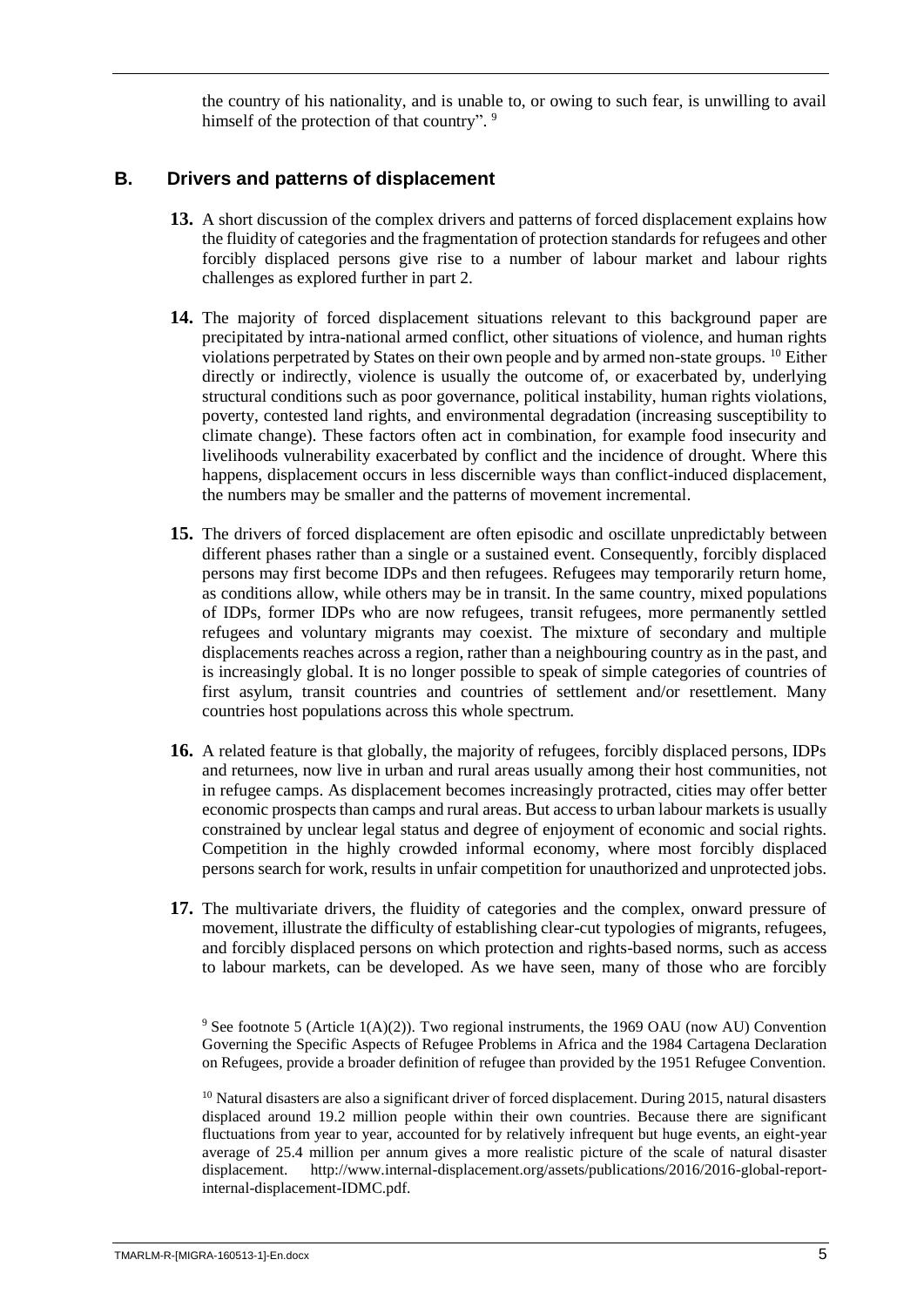displaced are covered in only a generalized way by existing international human rights, protection norms or legal frameworks, especially as their movement is mostly unauthorized. Even for refugees, where states permit access to "wage earning employment" under the 1951 Refugee Convention, this is usually applied with conditions. In addition, although freedom of movement embodied in the 1951 Refugee Convention is an important right for refugees accessing work, many countries that have ratified this Convention do not apply it, and actively prevent their movement.

#### <span id="page-11-0"></span>**C. Protracted displacement, humanitarianism and development**

- **18.** The UNHCR calculates that recognized refugees are displaced, on average, for 17 years which reflects both the ongoing nature of conflicts which drive forced displacement and for which political solutions remain elusive, for example, in Somalia, Iraq, Afghanistan and increasingly in the Syrian Arab Republic, and the rapidly decreasing traction of the three so called "durable solutions" – refugee return, local integration and third-country resettlement. A more recent fourth "durable solution", labour mobility has been advocated, for example by the UNHCR, and is discussed in more detail in the third part of this paper. Thus, there is seldom a predictable path from displacement to a finite end point, although some may "return" or be resettled. For others, a continuum of mobility may be key to livelihoods strategies.
- **19.** Although there is increased mobility, nevertheless the majority of forcibly displaced persons and refugees still remain in their country of first asylum or their region of origin. Informally, socio-economic inclusion unfolds over time, although it is officially "resisted" in many countries, for example by restricting labour market access, limiting freedom of movement and other rights. Although self-reliance may increase, refugees and other forcibly displaced persons have continuing needs that can only be realized through livelihoods assistance and rights protection.
- **20.** At the same time, there is widespread recognition that refugees and other forcibly displaced persons contribute to host societies by bringing skills, extensive social capital, know-how and talents that can contribute to the development strategies of host countries and, in some circumstances, help meet labour shortages due to changing demographics, that is to say, ageing populations and declining workforces.
- **21.** For host countries and populations, protracted displacement can also impose socio-economic costs and impacts where not properly managed, affecting human and social capital, economic growth, poverty reduction efforts, environmental sustainability, societal fragility and, of course, substantial pressure on the structure and functioning of labour markets. For some countries, public services come under particular strain. This fiscal stress is paralleled by pressure on micro- and macroeconomic performance: labour markets may be particularly vulnerable and macroeconomic development gains can be reversed. These pressures may translate into political tensions between host and forcibly displaced populations, especially in already poorly served and overcrowded urban areas where refugees settle. This reinforces the reluctance of some host countries to promote their integration or even non-permanent, but more sustainable responses.
- **22.** Recognizing these challenges, a paradigm shift is taking place among international development and humanitarian actors and donors<sup>11</sup> which is framed around sustainability

<sup>&</sup>lt;sup>11</sup> Notably the World Bank, UNHCR, UNDP.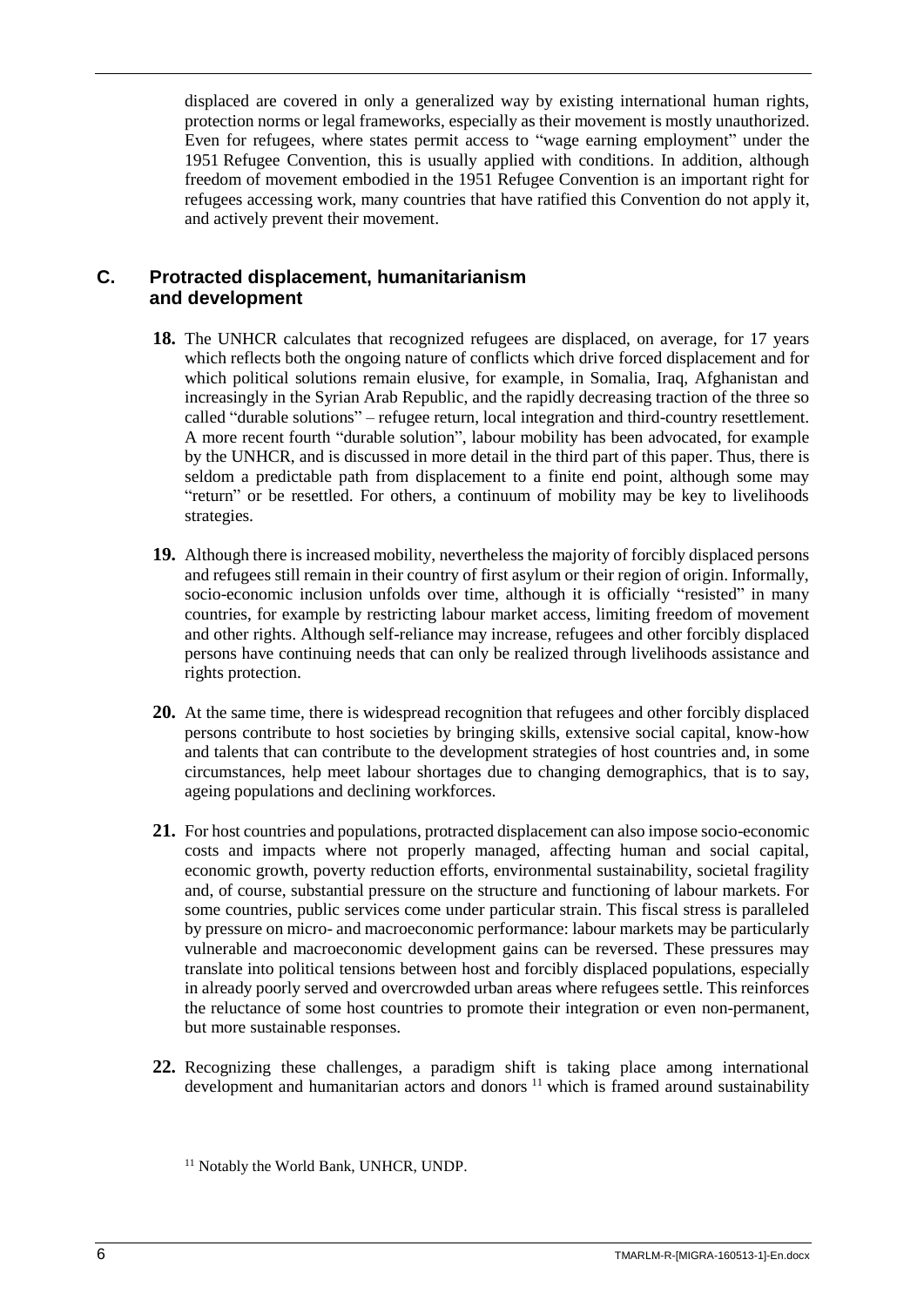and underpinned by development-led approaches and resilience-based strategies. <sup>12</sup> While humanitarian assistance is of crucial importance to ensure the provision of basic life-saving services, it has to sit alongside the early intervention of development actors. This is essential to: mitigate acute fiscal stress; reverse macroeconomic shocks; stabilize and support longer term development strategies of impacted economies; address labour market disequilibria; and promote sustainable livelihoods that harness the productive capacities of the forcibly displaced *and* their hosts. Comprehensive analysis and joint programming of interventions for hosts and the forcibly displaced are key elements. Affected governments have the lead role because they are responsible for the legal and policy frameworks which address the combined needs of these populations.

- **23.** The challenges of displacement dynamics, fragmented protection standards, and protracted displacement have created the sharpening focus on development-oriented responses to refugee crises and highlight the entry point to labour markets as the instrumental link. Successful development strategies typically presume labour market access. The rise in consumption, generated by the rapid increase of refugees and other forcibly displaced persons, potentially creates a correspondingly rapid economic and labour market growth. Conversely, where labour market access is restricted, development strategies are less likely to be effective.
- **24.** The ILO has a mandate to protect the interests of all workers "when employed in countries other than their own" including refugees. <sup>13</sup> In its 2016 General Survey concerning the ILO's migrant worker instruments, the Committee of Experts on the Application of Conventions and Recommendations (CEACR) has stated that: "Refugees and displaced persons, where they are employed as workers outside their own countries, are covered by the instruments." <sup>14</sup> Against this backdrop, the ILO is challenged to further define, enhance and implement its contribution both to the overall international effort to assist refugees and other forcibly displaced persons and through its own distinctive expertise and services to member States to support them in facing these challenges. Past and current experience help to highlight the areas in which the ILO can bring added value and specialized knowledge to the challenges that host countries may face, including: defining the terms of access to labour markets which also meet the needs of host communities and the local workforce; skills recognition, matching and development; enterprise development; occupational safety and health; addressing informality; protecting fundamental principles and rights at work; and employment-intensive investment programmes. International labour standards provide the indispensable normative framework for interventions and, more than ever, the active involvement of the ILO's tripartite constituents acquires crucial importance in this context.

<sup>13</sup> ILO: Constitution of the International Labour Organisation preamble.

<sup>14</sup> ILO: *Promoting Fair Migration*, General Survey concerning the migrant workers' instruments, Report of the Committee of Experts on the Application of Conventions and Recommendations, Report III (Part 1B), ILC, 105th Session, Geneva, 2016 (hereinafter General Survey on migrant workers, 2016), para. 113.

<sup>&</sup>lt;sup>12</sup> See e.g. The World Bank Group (2015). "A Response to Global Forced Displacement", Staff Working Paper, November 2015. European Commission (2016). "Lives in Dignity from Aiddependence to Self-reliance", Draft title for forthcoming Communication from the Commission to the Council and European Parliament. Zetter, R. (2014). *Reframing Displacement Crises as Development Opportunities*, Development Solutions Initiative, Copenhagen, Danish Ministry of Foreign Affairs, [http://www.rsc.ox.ac.uk/files/publications/other/pn-reframing-displacement-crises-2014.pdf,](http://www.rsc.ox.ac.uk/files/publications/other/pn-reframing-displacement-crises-2014.pdf)  UNDP-led *Regional Refugee and Resilience Plan (3RP) 2016–2017 in response to the Syria crisis*, [http://arabstates.undp.org/content/dam/rbas/doc/SyriaResponse/3RPbrochure-draft-AB-FINAL](http://arabstates.undp.org/content/dam/rbas/doc/SyriaResponse/3RPbrochure-draft-AB-FINAL-lowres.pdf)[lowres.pdf,](http://arabstates.undp.org/content/dam/rbas/doc/SyriaResponse/3RPbrochure-draft-AB-FINAL-lowres.pdf) and the Dead Sea Resilience Agenda.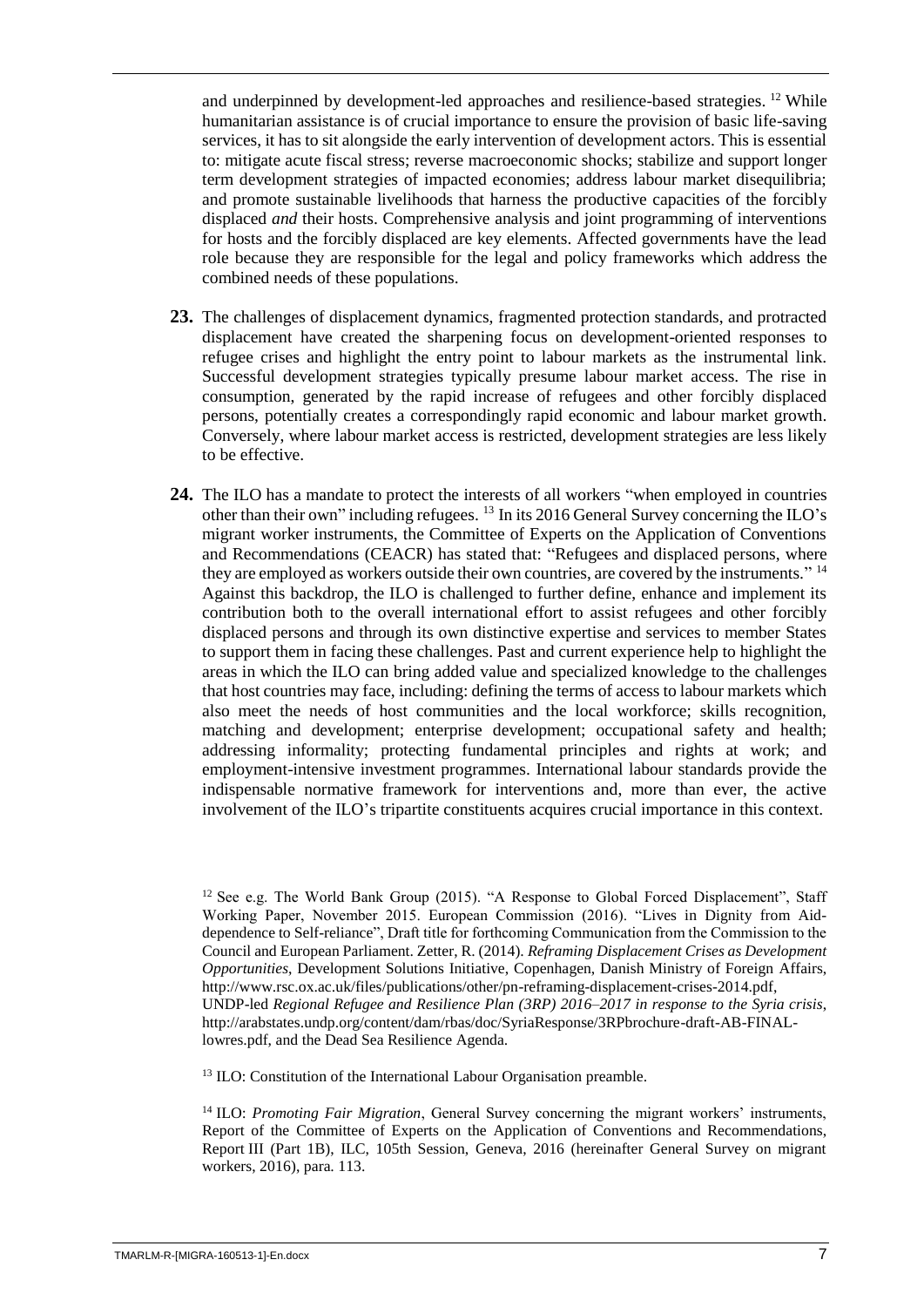**25.** Thus, the critical importance of access to work underscores the ILO's turnkey role with its mandate to promote principles grounded in ILO standards on decent work for refugees and other forcibly displaced persons entering the labour market.

#### <span id="page-13-0"></span>**D. Refugees, forced displacement and legal protection**

- **26.** Refugees enjoy a distinct status and protection under international law. Yet, despite the relatively narrow legal definition of the 1951 Refugee Convention, <sup>15</sup> the term "refugee" has become a generic label for a wide spectrum of forcibly displaced persons including asylum seekers, <sup>16</sup> people displaced by environmental degradation and disasters, and "mixed migration flows". However, because these categories are not subject to the normative and legal conditions of persecution which determine refugee status, the terms "forced displacement" and "forcibly displaced persons" have gained increasing traction with intergovernmental and international organizations, and humanitarian and development actors. The wider scope of the term "forcibly displaced persons" captures the complex and multivariate drivers and processes which characterize contemporary displacement dynamics discussed below. <sup>17</sup>
- **27.** Nevertheless, there is no global consensus on the meaning of the term "forcibly displaced persons" and, compared to refugees, they enjoy much more limited rights of international protection (and other entitlements) in the host country. The two main regional refugee instruments – 1969 OAU (now AU) Convention Governing the Specific Aspects of Refugee Problems in Africa and the 1984 Cartagena Declaration on Refugees – offer a broader definition of refugee than the 1951 Refugee Convention, but their application is still geographically limited by region.
- **28.** People who fall outside the provisions of these Conventions are nevertheless still eligible for protection. Core international human rights instruments, most notably the Convention against Torture, provides that no State party shall expel, return ("refouler") or extradite a person to another State where there are substantial grounds for believing that he would be in danger of being subjected to torture. In addition, where the widely ratified International Covenant on Economic, Social and Cultural Rights (ICESCR) and International Covenant on Civil and Political Rights (ICCPR) apply, any person within the jurisdiction of the State party, including forcibly displaced persons, are subject to their protection, thus compensating to some degree for their lack of protection vis-à-vis the 1951 Refugee Convention. These

<sup>15</sup> Article  $1(A)(2)$ .

<sup>16</sup> Strictly speaking the 1951 Refugee Convention also provides protection to asylum seekers as, at the very least, they are protected from refoulement until such time as their status is determined. However, their protection status is often, in practice, unclear rendering them vulnerable.

<sup>17</sup> For fuller discussion see Zetter, R. (2014). *Protecting Forced Migrants: A State of the Art Report of Concepts, Challenges and Ways Forward*, Monograph for Swiss Federal Commission on Migration (FCM) Art.-Nr. 420.933 E, Bern, Switzerland,<https://www.ekm.admin.ch/ekm/de/home.html> and Zetter, R. (2015). *Protection in Crisis: Forced Migration and Protection in a Global Era*, Policy Paper for Transatlantic Council on Migration – Migration Policy Institute, Washington DC. [http://migrationpolicy.org/research/protection-crisis-forced-migration-and-protection-global-era.](http://migrationpolicy.org/research/protection-crisis-forced-migration-and-protection-global-era)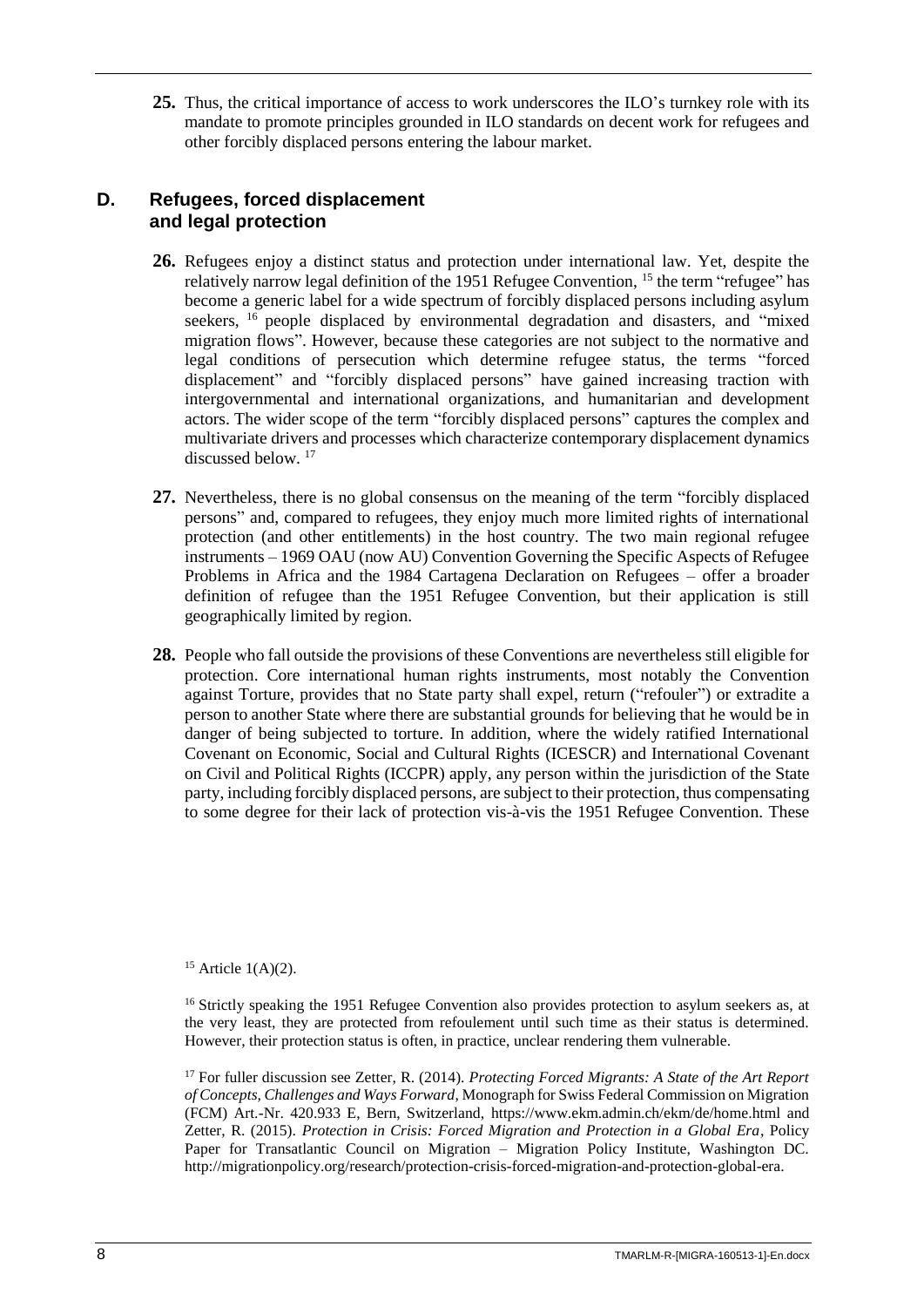Covenants apply to everyone, including refugees and asylum seekers, regardless of legal status and documentation. <sup>18</sup>

- **29.** Of central relevance to this background paper is access to labour markets for forcibly displaced persons, especially refugees, and the different forms of protection and entitlements this access confers. A refugee recognized under the provisions of the 1951 Refugee Convention may also benefit from certain labour rights spelled out in Articles 17 to 19 (access to employment), Articles 15 and 24 (labour rights), and Article 15 (right of association through trade unions). Importantly, Article 17 of the Refugee Convention mandates to refugees<sup>19</sup> the most favourable treatment accorded to nationals of a foreign country in the same circumstances as regards the right to engage in wage-earning employment. Refugees are privileged under these Articles over other categories of forcibly displaced persons, even though many countries constrain or limit the application of these rights. Even those with refugee status work mainly in the informal economy because of labour market constraints and legal impediments to their access to work, <sup>20</sup> while for those without refugee status,  $^{21}$  those with temporary protection, and other forcibly displaced persons, their only option may be to work informally. <sup>22</sup>
- **30.** Article 6 of the ICESCR, referenced above, affirms that States parties are under the obligation to respect the right to work by ensuring equal access to decent work for all persons, including migrant workers, <sup>23</sup> which arguably encompasses refugees as long as they are workers. It has been interpreted, based on the law and practice of States parties, to mean that "the labour market must be open to everyone under the jurisdiction of States parties". <sup>24</sup> Further, in contrast to the Refugee Convention, the ICESCR does not permit different levels of protection between States.
- **31.** The ILO normative framework provides further guidance. The ILO Conventions protect all workers, including refugees and other forcibly displaced persons who are working, seeking

<sup>18</sup> UN Committee on Economic, Social and Cultural Rights (CESCR), General comment No. 20: Nondiscrimination in Economic, Social and Cultural Rights (Art. 2, para. 2), E/C.12/GC/20 (2 July 2009), para. 30; UN Human Rights Committee, CCPR General Comment No. 18 (1989).

<sup>19</sup> It can be argued that persons enjoying temporary protection and, to a limited extent, asylum seekers (if, for example, a State fails to determine or comply with a refugee status determinations system or where the procedure is unduly prolonged) are also covered by Article 17 of the Refugee Convention. See, further, for example: University of Michigan Law School, *The Michigan Guidelines on the Right to Work*, Guideline 8, 16 Mar. 2010, available at: [http://www.refworld.org/docid/4bbaf1242.html.](http://www.refworld.org/docid/4bbaf1242.html)

<sup>20</sup> According to the ILO–FAFO study "Impact of Syrian refugees on the Jordanian labour market", 2015, around 99 per cent of the sample of Syrian refugee workers were employed in the informal economy, compared with 50 per cent of Jordanian workers in the sample.

<sup>21</sup> In a very few countries, asylum seekers may be permitted to work, although usually with time and other constraints.

<sup>22</sup> Between 25 per cent and 40 per cent of annual GDP in developing countries in Asia and Africa is thought to come from the informal economy (World Bank Group, 2015). The IMF (2015) estimates that 26 per cent of overall GDP in Jordan, a major refugee-hosting country, comes from the informal economy. Thirty-five per cent of the Turkish population work in the informal economy. This figure is thought to be higher for youth, at 48 per cent, not including refugees or other forcibly displaced persons (World Bank Group, 2015).

<sup>23</sup> CESCR, General comment No. 18: The Right to Work (Art. 6), para. 23.

<sup>24</sup> CESCR GC No. 18, para 12(b) on the right to work, [http://www.refworld.org/docid](http://www.refworld.org/docid/4415453b4.html) [/4415453b4.html.](http://www.refworld.org/docid/4415453b4.html)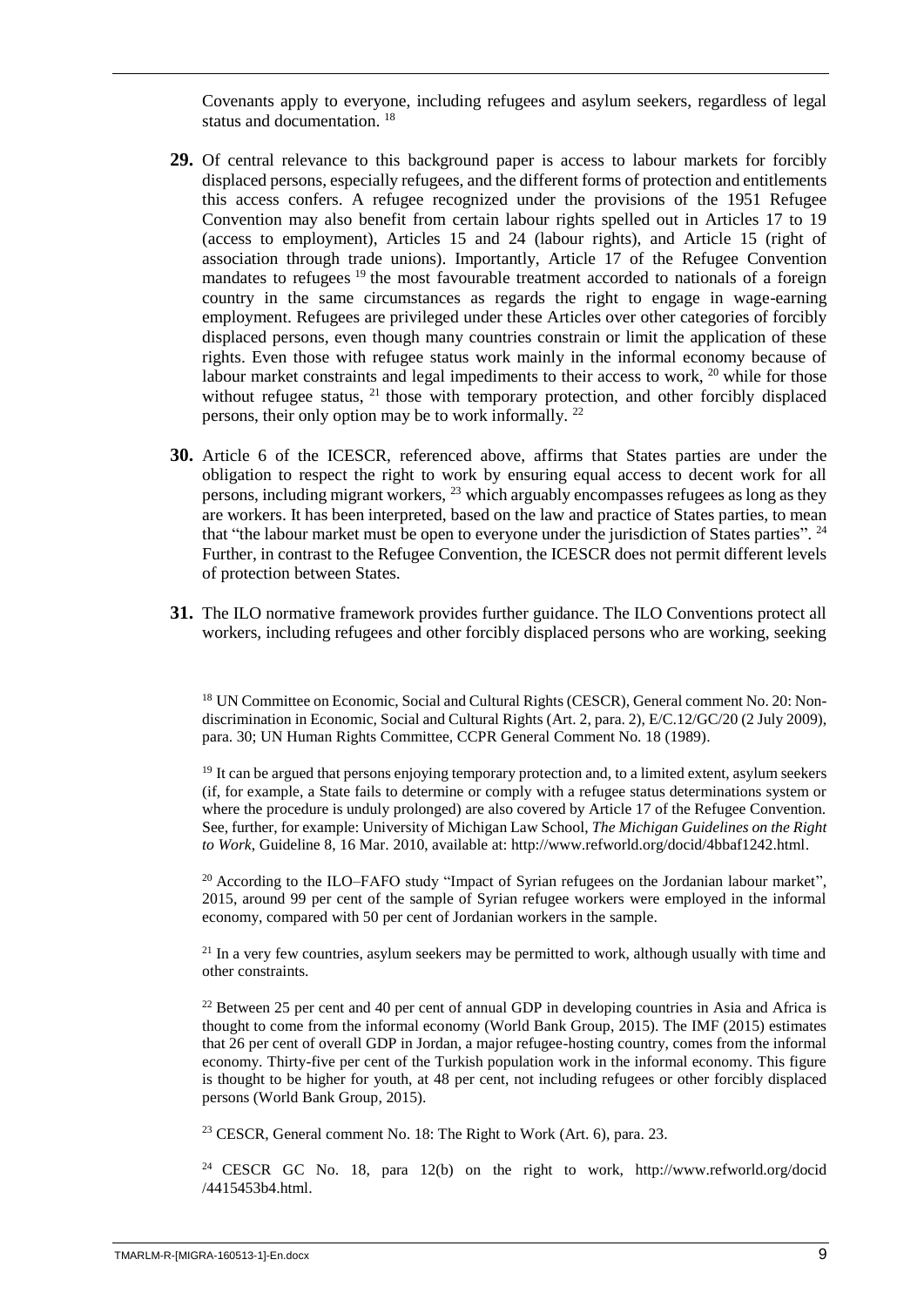work or in need of income security, unless otherwise stated. These considerations provide the entry points for the ILO and its mandate for the world of work, discussed in the following sections.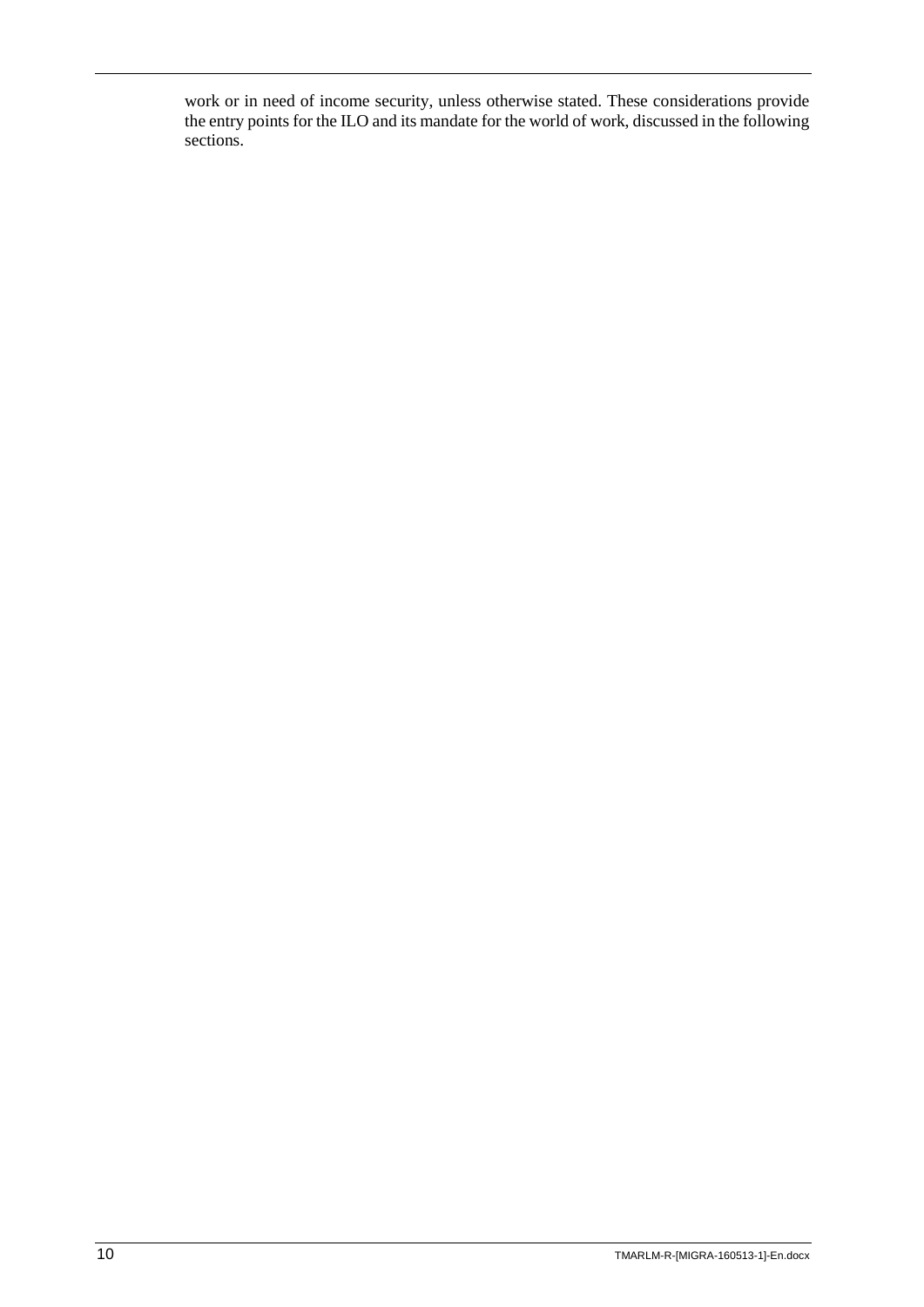## <span id="page-16-0"></span>**Part II. ILO: Addressing labour market impacts of refugees and other forcibly displaced persons**

- **32.** The dynamics of increased flows of refugees and other forcibly displaced persons have placed a series of interconnected challenges at the top of international and national policy agendas. The ILO, alongside the international community, has increasingly acknowledged the need to strengthen the nexus between humanitarian assistance and the development dimensions of the overall response with jobs strategically placed at this intersection. Further, the importance of decent work in the broader protection framework will be highlighted during the revision of the Employment (Transition from War to Peace) Recommendation, 1944 (No. 71) in 2016–17. <sup>25</sup>
- **33.** As pointed out in part 1, there is growing consensus that access to productive employment and decent work is the most important strategy for a sustainable response to the presence of refugees and other forcibly displaced persons, enabling them to participate in and contribute effectively to the economies and societies of host countries, ensuring that this approach does not disadvantage national workers and host communities. While programmes that enable access to labour markets may entail costs in the short run, there can be considerable longterm benefits, including ensuring social cohesion. Moreover, expenditure on inclusion policies and programmes can be seen as a form of expansionary fiscal policy in advanced, emerging and more recently emerging economies and hence boost aggregate demand. <sup>26</sup> Another key positive externality of successful inclusion is the potential offsetting effect to the emerging challenge of ageing of working populations in most advanced countries, for example.
- **34.** Nevertheless, frontline States are the most heavily impacted by large flows of refugees and other forcibly displaced persons: they need strong support from the international community to address the challenges laid out in part 3 of this background paper, particularly labour market governance, inclusive economic growth and job creation.
- **35.** From the perspective of the ILO and its mandate, access to labour markets for refugees and other forcibly displaced persons is the turnkey to these developmental objectives alongside managing the wider socio-economic impacts of labour market access. How access and rights are addressed in relation to the tripartite interests of the ILO – governments, employers and workers – is a central concern.

<sup>&</sup>lt;sup>25</sup> See Employment and decent work for peace and resilience: Revision of the Employment (Transition from War to Peace) Recommendation, 1944 (No. 71), [http://www.ilo.org/wcmsp5/groups](http://www.ilo.org/wcmsp5/groups/public/---ed_norm/---relconf/documents/meetingdocument/wcms_358383.pdf) [/public/---ed\\_norm/---relconf/documents/meetingdocument/wcms\\_358383.pdf.](http://www.ilo.org/wcmsp5/groups/public/---ed_norm/---relconf/documents/meetingdocument/wcms_358383.pdf)

<sup>&</sup>lt;sup>26</sup> IMF estimates show that additional expenditure on refugees increased from an average of 0.13 per cent to 0.19 per cent of GDP in 19 countries of the EU between 2015 and 2016 with more favourable long-term impacts when accompanied by successful labour market integration of up to 0.25 per cent of GDP for the EU by 2020 and up to 1.1 per cent of GDP for the three main countries of destination (Austria, Germany and Sweden). [International Monetary Fund (2016). The Refugee Surge in Europe: Economic Challenges. SDN/16/02]. The OECD (2015) argues that such additional spending may propel EU aggregate demand up to 0.2 per cent of GDP (European Parliament, 2016). [OECD (2015) Migration Policy Debate No. 8 Nov. 2015].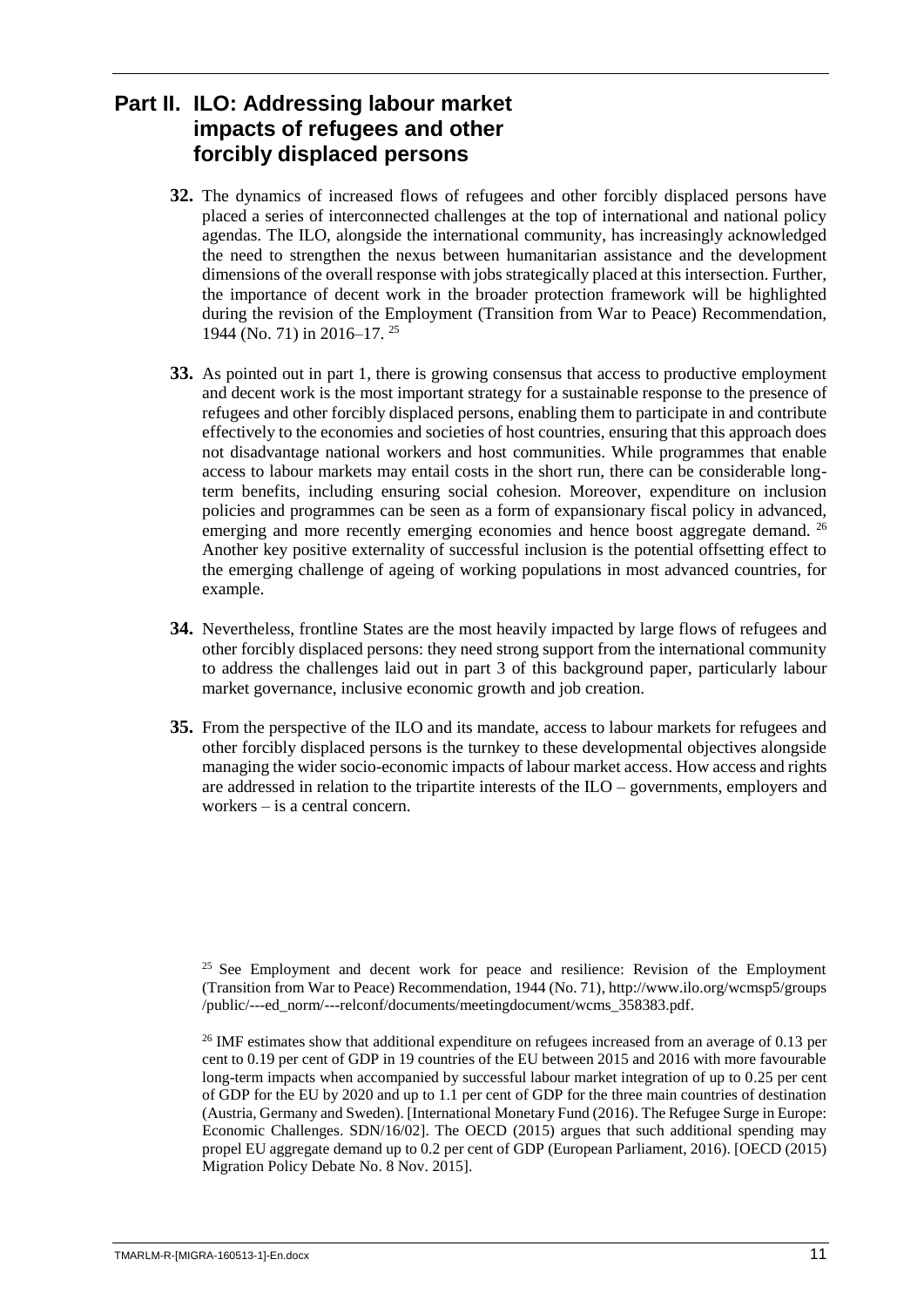### <span id="page-17-0"></span>**A. ILO – Principal Conventions and normative framework**

- **36.** The ILO's comprehensive normative framework aims, among others, at improving working conditions for women and men, labour market governance, addressing unacceptable forms of work and protecting the most vulnerable, including the "protection of the interests of workers when employed in countries other than their own".<sup>27</sup> Fundamental rights at work, as embodied in the eight fundamental ILO Conventions and defined in the 1998 Declaration on Fundamental Principles and Rights at Work, <sup>28</sup> apply to all categories of workers, and represent minimum standards of protection, which should also be applicable to refugees and other forcibly displaced persons.<sup>29</sup>
- **37.** Two Conventions specifically protect migrant workers and provide a framework for addressing refugees and forcibly displaced persons who enter labour markets outside their home countries: the Migration for Employment Convention (Revised), 1949 (No. 97) and the Migrant Workers (Supplementary Provisions) Convention, 1975 (No. 143). These explicitly prohibit discrimination based on nationality, and pertain to refugees and other forcibly displaced persons.
- **38.** In its 2016 General Survey concerning the ILO's migrant worker instruments, the CEACR stated that it was "mindful of the very large numbers of displaced persons, refugees and asylum seekers globally", and that "[t]he migrant workers instruments cover displaced persons and refugees where they are employed as workers outside their country of origin". 30
- **39.** Under ILO Convention No. 143 member States are required to adopt a national equality policy in respect of employment and occupation. "Employment and occupation" includes: access to vocational training, employment and particular occupations, and to terms and conditions of employment.<sup>31</sup> At the same time, it is acknowledged that member States retain the right to admit or refuse to admit a foreigner to their territory. The Convention does not regulate the issuance or renewal of work permits. <sup>32</sup>
- **40.** Restrictions to free choice of employment are possible under Convention No. 143. General restrictions on the free choice of employment may be authorized for a certain period not exceeding two years. If restrictions continue past two years, the CEACR considers that such provisions run counter to the principle of equality of treatment between foreign and national workers.<sup>33</sup> However, restrictions on the right to geographical mobility are not acceptable.

 $^{27}$  ILO: Constitution of the International Labour Organisation preamble.

<sup>28</sup> The four fundamental principles are: (a) freedom of association and the effective recognition of the right to collective bargaining; (b) the elimination of all forms of forced or compulsory labour; (c) the effective abolition of child labour; and (d) the elimination of discrimination in respect of employment and occupation.

 $^{29}$  In the past, the CEACR has underscored the universal application of the ILO fundamental Conventions to all persons in the world. See further General Survey on migrant workers, 2016.

<sup>30</sup> General Survey on migrant workers, 2016, para. 371.

<sup>31</sup> General Survey on migrant workers, 2016, para. 349. See also Article 1(3) of Convention No. 111.

<sup>32</sup> General Survey on migrant workers, 2016, para. 350.

<sup>33</sup> General Survey on migrant workers, 2016, paras 354, 357 and 359.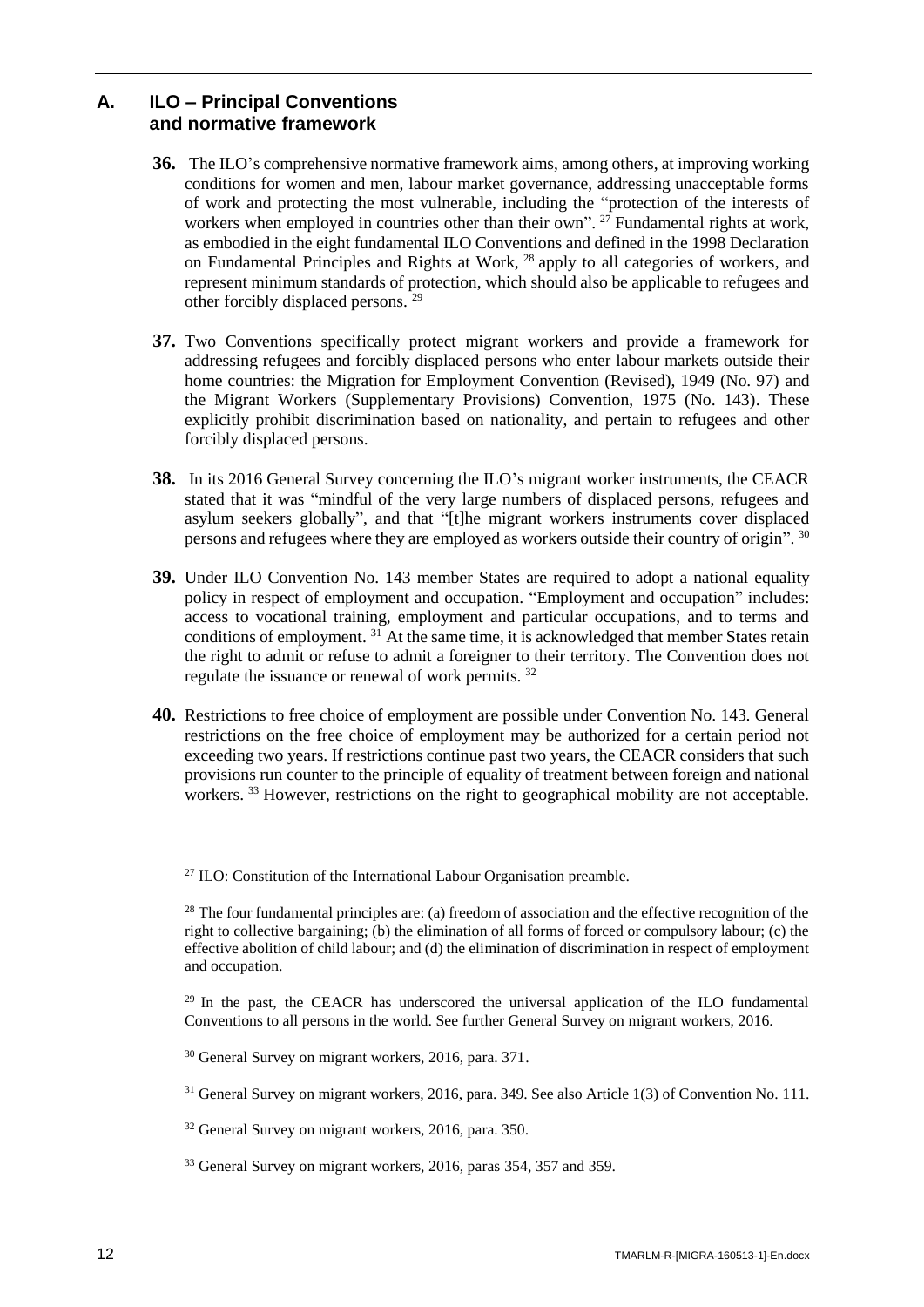Restrictions on permanent access to limited categories of employment or functions, where this is necessary in the interests of the State, are also permitted. <sup>34</sup>

**41.** Of relevance to refugees and other forcibly displaced persons are provisions regarding the obligation of ILO member States to provide information to migrant workers and importantly, to facilitate their departure, journey and reception under Convention No. 97. In this respect, the CEACR refers to certain governments that implemented anti-discrimination training sessions, training for newly arrived migrant workers, including employment education sessions, and support aimed at social and employment integration. Certain member States also referred to special services for women migrant workers who are at particular risk of exploitation, a risk that can also affect refugees and other forcibly displaced persons.

#### <span id="page-18-0"></span>**B. ILO technical cooperation**

- **42.** In response to the current situation, the ILO is providing technical support to member States in supporting both refugees and national workers. For example: (i) it has implemented pioneering assessments of the impact of the growing number of refugees inside Lebanon and Jordan, as well as a survey of their employment status;  $35$  (ii) joint ILO–UNHCR collaboration in Egypt and in Zambia focused on providing integrated value chain development projects for refugees, linking both the demand and the supply side of the labour market in order to create employment in promising and/or fast-growing sectors and match these with skills development interventions for refugees; (iii) further joint ILO–UNHCR collaboration with the tripartite partners in the garment sector in Jordan is piloting the initial creation of up to 2,000 jobs for Syrian refugees underpinned by the Better Work programme; and (iv) the Local Economic Recovery approach to provide jobs and income opportunities for host communities and refugees, returnees and IDPs. <sup>36</sup>
- **43.** The launching of the ILO's Flagship Programme on Jobs for Peace and Resilience (JPR) <sup>37</sup> will play a major role in the provision of the ILO's technical expertise. The JPR combines large-scale employment-centred interventions with skills and vocational training, entrepreneurship development and awareness raising of fundamental principles and rights at work in fragile settings, with a specific focus on youth as the primary beneficiary group. This programme offers a selected package of technical inputs as entry points in fragile settings, consisting of Employment Intensive Investment Programmes (EIIP) complemented by skills and enterprise development initiatives to create an enabling policy environment for socio-economic recovery. These and other approaches are anchored in addressing root causes of population movements in particular in countries of origin, first asylum and transit.

<sup>34</sup> General Survey on migrant workers, 2016, para. 354.

<sup>35</sup> These and other examples are presented as good practices in part 2 of the report.

<sup>36</sup> See: [http://www.ilo.org/wcmsp5/groups/public/---ed\\_emp/documents/instructionalmaterial/](http://www.ilo.org/wcmsp5/groups/public/---ed_emp/documents/instructionalmaterial/wcms_141270.pdf) [wcms\\_141270.pdf.](http://www.ilo.org/wcmsp5/groups/public/---ed_emp/documents/instructionalmaterial/wcms_141270.pdf)

<sup>37</sup> See: [http://www.ilo.org/wcmsp5/groups/public/---ed\\_norm/---relconf/documents/meeting](http://www.ilo.org/wcmsp5/groups/public/---ed_norm/---relconf/documents/meetingdocument/wcms_413765.pdf) document/wcms 413765.pdf.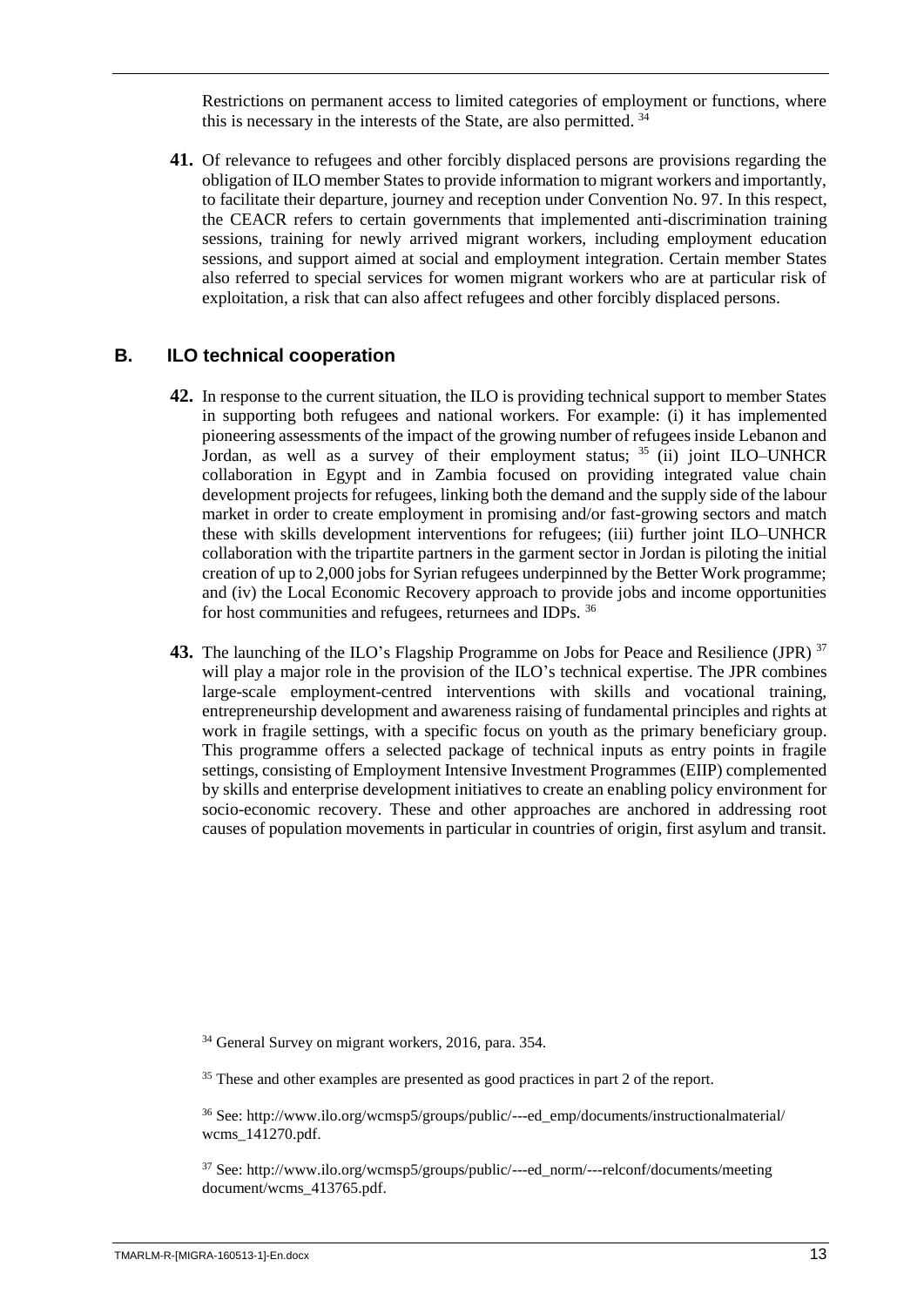### <span id="page-19-0"></span>**Part III. Access to labour markets – Challenges, normative guidance, and emerging practices**

- **44.** The UN Secretary-General has noted that refugees have the "will and potential to become selfreliant in their places of refuge. This is in their own interests and in those of the communities in which they live. Supporting viable and sustainable livelihoods for both refugees and host communities enables refugees to secure the basic necessities of life, such as food, water, shelter and clothing, and to contribute to the development of local economies. Self-reliance of refugees should be facilitated by Member States recognition of refugees' rights to reside, and a commitment to expand access to legal employment wherever possible  $\ldots$ ." 38
- **45.** Access to labour markets for refugees and other forcibly displaced persons is the bridge between moving from the humanitarian to the development dimensions in managing largescale movement of refugees and other forcibly displaced persons. This part of the paper explores the challenges to widening access to labour markets for these populations, the ILO standards and normative guidance that should be considered, and the emerging practices member States and the social partners are undertaking in response.
- **46.** It is organized by considering five perspectives:
	- (1) Governing access to labour markets.
	- (2) Economic and employment policies for inclusive labour markets.
	- (3) Labour rights, equality of treatment and social dialogue.
	- (4) Partnership, coordination and coherence.
	- (5) Alternative pathways for labour mobility.
- **47.** Based upon the analysis of this section, part 4 follows with a set of potential guiding principles within these five areas for further consideration.

#### <span id="page-19-1"></span>**A. Governing the access of refugees and other forcibly displaced persons to the labour market**

- **48.** A range of factors influence States' policy responses on access of refugees and other forcibly displaced persons to the labour market. Inconsistent legal, policy and administrative practices are widely evident. Furthermore, refugee-hosting States are not all signatories to the 1951 Convention or some have made reservations to Articles 17 to 19 affording refugees the right to engage in different kinds of employment. However, it is crucial to recognize that host countries are themselves often facing significant labour market challenges which can be further compounded in situations of large arrivals.
- **49.** Access to labour markets is rarely provided with the clarity envisaged in international law; rather, it is mediated by political and economic considerations. Countries may seek to limit large movements, or prevent the long-term stay of refugees, especially where economic or political conditions are not conducive to the socio-economic inclusion of these populations or refugee return is expected when conditions improve.

<sup>&</sup>lt;sup>38</sup> Report of the UN Secretary-General, "In Safety and Dignity: Addressing large movements of refugees and migrants", paras 80–81, A/70\_\_, 9 May 2016.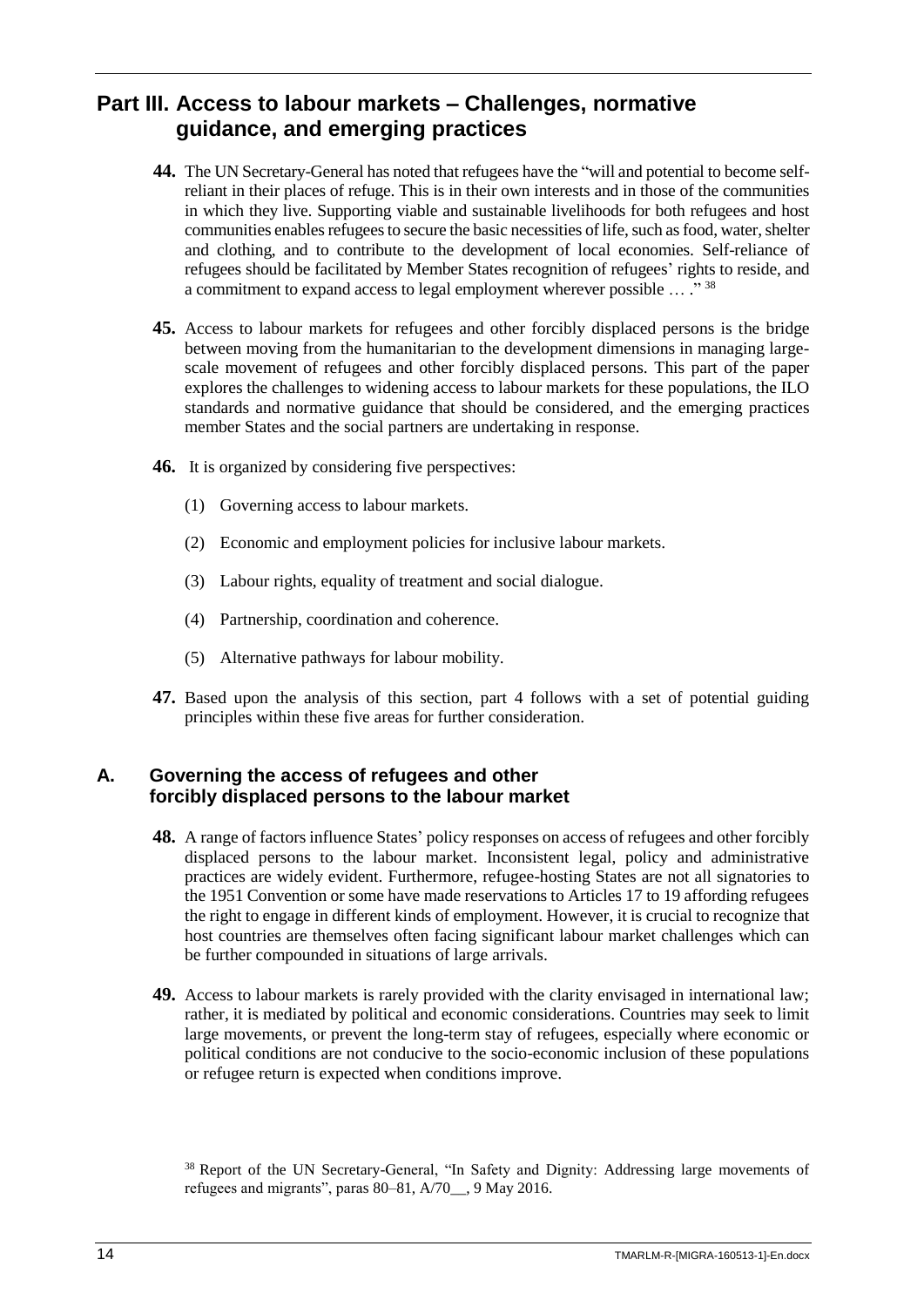- **50.** Access to formal and decent work remains an issue for many citizens in emerging economies and low and upper middle-income countries. In the case of refugees and other forcibly displaced persons, the right and access to work are further conditioned by their overall status. The fact that few countries display a systematic correlation between the legal and normative provisions for status determination and protection on the one hand, and right to work on the other, is a major constraint. Moreover, in general, weak overall protection regimes frequently translate into weak labour market access regimes and limited workplace protection for refugees and other forcibly displaced persons.
- **51.** In some countries, refugee and/or labour legislation may be outdated and no longer apply to the complexity of displacement patterns. Very few States have undertaken legislative or administrative reform to improve access to labour markets for refugees and forcibly displaced persons. Indeed, the legislative machinery governing access to labour markets is often becoming more restrictive in so far as these populations are concerned.
- **52.** Moreover, linked to these legislative constraints, administrative challenges may constrain access to work. Generally, refugee and forced migration issues fall under the remit of interior or immigration ministries with varying degrees of centralization and decentralization of functions such as status determination, and renewal of permits and visas. There is often weak coordination between these mainline ministries and labour ministries and social partners who may thus have limited to no involvement in responses to these large movements, in spite of their key role in labour market interventions. The result is that even where there is legal provision for access to labour markets, there might be little consistency with refugee policy as a whole.
- **53.** Turning from legal to economic challenges, countries receiving the largest numbers of refugees and forcibly displaced persons are emerging economies and middle-income countries, for example, Ethiopia and Kenya respectively, and some upper middle-income countries, such as Jordan and Lebanon. Refugee-hosting countries may have weak labour market institutions, oversupplied labour markets which tend to be concentrated in a rather narrow range of predominantly high-skilled public sector jobs and large informal economies concentrating low-skilled, low-wage jobs, and often include a significant quantum of migrant workers. These countries tend to be more restrictive on labour market access and the variety of employment opportunities is also more limited. Conversely, countries where access to labour markets is easier are those with proportionally fewer refugees, stronger economies and potential labour supply gaps and/or skills shortages.
- **54.** Pre-existing institutional and underlying structural weaknesses in host country economies as well as high rates of poverty and un- or underemployment, are further unfavourable conditions for labour market access exacerbated by large movements of refugees and forcibly displaced persons. Such large movements may overwhelm the labour market, at least in the short term, such as in Lebanon and Jordan where the presence of large numbers of refugees is a challenge for labour market governance and economic development. This presence also creates political and fiscal challenges already discussed in part 1. Heavily impacted countries such as these frontline States cannot easily "create" jobs and increase labour market capacity for refugees and forcibly displaced persons without significant investment from donors, multilateral and intergovernmental agencies and the private sector.
- **55.** Moving on to consider more operational and procedural challenges, in countries where refugees are able to access work, this entitlement is rarely automatic. Thus, most countries apply specific criteria or requirements in addition to refugee status, such as: work permits, which are most often required and which are usually granted only for limited time periods, requiring regular (often yearly) renewal or extension; and payment of fees of variable amounts and which are often expensive relative to the wages of the applicants. Some countries may require a pre-existing job offer from an employer or work permits before employers can take on non-nationals, or quotas on the total number of foreigners that can be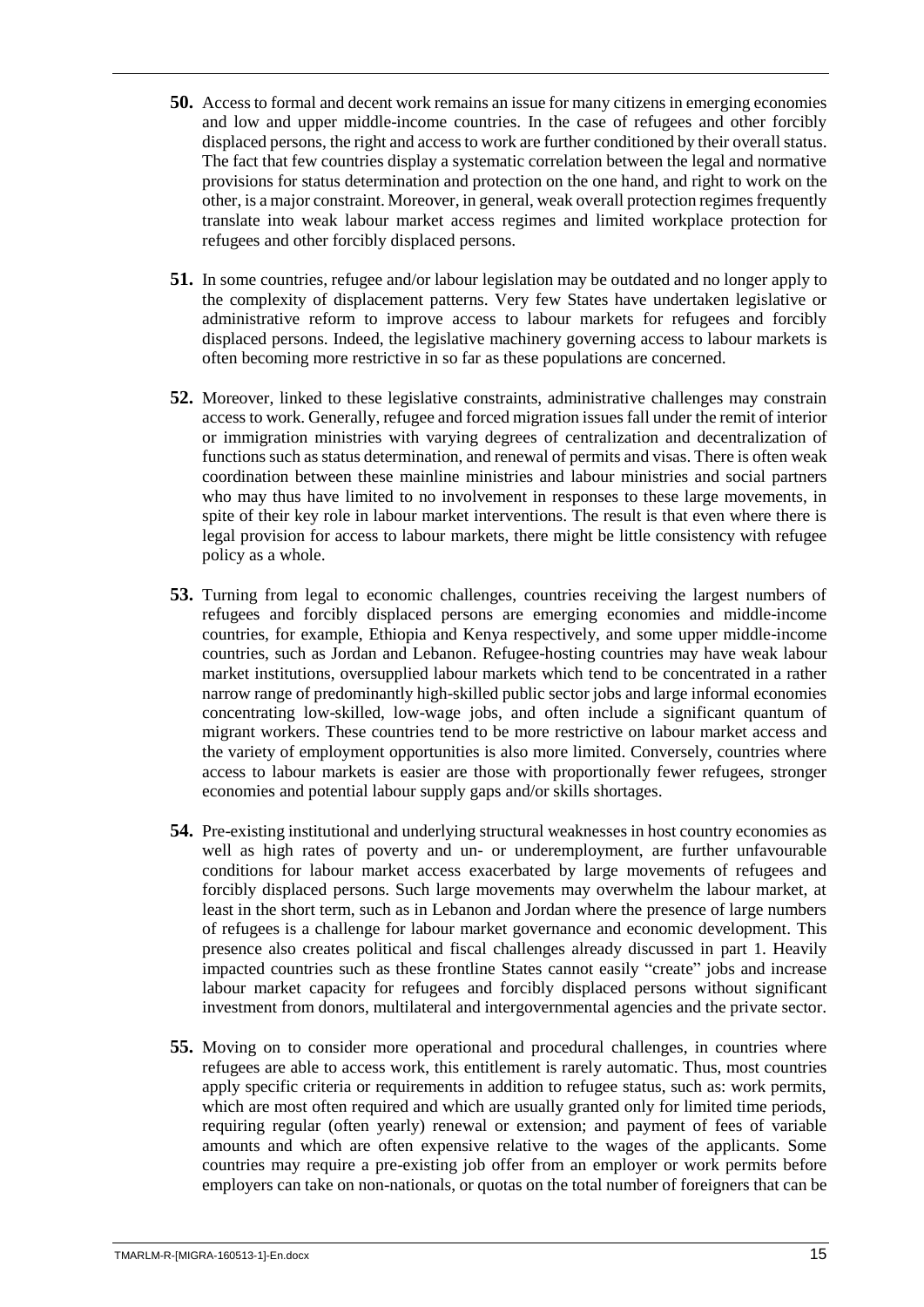hired either at national or enterprise level; in other cases sometimes a valid resident permit may also be required.

- **56.** Countries may also protect sectors of their labour markets by restricting these populations from employment in certain professions – usually those related to security, defence and government employment. But the list can extend to a much wider range of work.
- **57.** Often restrictions on access to work are paired with other legal limitations for refugees and other forcibly displaced persons to access livelihoods and self-reliance capacity. In countries where refugees are legally permitted to set up their own businesses and micro-enterprises, they often face difficulties in registration procedures. For example, there may be limitations, or substantial bureaucratic hurdles, ownership of property or land, capital and the right to enter into contracts.
- **58.** Many countries confine refugees and displaced populations to camps and/or apply movement restrictions even to refugees who, in principle, should enjoy freedom of movement under the 1951 Refugee Convention. Restrictions on mobility inevitably limit the potential for access to work.
- **59.** Limitations on access to labour markets and on other rights such as freedom of movement, often lead to the emergence of situations of significant economic insecurity and recourse to negative coping mechanisms is widespread, including child labour, sexual exploitation and bonded labour. In situations where the displacement of refugees is protracted, unacceptable forms of work are rising in magnitude. For example, in Jordan, Lebanon and Turkey, the incidence of child labour among the Syrian refugee population has increased dramatically in the last few years, reversing gains made in addressing the phenomenon among the national population. <sup>39</sup>

#### <span id="page-21-0"></span>*ILO standards and normative guidance*

**60.** A number of Conventions provide the legal and normative basis for addressing some of these challenges. Within this context, the sustained promotion of decent work for all workers including refugees and forcibly displaced persons, relies on national institutions and capacities that serve to promote employment while strengthening national systems for ensuring compliance with labour standards. Relevant here is the Social Justice Declaration which designates four Conventions that relate to tripartism, employment policy and labour inspection as "most significant from the viewpoint of governance": the Labour Inspection Convention, 1947 (No. 81), the Employment Policy Convention, 1964 (No. 122), the Labour Inspection (Agriculture) Convention, 1969 (No. 129) and the Tripartite Consultation (International Labour Standards) Convention, 1976 (No. 144). 40

<sup>40</sup> ILO: *Towards widespread ratification and effective implementation of the governance Conventions*, Plan of Action 2010–2016, 2011, para. 1.

<sup>&</sup>lt;sup>39</sup> Children living and working on the streets in Lebanon: Profile and Magnitude, ILO, UNICEF, Save the Children and Ministry of Labour, February 2015: [http://www.ilo.org/wcmsp5/groups/public/--](http://www.ilo.org/wcmsp5/groups/public/---arabstates/---ro-beirut/documents/publication/wcms_344799.pdf) [arabstates/---ro-beirut/documents/publication/wcms\\_344799.pdf.](http://www.ilo.org/wcmsp5/groups/public/---arabstates/---ro-beirut/documents/publication/wcms_344799.pdf) Rapid assessment on child labour in the agricultural sector in Jordan, ILO, June 2014: [http://www.ilo.org/wcmsp5/groups/public/--](http://www.ilo.org/wcmsp5/groups/public/---arabstates/---ro-beirut/documents/genericdocument/wcms_246206.pdf) [arabstates/---ro-beirut/documents/genericdocument/wcms\\_246206.pdf.](http://www.ilo.org/wcmsp5/groups/public/---arabstates/---ro-beirut/documents/genericdocument/wcms_246206.pdf) Rapid assessment on child labour in the urban informal sector in three governorates of Jordan, ILO, June 2014: [http://www.ilo.org/wcmsp5/groups/public/---arabstates/---ro-beirut/documents/genericdocument](http://www.ilo.org/wcmsp5/groups/public/---arabstates/---ro-beirut/documents/genericdocument/wcms_246207.pdf) [/wcms\\_246207.pdf.](http://www.ilo.org/wcmsp5/groups/public/---arabstates/---ro-beirut/documents/genericdocument/wcms_246207.pdf)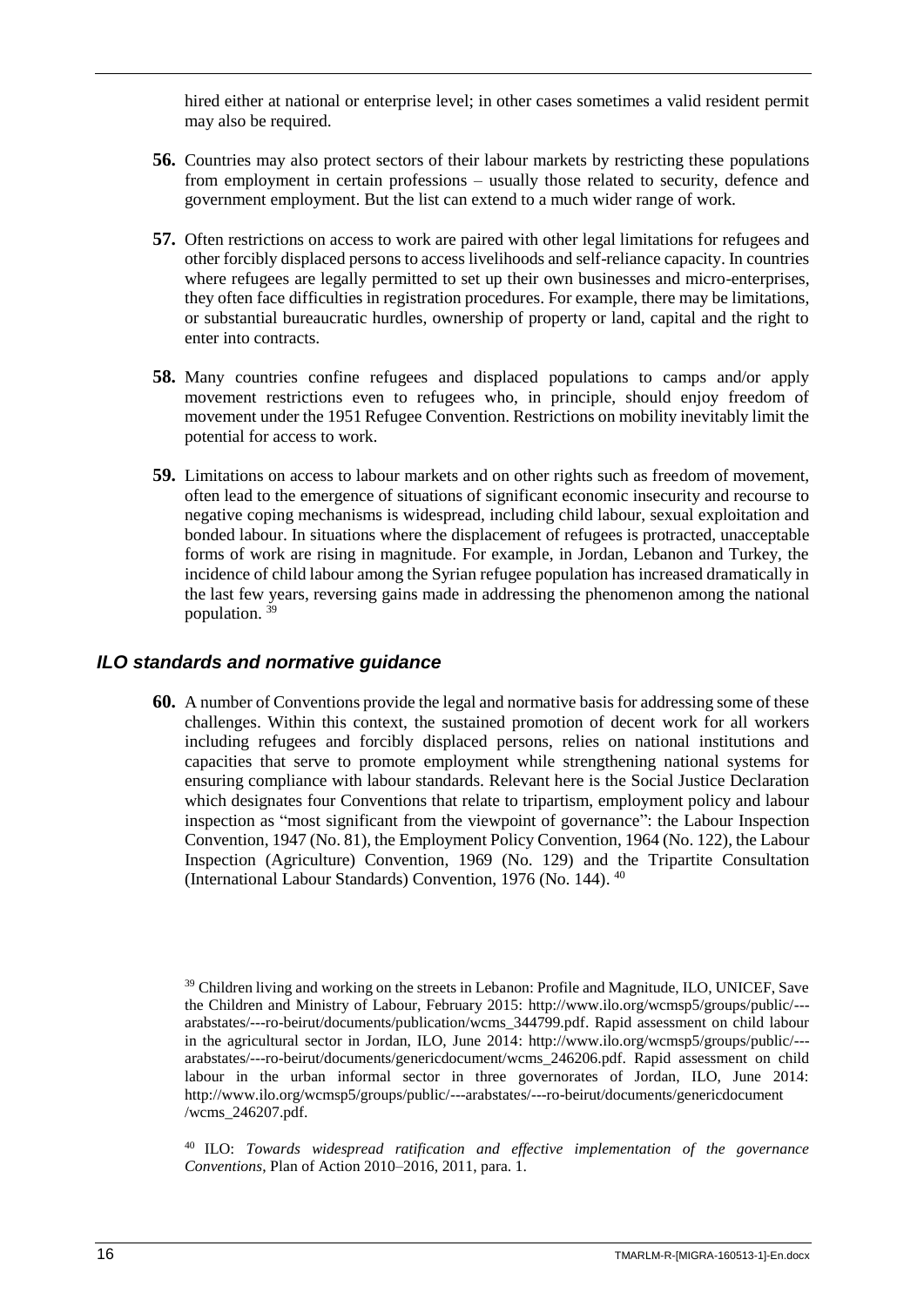- **61.** Promoting full, decent, productive and freely chosen employment in line with the Employment Policy Convention, 1964 (No. 122), is of vital importance to attaining the effective protection of persons working abroad. <sup>41</sup>
- **62.** The Transition from the Informal to the Formal Economy Recommendation, 2015 (No. 204), acknowledges that most people enter the informal economy not by choice but to a lack of opportunities in the formal economy and an absence of any other means of livelihood as is often the case with refugees and other forcibly displaced persons. This new labour standard provides strategies and practical guidance on policies and measures that can facilitate the transition from the informal to the formal economy, assisting countries to set up the necessary measures to promote decent job creation and sustainable enterprises.
- **63.** Likewise, ILO instruments recognize the pivotal role that the social partners play in the effective governance of labour migration issues,  $42$  which is equally important in supporting access of refugees and other forcibly displaced persons to the labour market and ensuring compliance with labour standards. Of fundamental importance in this context is the Tripartite Consultation (International Labour Standards) Convention, 1967 (No. 144).

#### <span id="page-22-0"></span>*Current and emerging practice*

- **64.** Despite the challenges and constraints, some governments are reforming their refugee and/or labour legislation and have adopted positive strategies to promote refugee livelihoods through granting access to the labour market. In February 2016, the Turkish Government adopted the Regulation on Work Permits of Foreigners under Temporary Protection, allowing Syrian refugees in possession of their temporary identity cards and residing in Turkey for six months, to apply for work permits.
- **65.** Jordan is also engaged in labour market reform with respect to refugees' access to its labour markets and has developed a pioneering strategy, the Jordan Compact, <sup>43</sup> to provide work permits for up to 200,000 Syrian refugees in the coming years and a sector specific provision of 2,000 jobs in the garment industry. The permits are both to help regularize the situation of refugees working in the informal economy, and to create new work opportunities for these refugees and Jordanians in special economic zones. In addition, the Minister of Labour in Jordan issued a directive in April 2016 to all labour directorates in the country to waive all fees relating to issuing 12-month work permits for Syrian refugees for a grace period of three months.
- **66.** Responding to large-scale movements in recent years, Germany has also allowed access to its labour market to large numbers of, mainly Syrian, refugees with few limited sectors.
- **67.** Some States streamline procedures by removing or minimizing obstacles to accessing the labour market. For example, in the United States, access to the labour market is directly correlated with refugee status determination procedures without the need for a work permit. Resettled refugees can work immediately upon arrival, while asylum seekers are granted access as soon as their status is approved. Since 2012, Ecuador has waived the need for work permits for refugees and asylum seekers.

<sup>41</sup> General Survey on migrant workers, 2016, para. 193; see, further, Employment Policy Recommendation, 1964 (No. 122), para. 33.

<sup>42</sup> General Survey on migrant workers, 2016, para. 131.

<sup>43</sup> [https://www.gov.uk/government/uploads/system/uploads/attachment\\_data/file/498021/Supporting](https://www.gov.uk/government/uploads/system/uploads/attachment_data/file/498021/Supporting_Syria__the_Region_London_2016_-_Jordan_Statement.pdf) [\\_Syria\\_\\_the\\_Region\\_London\\_2016\\_-\\_Jordan\\_Statement.pdf.](https://www.gov.uk/government/uploads/system/uploads/attachment_data/file/498021/Supporting_Syria__the_Region_London_2016_-_Jordan_Statement.pdf)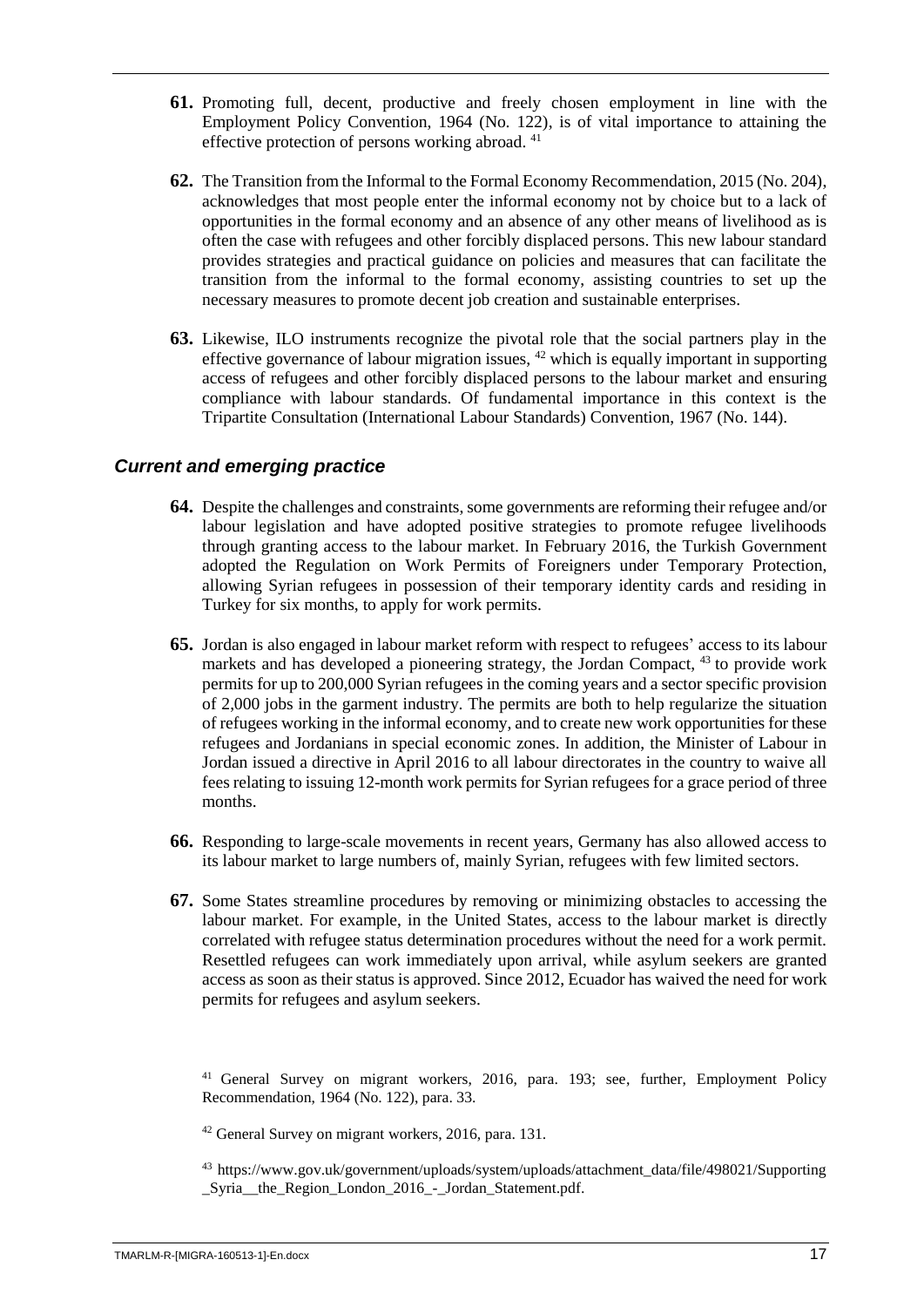- **68.** As noted, restrictions on refugee mobility generally limit access to work. But States like Ethiopia, for example, are tackling this issue by gradually relaxing their approach on "outof-camp" work policies. Specifically addressing the needs of rural refugees, in 2006 the Government of Chad, following an ILO mission, provided refugees unlimited access to agricultural land in the south of the country on the condition that they were prepared to make productive use of it.
- **69.** Despite the lack of clarity, recognized refugees are generally privileged over other categories of forcibly displaced persons who tend to be "invisible" to the law and thus de facto excluded from protection and rights, including accessing the formal labour market and contingent benefits. To reverse some of these limitations, Belgium, for example, provides work permits for foreign nationals temporarily residing in Belgium or who are awaiting a decision on their right to stay. The permit allows asylum seekers to work in any sector in Belgium for up to one year. Similar provisions apply in Turkey, as noted above.

#### <span id="page-23-0"></span>**B. Economic and employment policies for inclusive labour markets**

- **70.** The extent to which refugees and other forcibly displaced persons experience inclusive labour market conditions is also mediated by concerns about labour market structure and economic conditions in host countries. In particular, when the size of these populations is significantly larger than the local workforce, it is crucial to develop a sustainable jobcreation programme through effective combination of economic and employment policies and active resource mobilization. This combined policy effort would help avoid potentially disruptive competition for jobs between local workers and refugees and other forcibly displaced persons for limited opportunities. In this respect, a pro-employment policy framework which integrates a wide range of policies is key. These could include boosting investment, improving business environments, enhancing skills and training, improving job matching through effective employment services, and improving labour market information systems. It is also important to ensure that development assistance and donors' financial support is geared towards creating a sustainable job creation programme in host countries.
- **71.** Creating the enabling environment of job creation can be particularly challenging for countries experiencing significant decent work deficits and/or whose resources are already stretched when large movements of refugee and other forcibly displaced persons occur.
- **72.** The reach of institutional support to improve refugees' inclusion in labour markets may be further limited by in-camp policies. Most assistance is only offered in camps not in urban areas where many refugees and other forcibly displaced persons reside. Urban locations are also where many host States have the most restrictive access to labour markets.
- **73.** Another significant challenge is the lack or limited capacity of labour market information systems and research to inform policy and legislative development, particularly to assist in examining labour market shortages and potential areas for skills and jobs matching for refugees. Institutional capacity may be needed to support particularly countries that are receiving the bulk of refugees and other forcibly displaced persons. Research on labour market impacts of these populations on local economies and communities could provide a number of positive benefits for managing employment in both host and refugee communities. Labour market information can indicate more precisely the challenges for labour markets and provide a platform for governments to better understand the actual and potential economic contributions these populations might make, such as through new skills available and filling labour market gaps. Collecting data such as through enterprise or labour force surveys can help to identify blockages in law and legal practice, and lay the foundation for new skills training and vocational programmes.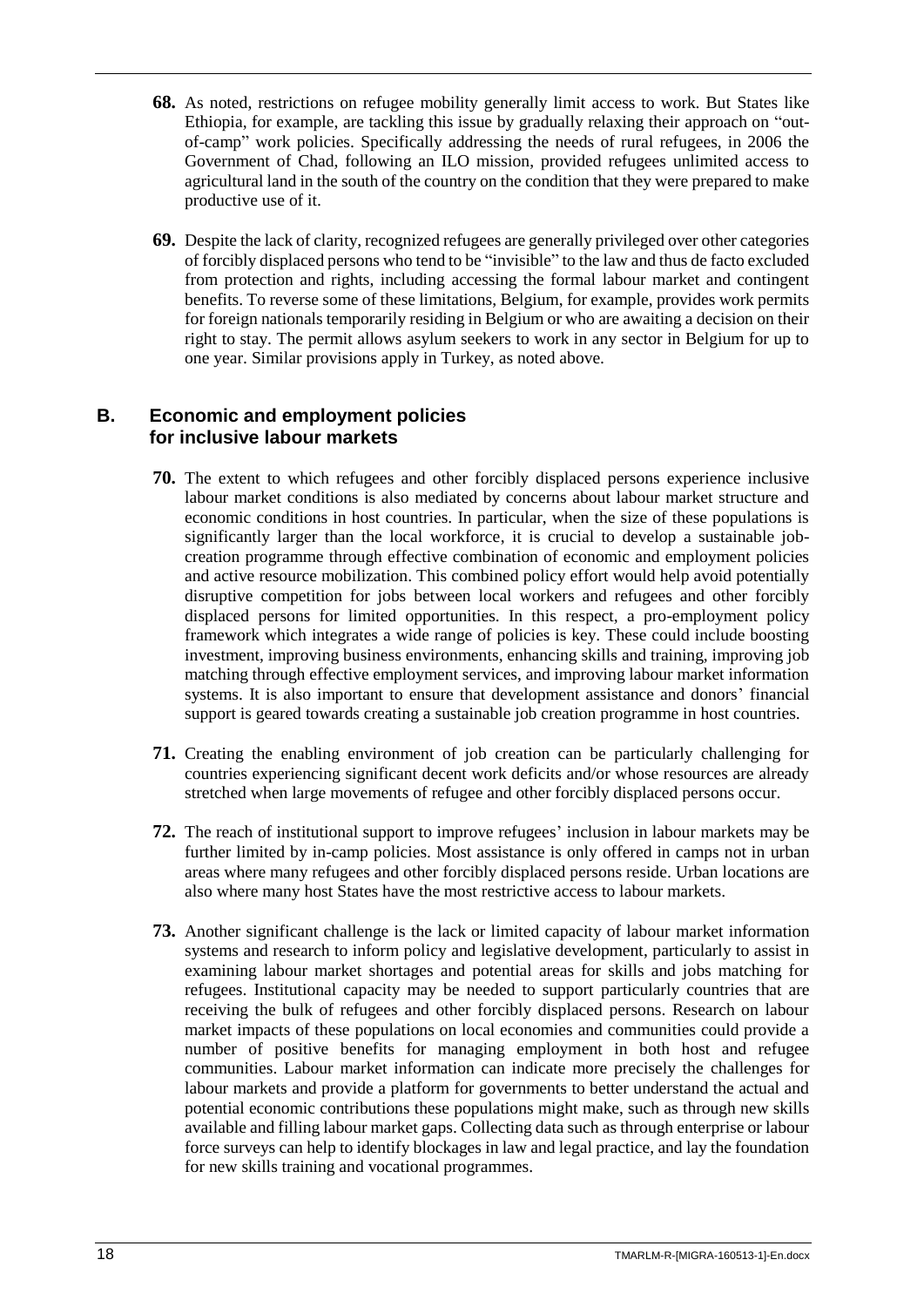**74.** A further factor inhibiting labour market inclusion is the lack of certification or other proof of skills, qualifications and accreditation that refugees and other forcibly displaced persons have obtained in their countries of origin. Some States have acknowledged the need for rapid skills assessment tools, and for obtaining skills and qualifications certification and recognition quickly and efficiently.

### <span id="page-24-0"></span>*ILO standards and normative guidance*

- **75.** Article 1 of the ILO's Employment Policy Convention, 1964 (No. 122), referenced earlier, recognizes that stimulating economic growth and development can be best accomplished through an active policy designed to promote full, productive, and freely chosen employment. The policy should aim, among other things, to ensure there is "the fullest opportunity for each worker to qualify for, and to use his skills and endowments in, a job for which he is well suited, irrespective of ... national extraction or social origin." (Article 1(c)).
- **76.** In supporting access to employment, ILO member States should pursue, on an inclusive basis, comprehensive and coordinated policies and programmes of vocational guidance and vocational training, closely linked with employment according to the Human Resources Development Convention, 1975 (No. 142).
- **77.** Strengthening the capacity of institutions and governance systems to enable sustainable enterprise creation is also important to increasing productivity and employment opportunities. A number of ILO instruments provide guidance in this context, including the Job Creation in Small and Medium-Sized Enterprises Recommendation, 1998 (No. 189); the Promotion of Cooperatives Recommendation, 2002 (No. 193); and the Tripartite Declaration of Principles Concerning Multinational Enterprises and Social Policy (revised 2006).

#### <span id="page-24-1"></span>*Current and emerging practice*

- **78.** While there is a growing need for a pro-employment policy framework for sustainable job creation, there is a wide range of positive practices which address some important challenges in this respect. The Federal Employment Agency of Germany makes refugees and asylum seekers eligible for Type II unemployment benefits which are designed to secure a livelihood by screening their competences and offering individualized services with intensive counselling and language courses. In addition, the highly developed resettlement programme in the United States is proactive with the expectation that refugees will rapidly enter the labour market.
- **79.** The ILO, in collaboration with the UNHCR, is piloting through its Better Work programme in Jordan the creation of jobs in the garment manufacturing sector which particularly target women refugees, including through skills training. The ILO is seeking to undertake examination for expansion of other potential sectors to follow this Better Work model.
- **80.** Some States, such as Ecuador, in partnership with the UNHCR and civil society organizations, have taken positive measures to facilitate inclusion in the labour market through small enterprise loan schemes, skills upgrading and training programmes and selfreliance programmes. However, initiatives such as these are often time-limited and are not capable of scaling up. They are also difficult to afford for low-income countries.
- **81.** Public and private employment services play an active role in adapting services and labour market programmes to meet the needs of refugees and other forcibly displaced persons. The tourist industry in Sweden, for example, has helped fast-tracking access by validating or upgrading skills of qualified asylum seekers and refugees. In Turkey, the ILO is supporting vocational training and language courses delivered to refugees by public education centres to ease their access into the Turkish labour market.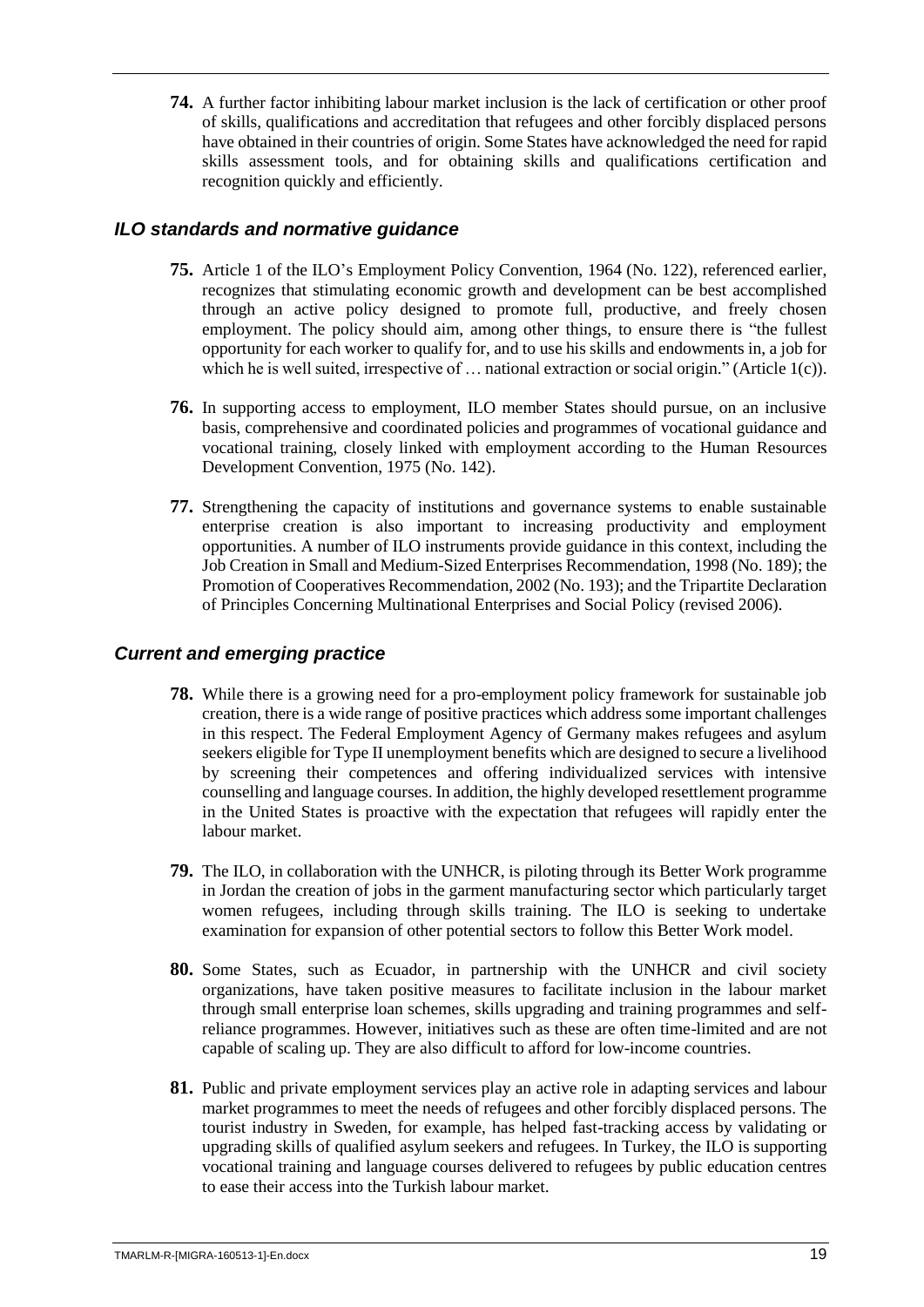- **82.** The ILO is also publishing a "Joint ILO–UNHCR Guide to Market-based Livelihoods Interventions for Refugees" providing guidance on entrepreneurship, vocational training and financial education to enable refugees to set up micro-enterprises or small incomegenerating activities to improve livelihoods and self-reliance. A key element includes examining market trends and labour demands more closely at sub-sectors and value chains for potential growth. The joint intervention model combines the UNHCR's know-how and experience in protection and livelihoods interventions for refugees with ILO expertise in market systems development and employment creation.
- **83.** Cooperatives also play a role in all phases of refugee crisis response and contribute significantly to refugees' and internally displaced peoples' livelihoods and overall wellbeing. In some cases they provide direct assistance to refugees and deliver basic goods and services, or have been established with refugees as members and workers to serve refugees. Refugees have also joined existing cooperatives in growth-oriented sectors of host country economies as members and workers. They can also benefit from services of cooperatives as users of such services even when these cooperatives may not have been set up especially for refugees. <sup>44</sup>

#### <span id="page-25-0"></span>**C. Labour rights, equality of treatment and social dialogue**

- **84.** Because of their vulnerable position, refugees and other forcibly displaced persons are often highly susceptible to unequal treatment compared with host and regular migrant workers. Unequal treatment, which can amount to discrimination, including in wages and working conditions, increases the magnitude of impoverishment and social rejection, leading to "social dumping" and unequal pay.
- **85.** The attitudes and knowledge of employers' and workers' organizations are significant variables mediating labour market access and rights at work for refugees and other forcibly displaced persons. Employers may be reluctant to employ refugees because of: social stigma and stereotypes; mistaken assumptions that the law prohibits them from hiring refugees; fear of detection if a law is violated; or bureaucratic confusion between different rights to work as between refugees and foreign nationals. However, some employers are hiring refugees and other forcibly displaced persons irregularly as a source of "cheap labour", without work contracts which would otherwise provide grounds for equal payment, respect for minimum wage levels and social security contributions. In addition, there may be limitations on the right of refugees to join trade unions, impacting protection of their fundamental principles and rights at work.
- **86.** Fostering social dialogue and tripartism can help to ensure mechanisms are in place to promote ILO standards and avoid exploitation of vulnerable workers, and to ensure employers are aware of and participate in implementing ILO standards and approaches.
- **87.** Some countries may be affected by wider, frequently negative, attitudes adopted by host populations. Ill-informed perceptions of national citizens about refugees and other forcibly displaced persons may induce a sense that these populations take jobs that could benefit nationals and negatively affect the quality of public services. Manifestations of xenophobia and discrimination also arise if initiatives to support access to work for these populations are perceived as detrimental to national citizens and where States tolerate negative media public discourse. Such attitudes and, sometimes, violent social tensions occur when underpaid refugees have been substituted for national or migrant workers, and are perceived as taking

<sup>44</sup> See: ILO's Study on Cooperatives and Refugees at: [http://www.ilo.org/wcmsp5/groups/public/--](http://www.ilo.org/wcmsp5/groups/public/---ed_emp/---emp_ent/---coop/documents/genericdocument/wcms_455734.pdf) [ed\\_emp/---emp\\_ent/---coop/documents/genericdocument/wcms\\_455734.pdf.](http://www.ilo.org/wcmsp5/groups/public/---ed_emp/---emp_ent/---coop/documents/genericdocument/wcms_455734.pdf)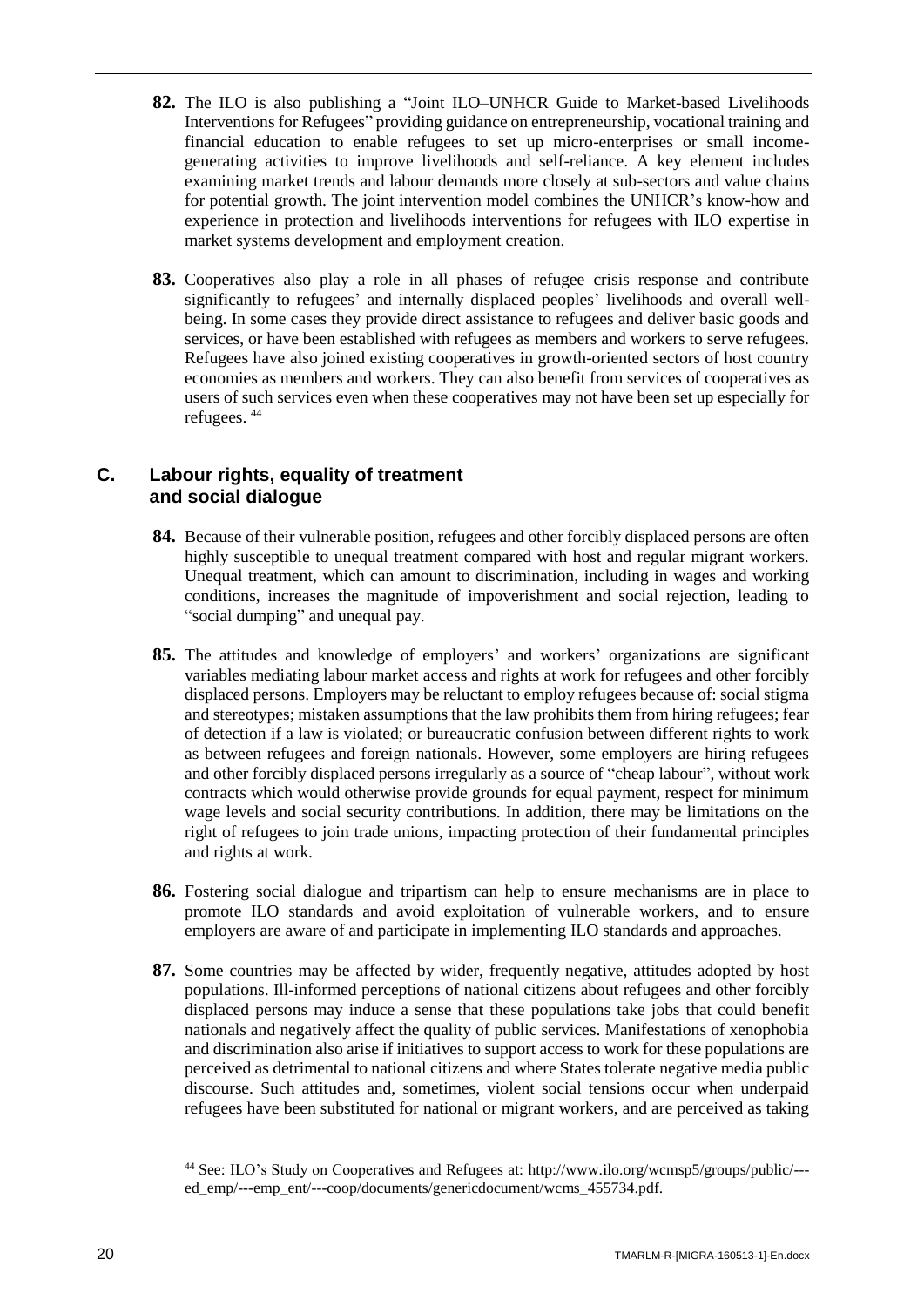jobs from them and increasing the downward pressure on wages and related working conditions.

- **88.** Because of the barriers to finding regular wage employment, refugees and other forcibly displaced persons may resort to self-employment opportunities. Yet in setting up a microenterprise, they often face financial and social constraints, for example, their status and lack of capital can exclude them from accessing financial services and borrowing start-up finance.
- **89.** Some factors which act as constraints on rights and equal treatment replicate constraints discussed under access to inclusive labour markets. For example, factors limiting equality of access to work include: lack of local or technical language skills in the host country; limited level of pre-displacement education and training; and cultural differences in attitudes to work. In this context, the lack of systems for rapid and effective skills assessment and jobs–skills matching, particularly for women, is frequently a gap in host countries which underpins the often low success rate of their access to labour markets.

#### <span id="page-26-0"></span>*ILO standards and normative guidance*

- **90.** Extensive protection of rights and equality of treatment and opportunity are provided by ILO standards as indicated below.
- (a) Equality of opportunity and treatment
	- **91.** The fundamental right to non-discrimination embodied in the Discrimination (Employment and Occupation) Convention, 1958 (No. 111), aims to eliminate all discrimination based on at least the specific grounds of race, colour, sex, religion, national extraction, political opinion and social origin, in employment and occupation. It applies to all workers, nationals and non-nationals, in the countries which have ratified it. <sup>45</sup> In addition, it should be recalled that Migration Conventions Nos 97 and 143 aim to eliminate discrimination on the grounds of nationality. The Equal Remuneration Convention, 1951 (No. 100), was adopted with the specific objective of promoting equality and eliminating discrimination and requires member States to apply equal remuneration for men and women for work of equal value.
	- **92.** Further, to promote the principle of equality of opportunity and treatment, ILO member States have the obligation to combat racism and xenophobia relating to immigrants, potentially including refugees and other forcibly displaced persons, under Convention No. 97. <sup>46</sup> The CEACR underlines the necessity to ensure that the national equality policy is well disseminated and observed, not only by workers and employers, but also by the general public.
- (b) Labour Rights
- *(i) Working conditions*
	- **93.** Refugees and other forcibly displaced persons, in their capacity as workers, are protected by the Protection of Wages Convention, 1949 (No. 95). In the past, this Convention has been found to be applicable to migrant workers, whose right to remuneration had been violated. <sup>47</sup>

<sup>45</sup> General Survey on migrant workers, 2016, para. 290.

<sup>46</sup> CEACR – *France*, Convention No. 97, direct request, 2016.

<sup>47</sup> *Libya* – CEACR, Convention No. 95, observation, 2012.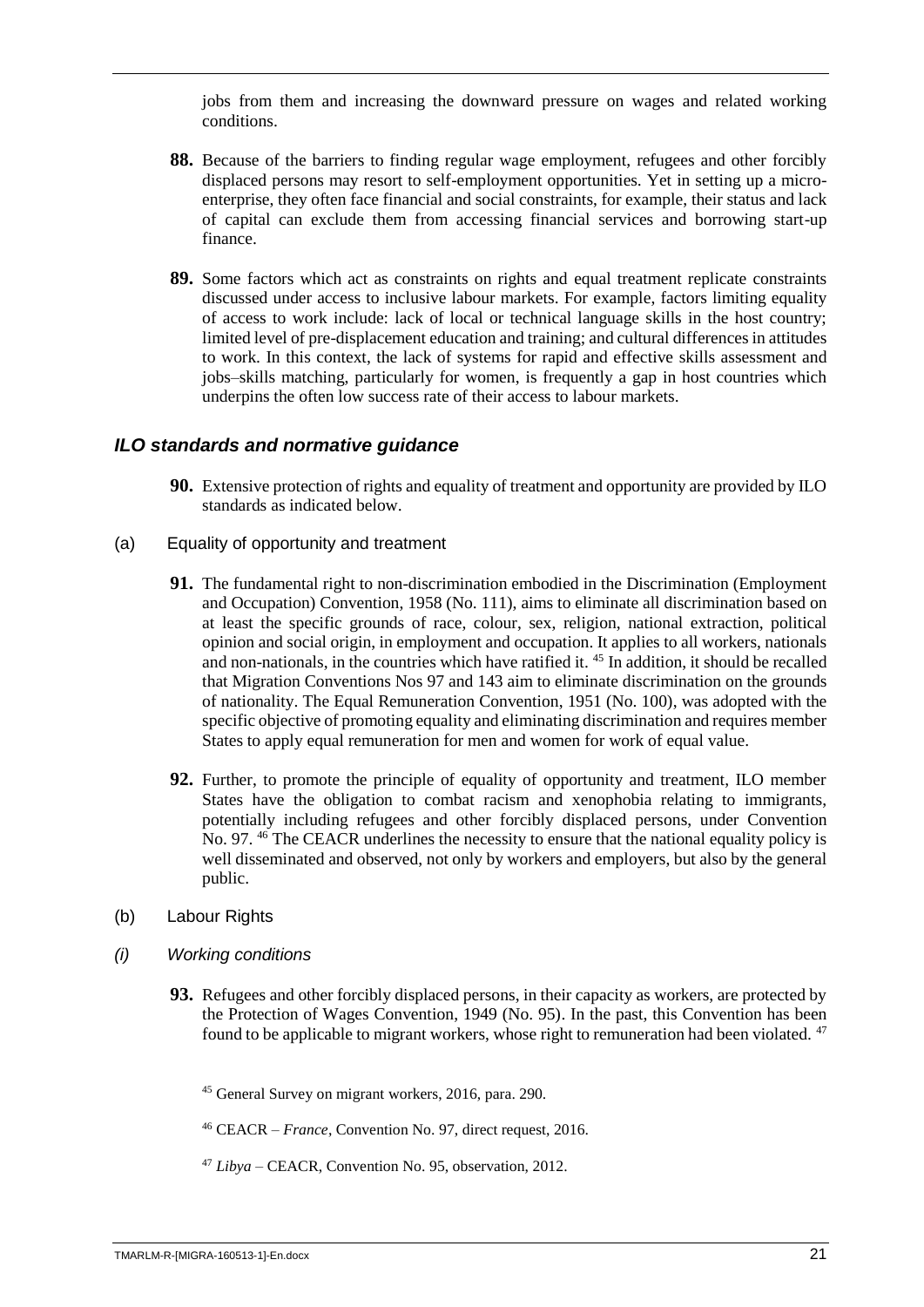Both Conventions Nos 97 and 143 underscore the right to remuneration without discrimination and Recommendation No. 151 refers to equality of treatment with respect to remuneration for work of equal value.<sup>48</sup> Further, the CEACR highlights the importance of establishing a minimum wage system pursuant to the Minimum Wage Fixing Convention, 1970 (No. 131), which can act as a safety net for workers not covered by a sectoral minimum wage or for workers excluded from minimum wage legislation.<sup>49</sup>

**94.** The right to just and favourable conditions of work is protected by Article 7 of the ICESCR. Article 7(a) spells out the right to remuneration and Article 7(b) the right to safe and healthy working conditions. The Committee on Economic, Social and Cultural Rights (CESCR) – the body supervising the implementation of the ICESCR – in its general comment on the right to just and favourable conditions of work underlines that refugees, who "[b]ecause of their often precarious status, remain vulnerable to exploitation, discrimination and abuse in the workplace, may be less well paid than nationals, have longer working hours and more dangerous working conditions. States parties should enact legislation enabling refugees to work and in conditions no less favourable than for nationals." <sup>50</sup>

#### *(ii) Occupational Safety and Health*

- **95.** According to the ILO Constitution, all workers should be protected from work-related injuries and illnesses. The ILO has adopted numerous Conventions on occupational safety and health that establish fundamental principles related to the prevention of work-related injuries and diseases as well as health and safety measures in particular sectors of economic activity. The Occupational Safety and Health Convention, 1981 (No. 155), requires the adoption of a national occupational safety and health policy and the Promotional Framework for Occupational Safety and Health Convention, 2006 (No. 187), promotes the creation of a preventative safety and health culture through the implementation of a national policy, systems and programmes that will progressively achieve safe and healthy working environments.
- **96.** In most member States, labour inspection is a primary mechanism for achieving compliance with laws related to working conditions and the protection of workers. <sup>51</sup> The Labour Inspection Convention, 1947 (No. 81), and the Labour Inspection (Agriculture) Convention, 1969 (No. 129), articulate the role, responsibilities, and necessary authority and capacity of labour inspectorates and are fundamental to ensuring the protection of the labour rights of refugees and displaced persons in workplaces.
- **97.** In the case of migrant workers, potentially including working refugees and other forcibly displaced persons, the CEACR reiterates the importance of taking appropriate measures to prevent any special health risks to which these workers may be exposed, in particular those employed in hazardous occupations. Member States are therefore urged to make every effort

<sup>51</sup> General Survey on migrant workers, 2016, para. 477.

<sup>48</sup> General Survey on migrant workers, 2016, paras 375–376.

<sup>&</sup>lt;sup>49</sup> General Survey on migrant workers, 2016, para. 377.

<sup>50</sup> CESCR, General comment No. 23: Right to just and favourable conditions of work, 8 Mar. 2016, E/C.12/GC/23, para. 47.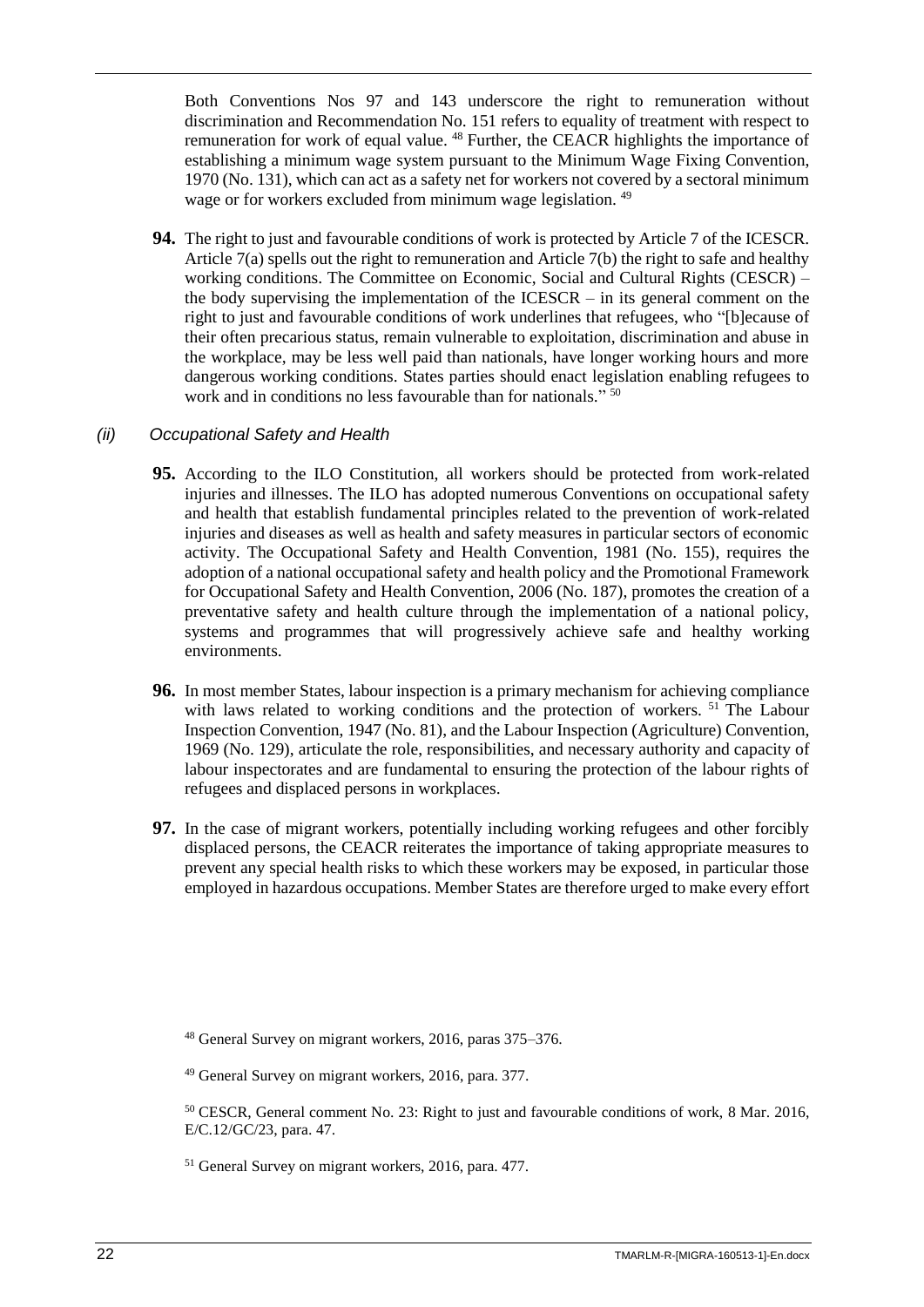to ensure that workers receive training and instruction in occupational safety and health in connection with their practical training or other work preparation. <sup>52</sup>

#### <span id="page-28-0"></span>*The right to social security and social protection* <sup>53</sup>

- **98.** To protect workers from insecurities related to work, the ILO has adopted numerous Conventions on social security and social protection. The Social Security (Minimum Standards) Convention, 1952 (No. 102), lays down the minimum standard for the level of social security benefits and the conditions under which they are granted, as well as the principle of equality of treatment between non-national and national residents.
- **99.** In the case of refugees and other displaced persons, the Equality of Treatment (Social Security) Convention, 1962 (No. 118), is of particular importance. As such, the CEACR has requested governments to ensure the application of social security schemes to refugees under Convention No. 118, notably the application of compulsory social protection systems and the provision of employment injury benefits. <sup>54</sup> Further, both Conventions Nos 97 and 143 provide for equality of treatment with regard to social security.
- **100.** With the adoption of the Social Protection Floors Recommendation, 2012 (No. 202), member States recognized "that social security is an important tool to prevent and reduce poverty, inequality, social exclusion and social insecurity, to promote equal opportunity and gender and racial equality, and to support the transition from informal to formal employment … ." In addition, it states that basic social security guarantees apply to "at least all residents and children" with no distinctions stated regarding nationality or migrant status.
- **101.** The right to social security is protected by Article 9 of the ICESCR, which applies to everyone within the territory or jurisdiction of the State party. The CESCR underlines that "[w]hereas everyone has the right to social security, States parties should give special attention to those individuals and groups who traditionally face difficulties in exercising this right, in particular … refugees, asylum seekers, internally displaced persons, returnees, nonnationals ...".<sup>55</sup>

<sup>54</sup> *Cabo Verde* – CEACR, Convention No. 118, direct request, 2012 and *Uruguay* – CEACR, Convention No. 118, direct request, 2002.

<sup>55</sup> CESCR, General Comment No. 19: The right to social security (Art. 9 of the Covenant), 4 Feb. 2008, E/C.12/GC/19, para. 31.

<sup>52</sup> General Survey, 2016, para. 388.

<sup>&</sup>lt;sup>53</sup> There are varying definitions of the terms "social protection" and "social security". In many contexts, as in this report, the two terms are used interchangeably. The ILO usually uses the term "social security", with reference to the human right to social security. This term encompasses a broad variety of policy instruments, including social insurance, social assistance, universal benefits and other forms of cash transfers, as well as measures to ensure effective access to health care and other benefits in kind aiming at securing social protection. For more details, see the *World Social Protection Report 2014/15: Building economic recovery, inclusive development and social justice*, International Labour Organization (ILO), Geneva. Further, both the Refugee Convention and the ICESCR provide protection in this regard. Articles 23 and 24(b) of the Refugee Convention protect the right to social assistance and social security, respectively. Article 9 of the ICESCR protects the right of everyone to social security, including social assistance.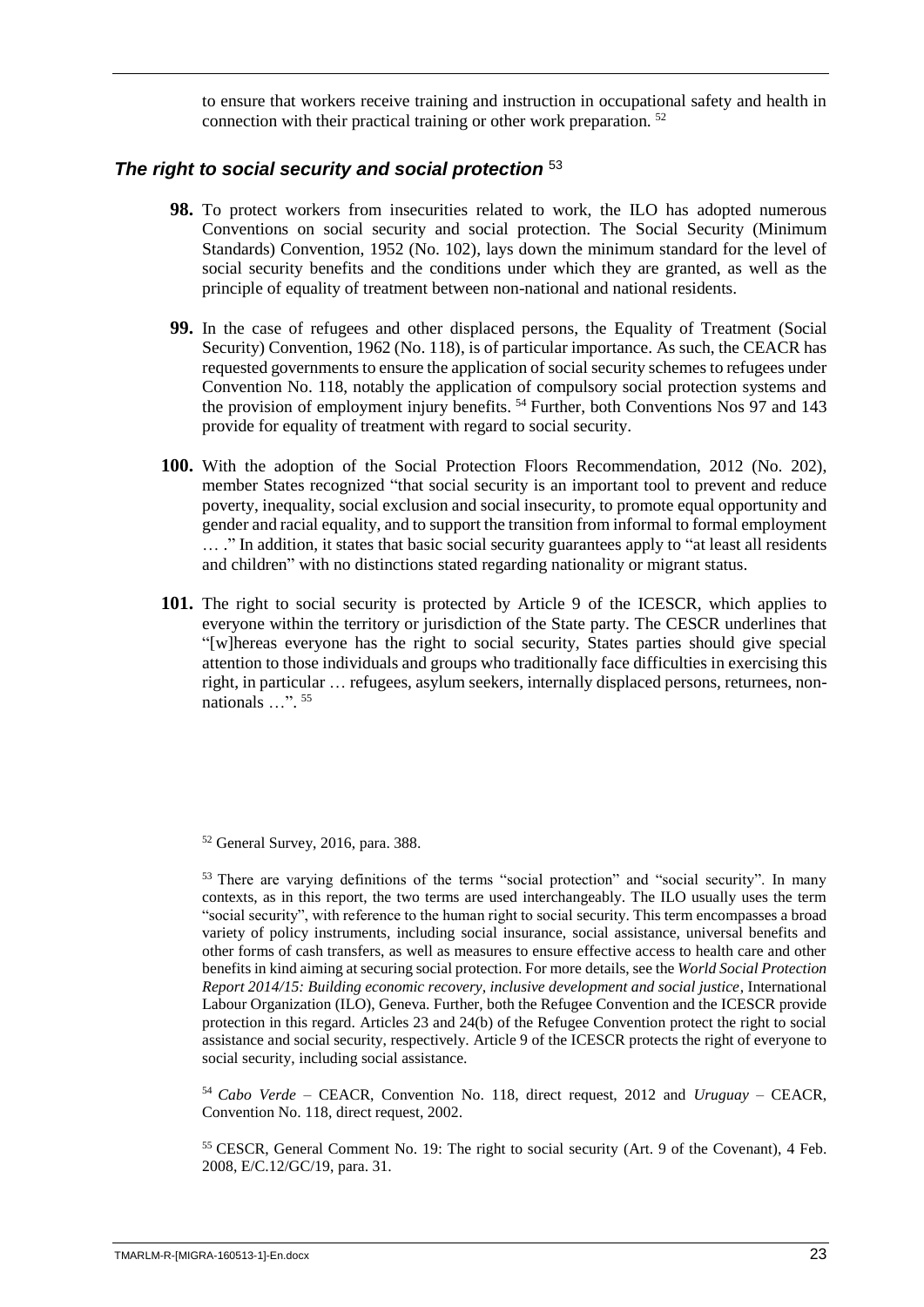#### <span id="page-29-0"></span>*Trade union rights* <sup>56</sup>

**102.** To ensure greater equality of refugees and other forcibly displaced persons with nationals and to give them the opportunity to negotiate terms and conditions of work, it is of fundamental importance that refugees and other forcibly displaced persons have the right to join and form trade unions. Both the Freedom of Association and Protection of the Right to Organise Convention, 1948 (No. 87), and Right to Organise and Collective Bargaining Convention, 1949 (No. 98), protect trade union rights.

#### <span id="page-29-1"></span>*Current and emerging practice*

- **103.** Although there is extensive legal and normative provision to protect the rights and quality of opportunity that can apply to refugees and forcibly displaced persons, conversely there is limited available evidence of good practice.
- **104.** Meaningful involvement of social partners in designing and promoting policies and practices that underline the potentially positive socio-economic outcomes of the presence of refugees and other forcibly displaced persons can help to challenge negative attitudes. For example, in Turkey, the ILO supports the meaningful engagement of workers' and employers' organizations in efforts to facilitate the access of Syrian refugees to decent work, and facilitates tripartite committees at the local level in refugee-affected communities.
- **105.** Interventions that enable nationals also to benefit from decent work created to assist refugees and other forcibly displaced persons, potentially lowers the risk of social tension. Examples of other actors are: Community-based organizations facilitating access to work in Kenya; refugees' self-help micro-enterprise support by Somali refugees in South Africa, while in Zambia, there have been several initiatives to support access to labour markets while promoting community cohesion through the formation of host and refugee networks and cooperatives.
- **106.** Governments and employers' and workers' organizations have a key role to play in information campaigns which proactively promote and facilitate access to decent work. In Ecuador, the Ministry of Labour has underlined the employment rights of refugees and asylum seekers by initiating training for its staff, for private companies, and for refugees on their employment rights.
- **107.** Challenging conditions of unequal treatment and "social dumping", Belgian trade unions have stressed the importance of parity on pay and other working conditions to prevent refugees being used as "cheap labour" while safeguarding wages for existing citizens. In addition, the European social partners issued a joint declaration in March 2016 to affirm their commitment and willingness to work with governments and other stakeholders to design and develop policies to support inclusion of refugees into work and society. <sup>57</sup> The

<sup>56</sup> Further, the Refugee Convention, the ICCPR and the ICESCR provide protection in this regard. Article 22 of the ICCPR and Article 8 of the ICESCR protect the right to form and join trade unions and Article 15 of the Refugee Convention protects the right of association through trade unions.

<sup>57</sup> Statement of the European Economic and Social Partners on the Refugee Crisis, Tripartite Social Summit, 16 March 2016: http://www.eurochambres.eu/custom/14\_03\_16\_final\_eco\_soc\_partners message refugee crisis  $002-2016-00048-01$ .pdf.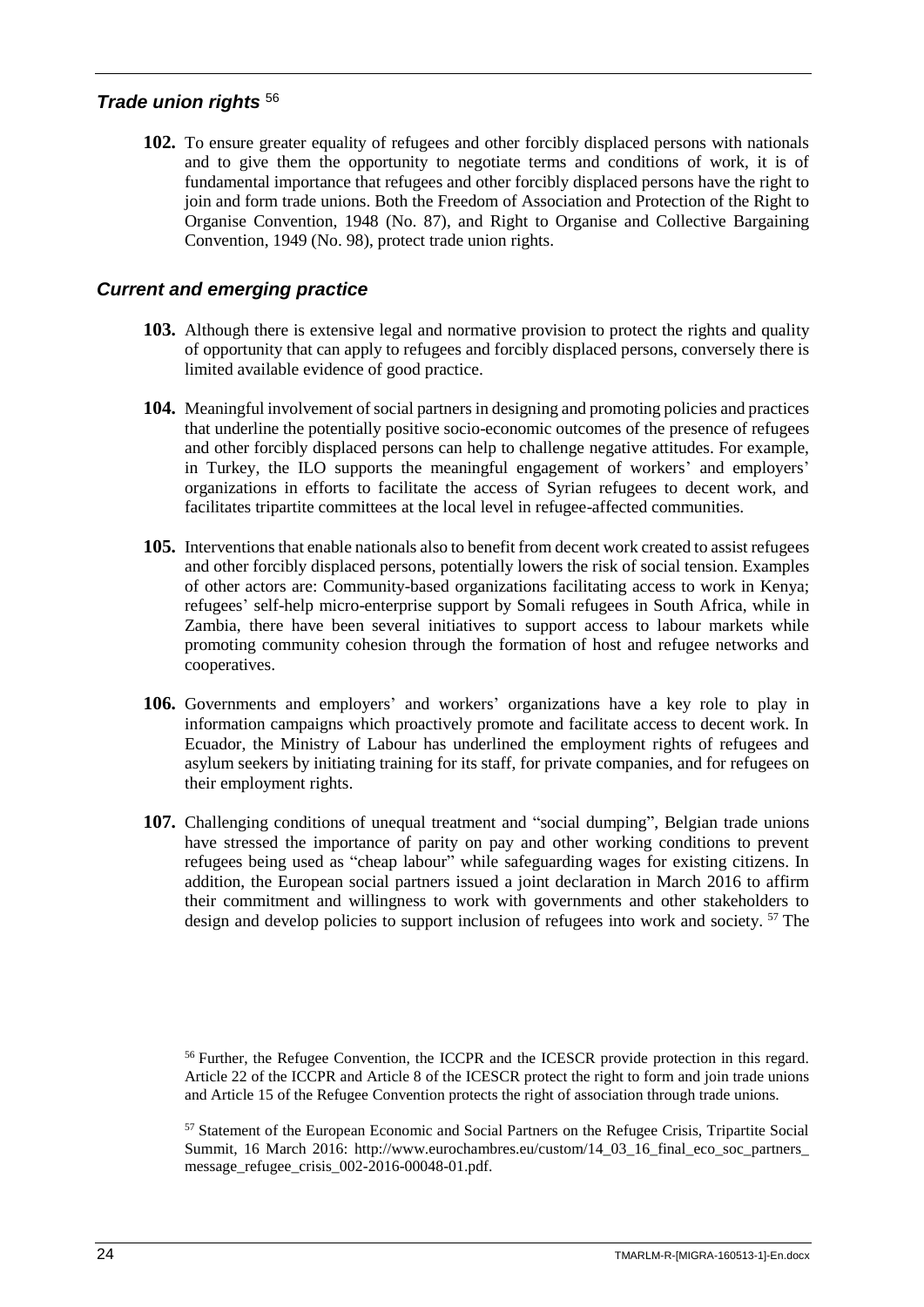International Trade Union Confederation (ITUC) also published a special briefing note on the global refugee crisis ahead of the G20 Summit in Turkey in November 2015.<sup>58</sup>

**108.** The labour inspectorates and judicial bodies responsible for enforcing and adjudicating labour protections play a pivotal role in informing employers and workers about the application of labour protections to refugees and forcibly displaced persons and ensuring compliance with those labour protections in workplaces. If those bodies' knowledge of refugee law and rights is limited or they erroneously presume refugees and other forcibly displaced persons are excluded from labour protections, they will not provide necessary information to employers and their workers, and workers who are refugees or who have been forcibly displaced will be left unprotected and without recourse when subject to violations. This lack of information further compounds a likely general reluctance to complain about mistreatment. The importance of the role of these bodies in ensuring compliance, is demonstrated by the actions of the judiciary in South Africa, which has on several occasions affirmed refugees' and asylum seekers' access to work where that right has been denied.

#### <span id="page-30-0"></span>**D. Partnership, coordination and coherence**

- **109.** The responsibility for responding to the global refugee crisis cannot be shared by one or only several countries by accident of geography. The paradigm shift to provide developmental responses alongside humanitarian assistance demands effective partnership, coordination and coherence involving a range of development and humanitarian actors. Crucially, since development-led responses impact the economy and the labour markets of countries receiving refugees and other forcibly displaced persons, the host governments must have a central role in determining policies.
- **110.** The UN Secretary-General has called for further strengthening of international cooperation and action to address large movements of refugees and other displaced persons so that no country is forced to manage these flows in isolation. To address the growing challenge, policy coherence should be ensured between policy areas both at the regional and global levels. <sup>59</sup>

#### <span id="page-30-1"></span>*ILO standards and normative guidance and current and emerging practice*

- **111.** In a number of areas, international labour standards provide for coordination between ILO members on a range of important issues relevant to responding to the refugee crisis. This coordination takes various forms, including exchange of information and best practices (for example, the Employment Relationship Recommendation, 2006 (No. 198)), coordination of legislation and regulatory responses to the needs of workers in countries outside their own (for example, the Maritime Labour Convention, 2006 (MLC, 2006) and the Domestic Workers Convention, 2011 (No. 189)), and concerted action to curb transnational abuses (for example, the Forced Labour Protocol).
- **112.** The Social Justice Declaration emphasizes that sharing knowledge and understanding through empirical analysis and tripartite discussion among countries facing common challenges builds capacity of the ILO and its Members to respond coherently to crises and

<sup>58</sup> The Global Refugee Crisis, ITUC, Nov. 2015 [http://www.ituc-csi.org/IMG/pdf/global\\_](http://www.ituc-csi.org/IMG/pdf/global_refugee_crisis.pdf) refugee\_crisis.pdf.

<sup>59</sup> United Nations (2016). Report of the Secretary-General, In Safety and dignity: addressing large movements of refugees and migrants. Seventieth session, agenda items 15 and 16. [http://reliefweb.int/sites/reliefweb.int/files/resources/N1611262.pdf,](http://reliefweb.int/sites/reliefweb.int/files/resources/N1611262.pdf) p. 5.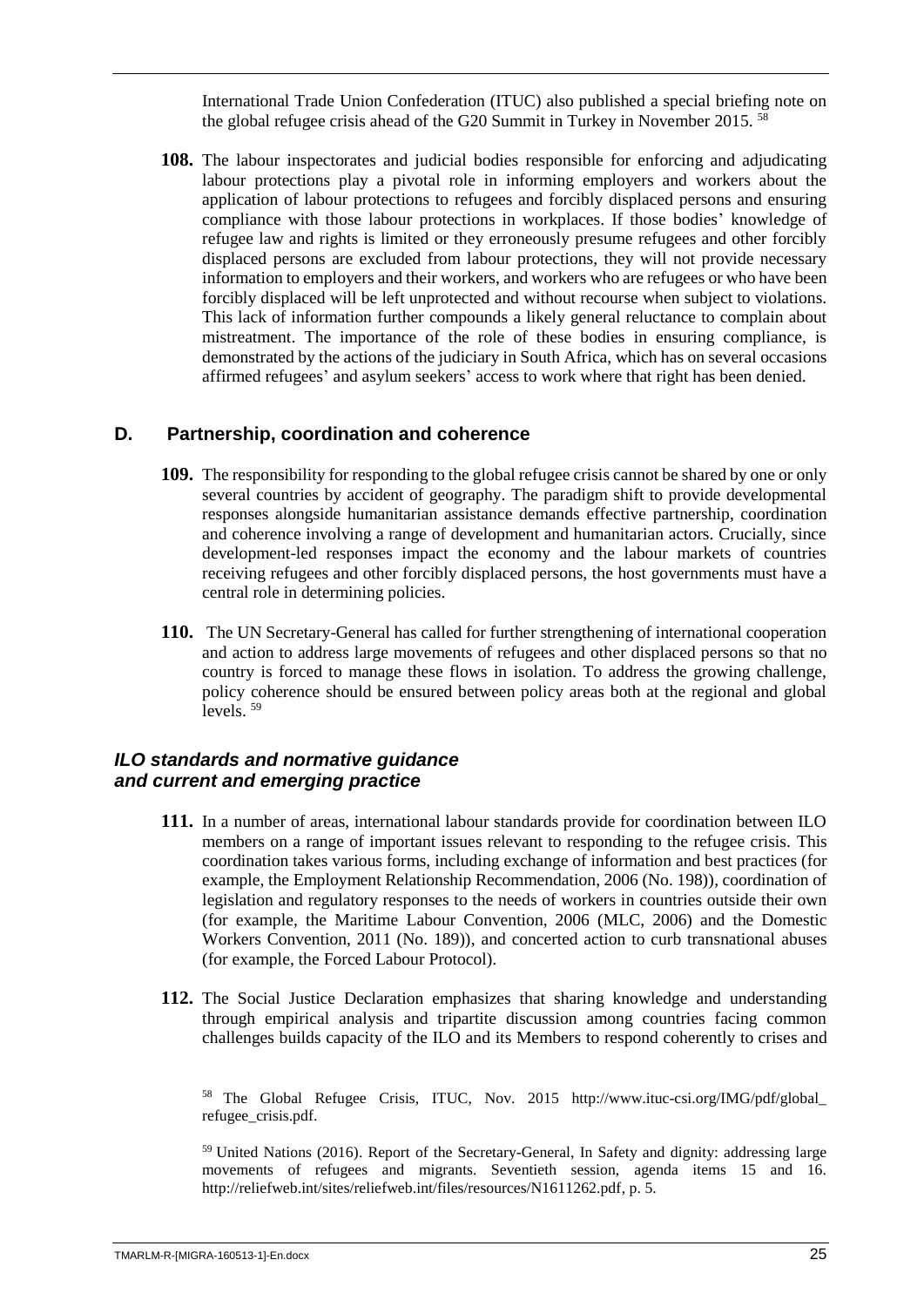the demands of social justice (SJD,  $II(A)(3)$ ). The recurrent discussions at the Conference also provide an opportunity for Members to exchange their practice and knowledge on how decent work can be applied in the face of the challenges of globalization including major human movements.

- **113.** Convention No. 97 calls for cooperation among member States in a number of areas, including among public employment services, and where numbers of persons moving across borders are sufficiently large, to enter into agreements as desirable and necessary to regulate matters of common concern. <sup>60</sup> Recommendation No. 86 provides in its Annex a "Model agreement on temporary and permanent migration for employment, including migration of refugees and displaced persons." The conclusions of the ILO 2013 Tripartite Technical Meeting on Labour Migration <sup>61</sup> support policy development that is coherent, comprehensive, consistent and transparent as a means to effectively manage cross-border movement with full respect for human rights.
- **114.** There have been some regional coordinated efforts to enhance the protection of forcibly displaced persons. The Cartagena Declaration on Refugees governing refugee and forced displacement in the Latin American region calls on countries of the region to adopt national laws and regulations that facilitate the application and implementation of an enlarged concept of a refugee beyond the 1951 Convention definition. Point 11 of the associated Colloquium on International Protection of Refugees in Central America called for a further study in countries hosting a large number of refugees, to explore the possibilities of integrating the refugee population into "productive life" through the creation of generation of employment. <sup>62</sup> In 2014, Latin American States adopted the Brazil Declaration which calls for the promotion of income-generating projects, as well as vocational training programmes and the active participation of the public and private sectors in generating employment for refugees through "corporate social responsibility programs, access to productive projects, microcredit, state social programmes and bank loans". 63
- **115.** The EU has developed a clear legal framework that seeks to promote greater region-wide consistency on access of refugees and asylum seekers to the labour market that is applied in 25 of its 28 Member States, through the Refugee Qualification  $64$  and Reception Conditions Directives. <sup>65</sup> Article 26(1) of the Refugee Qualification Directive states that: "Member States shall authorize beneficiaries of international protection to engage in employed or selfemployed activities subject to the rules generally applicable to the profession and to the public service, immediately after protection has been granted". Further, Article 15(1) of the Reception Conditions Directive highlights that: "States shall ensure that applicants have access to the labour market no later than 9 months from the date when the application for international protection was lodged if a first instance decision by the competent authority

 $60$  See, e.g., Article 7 and Article 10, of Convention No. 97, and Annex II, Article 12.

<sup>&</sup>lt;sup>61</sup> International Labour Organization (2013). Tripartite Technical Meeting on Labour Migration. TTMLM/2013.

<sup>62</sup> [https://www.oas.org/dil/1984\\_Cartagena\\_Declaration\\_on\\_Refugees.pdf.](https://www.oas.org/dil/1984_Cartagena_Declaration_on_Refugees.pdf)

<sup>63</sup> Brazil Plan of Action, p. 13.

 $64$  Directive 2011/95/EU of the European Parliament and the Council of 13 December 2011 on standards for qualification of third-country nations or stateless persons as beneficiaries of international protection, for a uniform status for refugees or for persons eligible for subsidiary protection, and for the content of the protection granted (recast), OJ 2011 L 337/9.

<sup>65</sup> Directive 2013/33/EU of the European Parliament and of the Council of 26 June 2013 laying down standards for the reception of the applicants for international protection (recast), OJ 2013 L 180/96.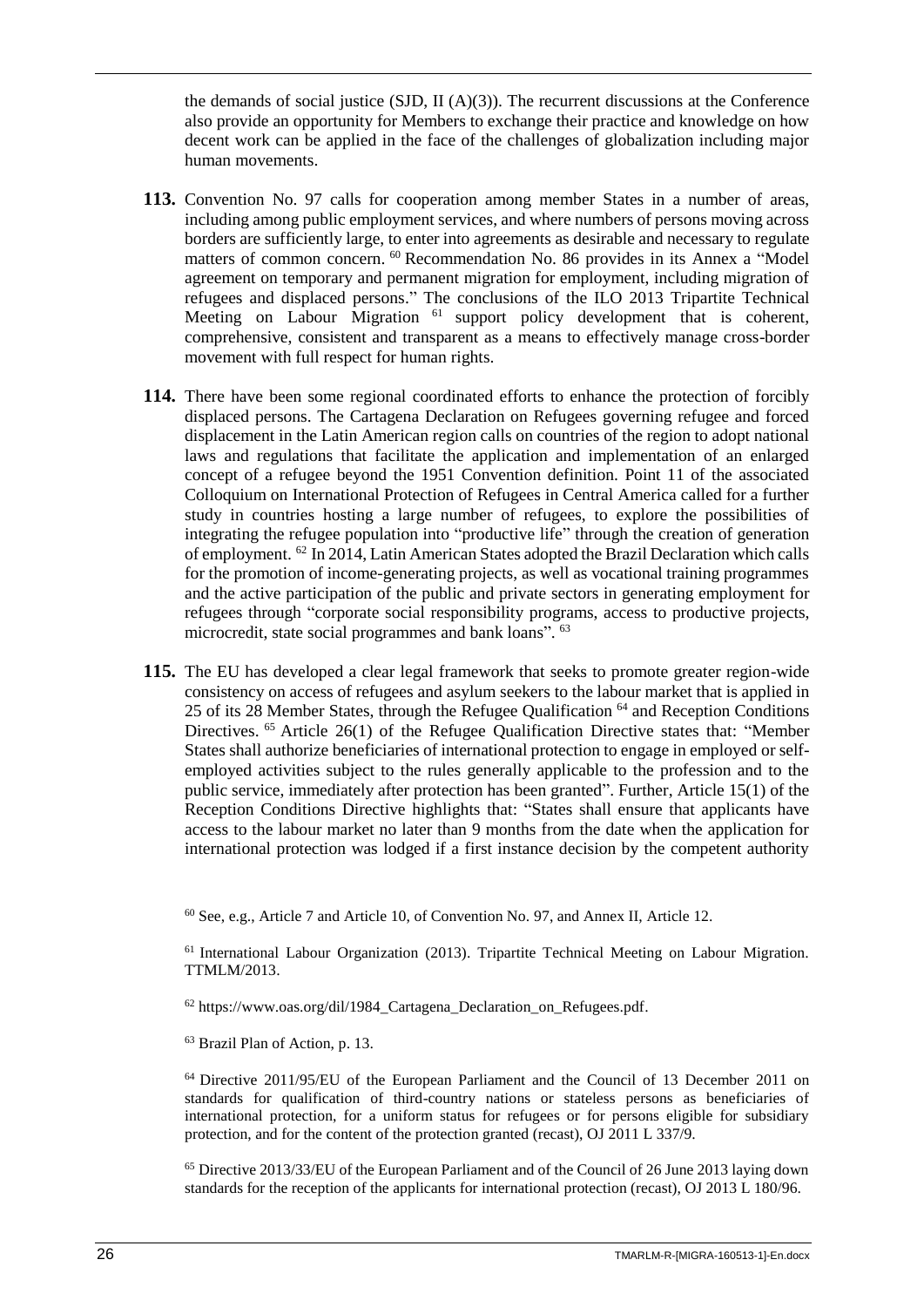has not been taken and the delay cannot be attributed to the applicant". In the case of the beneficiaries of international protection (both refugees and those with subsidiary protection status), this framework also includes provisions relating to access to education, training and retraining, and procedures for recognition of diplomas and qualifications.

**116.** In the African region, a Joint Labour Migration Programme (JLMP) was developed by the African Union Commission (AUC) together with the ILO, IOM and the United Nations Economic Commission for Africa (UNECA). The JLMP was adopted by AU Heads of State and Government in January 2015 as a comprehensive programme on labour migration governance for the region and supports the implementation of the labour migration component of the AU's Migration Policy Framework for Africa (2006) and the Ouagadougou + 10 Plan of Action.

#### <span id="page-32-0"></span>**E. Alternative pathways for labour mobility**

- **117.** Where resettlement is not possible, several governments and organizations such as the UNHCR, have been promoting labour mobility as alternative entry pathways for refugees, which may relieve some of the burden of refugee-hosting countries. For example, the European Commission issued a recent communication entitled "Towards a Reform of the Common European Asylum System and Enhancing Legal Avenues to Europe", in which it states that "Member States should also consider other ways to increase legal entry options for people in need of international protection". <sup>66</sup> One of the explicitly mentioned pathways in the communication is through labour mobility.
- **118.** The intention of these pathways is to facilitate the movement of refugees by matching them with labour market needs in host countries as compared with conventional refugee resettlement programmes which usually target vulnerable households for resettlement. However, labour mobility is often seasonal, circular, temporary and only sometimes leads to permanent residence, while "durable solutions" need to reflect a path to permanent residence and family reunification. Thus a question hangs over the extent to which labour mobility pathways for refugees and other forcibly displaced persons are indeed a "durable" solution.
- **119.** Although labour mobility pathways are unlikely to make a significant impact in reducing the millions of refugees globally in cases where this is pursued by States and social partners, the approach is nonetheless a potentially important element of the overall global response and the ILO has a role to play in ensuring that labour mobility pathways adhere to international labour norms and practices.

#### <span id="page-32-1"></span>*ILO standards and normative guidance*

**120.** When supporting labour mobility pathways as an emerging fourth durable solution, it should be of fundamental importance to the protection of refugees and other forcibly displaced persons recruited or placed in the territory of a member State for those States to respect the provisions of the Employment Service Convention, 1948 (No. 88), the Private Employment Agencies Convention, 1997 (No. 181), and the Migration for Employment Convention (Revised), 1949 (No. 97). Further, the CEACR recalls that as with many other aspects of the

<sup>66</sup> Refugee-specific schemes, such as resettlement and humanitarian admissions, should be complemented by making existing regular admission schemes for general categories such as students, researchers or workers, more accessible to refugees, and initiatives already in place should be fully supported.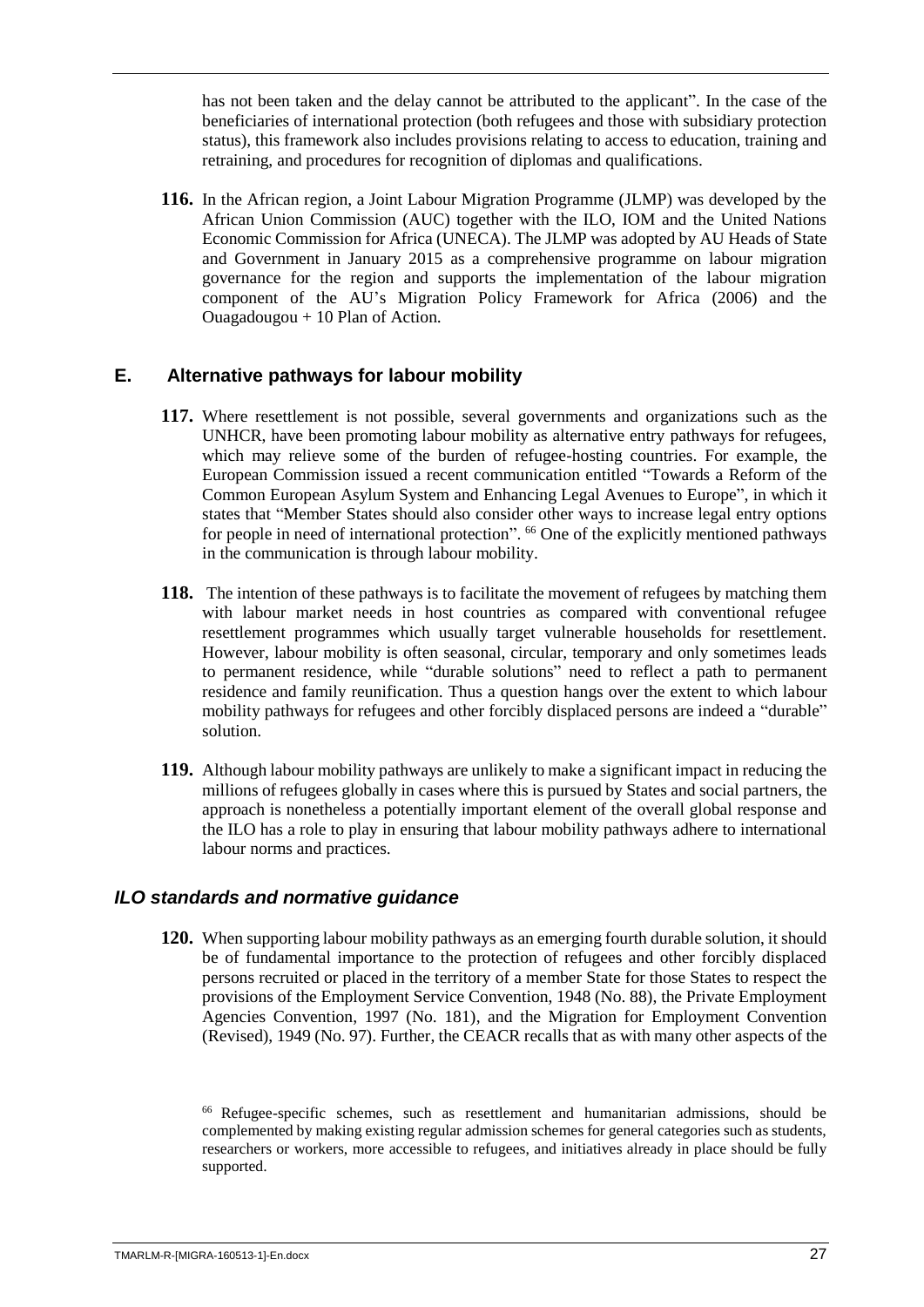migration process, cooperation between countries of origin and destination may prove one of the most effective ways of ensuring that migrants are recruited under non-abusive and non-exploitative conditions. <sup>67</sup> This may also apply to refugees in resettlement programmes.

**121.** In this context, the objectives of the ILO's "Fair Recruitment Initiative" may be applied to ensure the protection of refugees and other forcibly displaced persons in labour mobility pathways, including: (1) to help prevent trafficking in persons and forced labour; (2) to protect the rights of workers, including migrant workers, from abusive and fraudulent practices during the recruitment process (including pre-selection, selection, transportation, placement and possibility to return); and (3) to reduce the cost of labour migration and enhance development outcomes for migrant workers and their families, as well as for countries of origin and destination. Moreover, maintaining refugee protection in this context is critical. The ILO is organizing a Tripartite Meeting of Experts on Fair Recruitment in September 2016 where guidelines addressed to all relevant actors (governments, employers, labour recruiters and workers' and employers' organizations) will be discussed.

#### <span id="page-33-0"></span>*Current and emerging practice*

- **122.** Brazil is one country providing temporary labour mobility pathways. Following the 2010 earthquake, large numbers of Haitians entered Brazil and upon consultation between the National Immigration Council (CNIg) and the National Committee for Refugees (CONARE) granted five-year permanent residence on humanitarian grounds (based on RN No. 27/98) to approximately 45,000 Haitians who did not meet the 1951 Refugee Convention definition of a refugee. After expiration of the permit, Haitians who wished to remain in the country had to prove their employment status and, in cases where employment was verified, issued with a Foreigners Identity Card. In 2013, Brazil also invoked a form of a temporary mobility pathway through a special visa policy for people affected by the conflict in the Syrian Arab Republic. Resolution 17 of CONARE applies not only to Syrians, but also to individuals of other nationalities directly affected by the Syrian conflict or in the border regions. <sup>68</sup> The visa requirements are those applicable to a tourist visa, excluding certain conditions. <sup>69</sup> Those granted the visas are permitted to work but may, in practice, struggle to actually find jobs in Brazil.
- **123.** Those affected by climate-related displacement in Pacific Island States may seek seasonal work opportunities in Australia and New Zealand. In New Zealand, employers participating in the scheme are in the agricultural and viticultural industry, while Australia has also opened the scheme to the accommodation and hospitality sector. In the case of Kiribati, seasonal work opportunities have been systematically integrated into a national labour migration policy and a national climate adaptation strategy.
- **124.** Multilateral and regional cooperation between member States has been a consistent feature of ILO initiatives in relation to governance of labour migration and should also play a key role when governing labour mobility of refugees and other forcibly displaced persons in

<sup>67</sup> General Survey on migrant workers, 2016, para. 226.

<sup>68</sup> Normative Resolution No. 17 of 20 Sep. 2013.

 $69$  These are: proof of means of subsistence compatible with the status of an international tourist; proof of means of transportation of entry and exit from national territory; and any additional documents required in specific situations.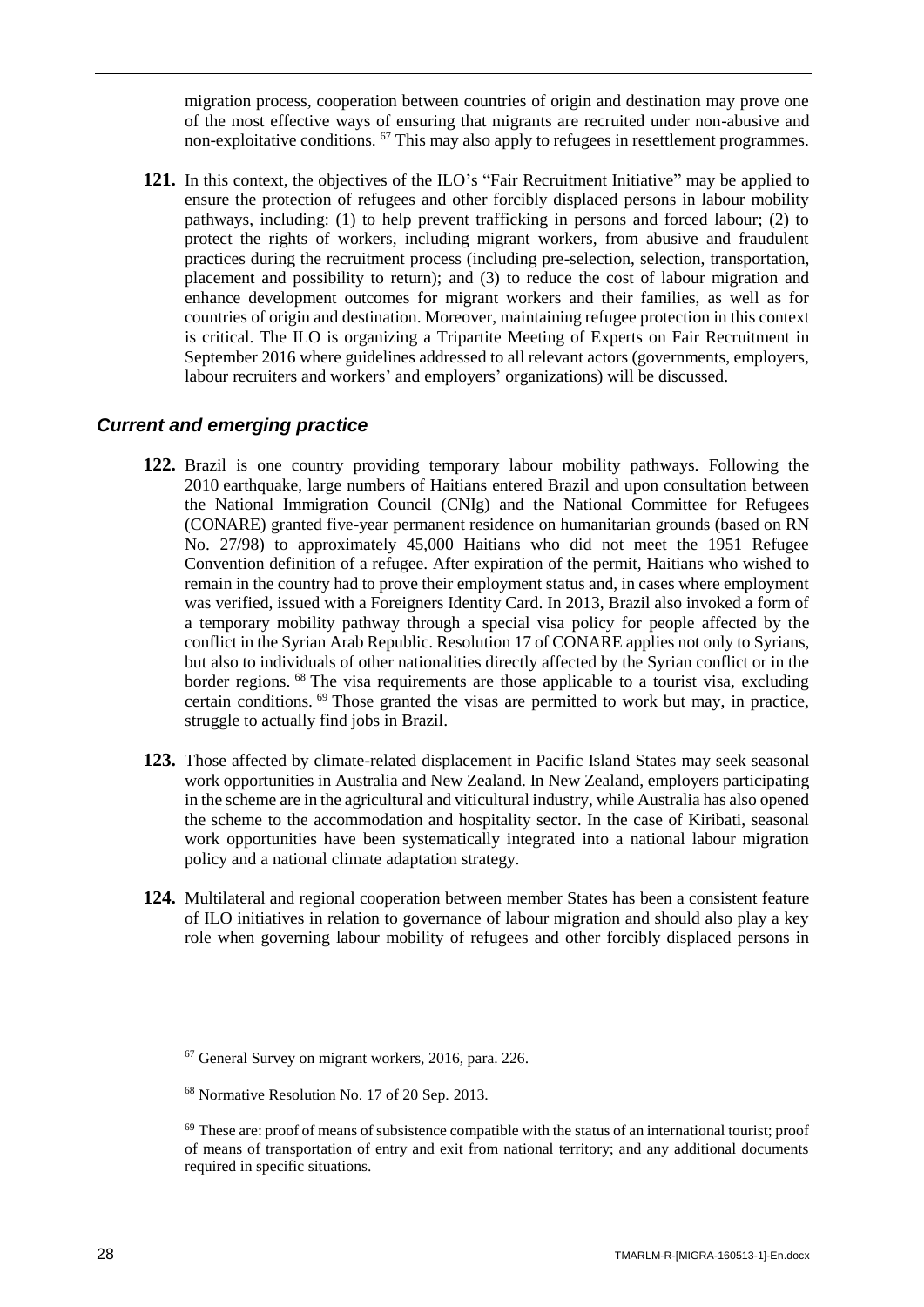partnership, including the UNHCR, the IOM, the UNDP and the OHCHR.  $\frac{70}{10}$  The ILO Multilateral Framework on Labour Migration gives useful guidance in this regard. To more closely coordinate field and global activities, the ILO and the UNHCR are revising their joint plan of action and Memorandum of Understanding.

**125.** A platform for coordinating public employment services at regional level, such as the *Accueil Emploi* database piloted in collaboration with the Economic Community of West African States (ECOWAS) in the West Africa region, could provide a model to help coordinate action between these services in different countries that could also support the labour mobility of refugees.  $71$ 

### <span id="page-34-0"></span>**Conclusion**

- **126.** Of the many challenges posed to the international community by the growing scale of forced migration, the actual and potential impacts on labour markets are among the most demanding, as earlier sections of this background paper have explained. While there is growing agreement that the access of refugees and other forcibly displaced persons to labour markets and productive employment with decent work conditions is of critical importance, experience demonstrates that member States have found this particularly challenging in the context of the current crisis. Nevertheless, ILO standards and norms provide a framework for guidance, and there is increasing evidence that States, often with the support of international organizations such as the ILO, are proactively addressing some of these constraints. In pursuing a shift from humanitarian to development assistance for refugees and displaced populations, employment opportunities for decent work through livelihoods creation and access to labour markets, when well-managed, can provide a critical bridge. The ILO with its unique tripartite structure and its global mandate plays a critical role conceptually and operationally.
- **127.** To facilitate the ILO's role, and to ensure that legal and normative provisions for decent work and adequate protection give shape to a comprehensive, coherent and positive response to the widespread challenges, part 4 suggests a set of draft guiding principles for consideration. Adopting guiding principles provide the ILO and its tripartite membership with a platform to address the labour market impacts of refugees and other forcibly displaced persons, and signal its commitment to promote positive labour market responses that can contribute to national development and refugee protection.

 $70$  See ILO Governing Body, 326th Session, Geneva, 10–24 March 2016, Agenda and programme, Doc. GB.326.

<sup>71</sup> Feasibility study to expand *Accueil Emploi* employment database to a subregional database and network for ECOWAS Member States' Public Employment Services, Final Report, ILO, IOM, ICMPD, ECOWAS, EU, 2015.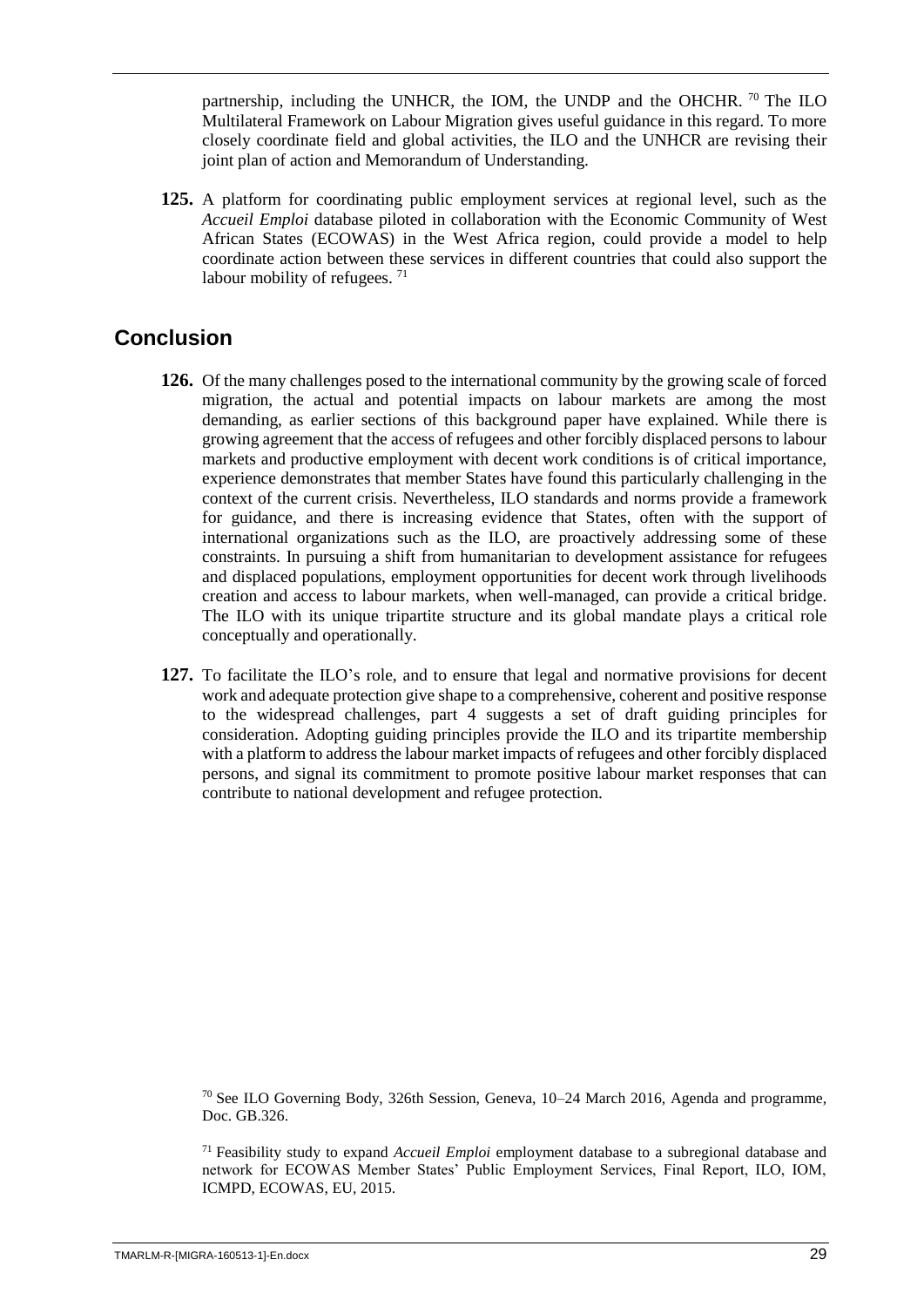### <span id="page-35-0"></span>**Part IV. Draft guiding principles**

*These draft "guiding principles" are addressed to all ILO Members and constituents as a basis for national tripartite dialogue on the access of refugees and other forcibly displaced people to the labour market.*

*They respond to the call made at the high-level panel at the Governing Body session in March 2016 and have been developed in parallel with, and are informed by, the supporting background paper.*

*They set out core principles to support Members on the access of refugees and other forcibly displaced people to the labour market and to assist those Members impacted by these situations, in particular frontline States affected by large movements, in ensuring responses that meet the needs and expectations of all stakeholders: host and refugee and forced displacement communities. These guiding principles can further inform responses aligned with ILO Recommendation No. 71.*

*ILO constituents are encouraged to give due consideration to these guiding principles in developing national and regional responses to refugee and forced displacement situations.*

#### <span id="page-35-1"></span>**A. Governance frameworks on access to labour markets**

- **1.** Members should formulate national policy, and national action plans as appropriate, to ensure the protection of refugees and forcibly displaced persons in the labour market, including in respect of access to work and livelihood.
- **2.** National policies and action plans should be formulated in conformity with international labour standards, decent work principles, humanitarian and human rights norms and in consultation with labour ministries as well as representative organizations of workers and employers.
- **3.** National policies and action plans to foster opportunities for formal work and self-reliance for refugees and other forcibly displaced persons should at a minimum include measures to:
	- (a) Guide all stakeholders, including employment agencies, employers and workers organizations, on access of refugees and other forcibly displaced persons to labour markets.
	- (b) Examine work opportunities available for refugees and other forcibly displaced persons, based on reliable information concerning the impact of refugees and other forcibly displaced persons on labour markets, and the needs of national workers and employers.
	- (c) Consider removing or relaxing refugee encampment policies and other restrictions that hinder decent work opportunities, promote discrimination or lead to irregular employment.
	- (d) Ensure, where access to work is subject to specific legal criteria or requirements, such as work permits, employment authorization for employers or quotas, that these conditions are in accordance with international labour standards, humanitarian and human rights norms, including the principle of equality of opportunity and treatment in the labour market.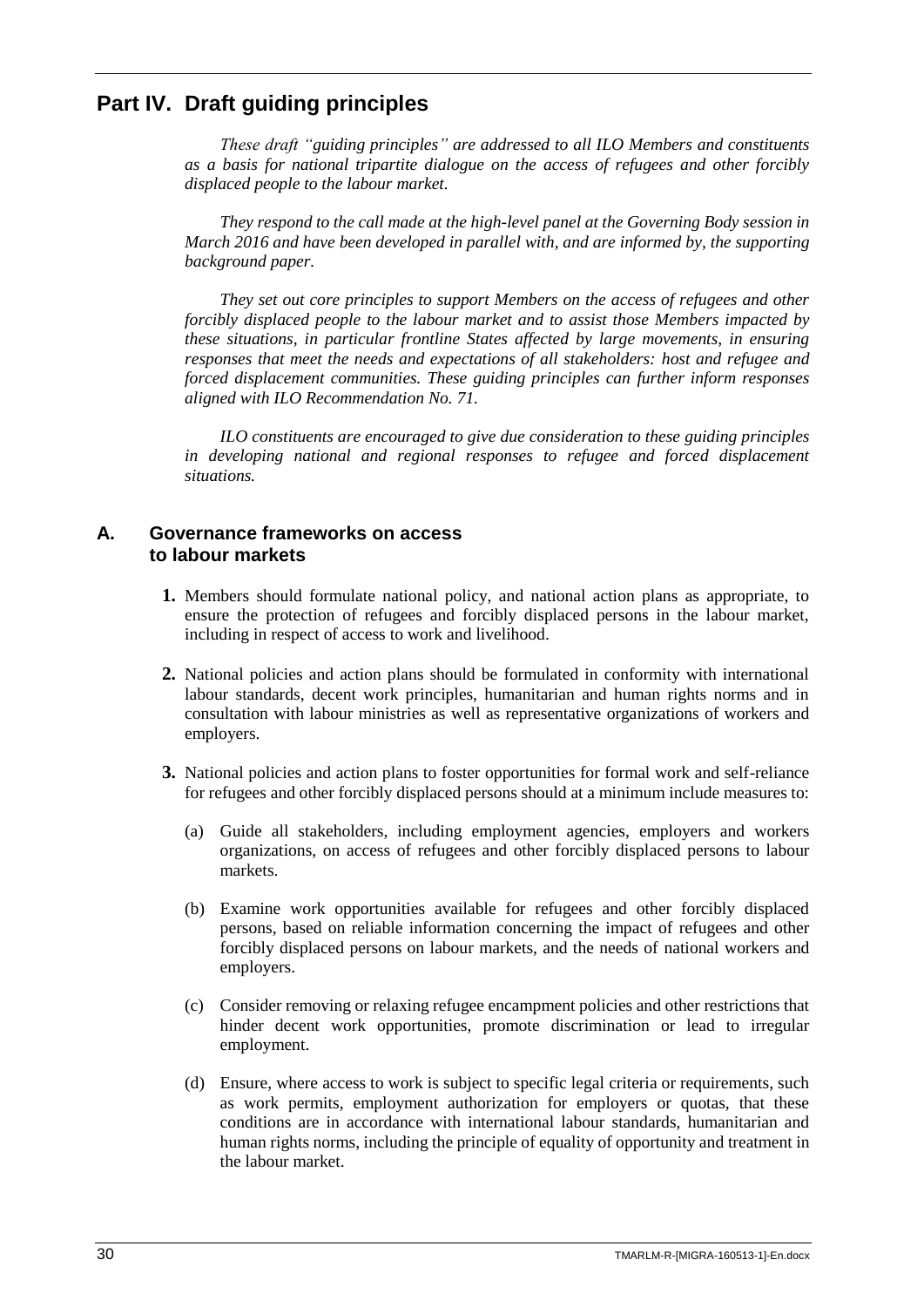(e) Eliminate inconsistencies in legal, policy and administrative practice related to implementation of applicable international labour standards and human rights norms.

#### <span id="page-36-0"></span>**B. Economic and employment policies for inclusive labour markets**

- **4.** Members should formulate economic growth strategies that support investment in job creation that benefit both national workers and men and women refugees and displaced persons.
- **5.** Members should develop and implement, together with representative employers' and workers' organizations, national employment policies that include refugees and other forcibly displaced persons.
- **6.** Employment strategies should include measures to:
	- (a) Enhance the capacity of public and private employment agencies to support the access of refugees and other forcibly displaced persons to the labour market, particularly as regards job placements and career counselling.
	- (b) Strengthen specific efforts to support the inclusion in labour markets of youth and women from refugee and other forcibly displaced populations, including through access to education, childcare and after-school programmes.
	- (c) Support recognition of informally acquired skills and competencies by refugees and forcibly displaced persons.
	- (d) facilitate tailored vocational training, including OSH training, with a strong on-the-job component (for example, apprenticeships), and intensive language teaching.
	- (e) strengthen access to skills development and upgrading opportunities, and entrepreneurship and business start-up training for refugees and other forcibly displaced persons.
	- (f) facilitate increased access to decent work opportunities for refugees and other forcibly displaced persons and host communities, including by fostering transitions of employment from the informal to formal economy.
- **7.** Members should take steps to ensure the portability of work-related entitlements (such as social security benefits, including pensions), skills accreditation and recognition of refugees and other forcibly displaced persons between countries of origin, transit and destination.
- **8.** Members should strengthen the capacity of national labour market governance systems, including in respect of information and data collection concerning the impact of refugees and other forcibly displaced persons on host communities, labour markets and economies more generally.

#### <span id="page-36-1"></span>**C. Labour rights and equality of opportunity and treatment**

**9.** Members should adopt or reinforce national policies to promote equality of opportunity and treatment for all, recognizing the specific needs of women, youth and persons with disabilities, with regard to fundamental principles and rights at work, working conditions,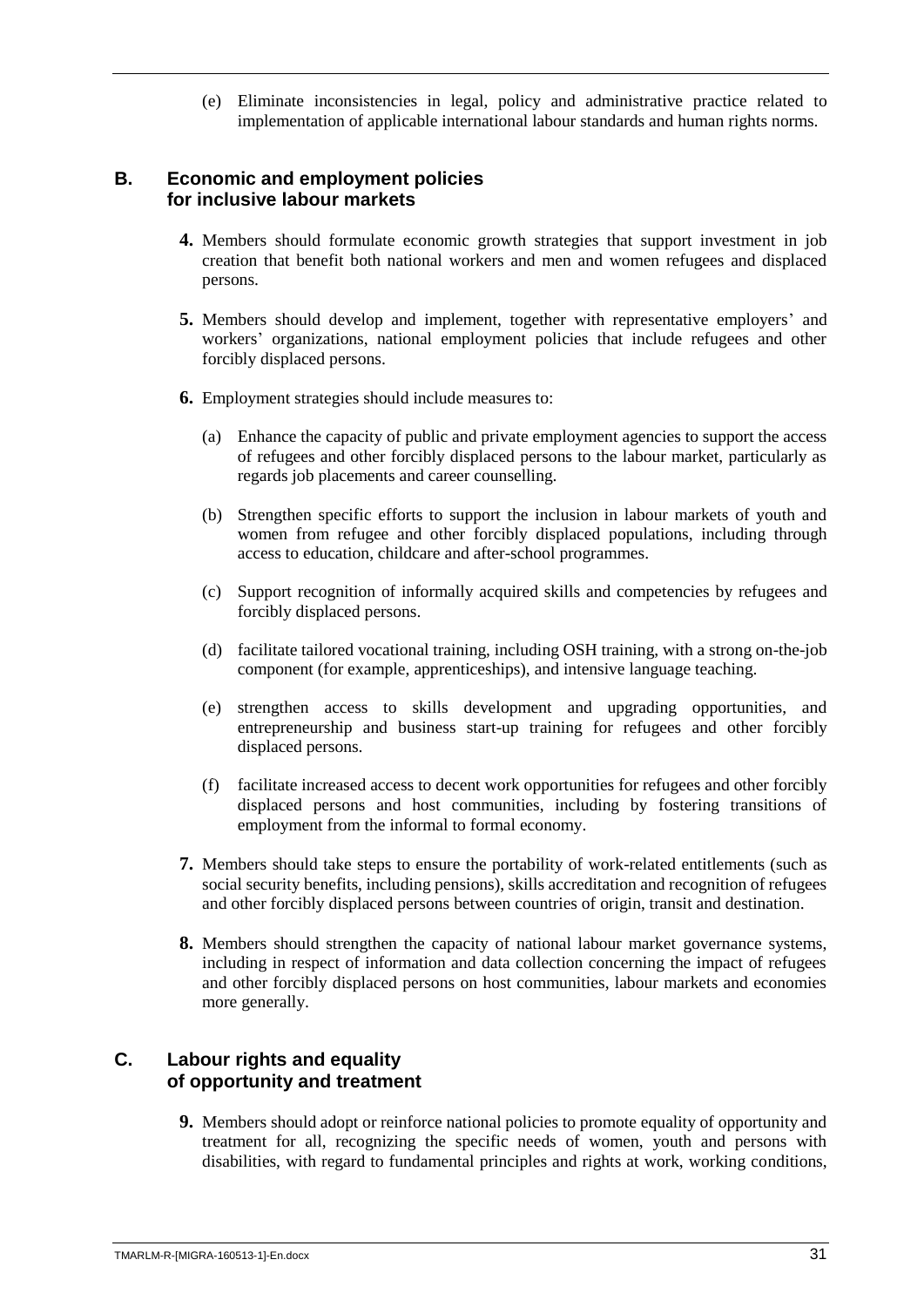wages and the right to social security benefits for refugees and other forcibly displaced persons, and to ensure they understand their labour rights and protections.

- **10.** National policies at a minimum should include measures to:
	- (a) Combat and prevent all forms of discrimination in law and in practice, forced labour and child labour, as they affect men, women and children refugees and other forcibly displaced persons.
	- (b) Facilitate the participation of refugees and forcibly displaced persons in representative organizations, including in relation to their right to form and join trade unions, participate in collective bargaining mechanisms and to access justice and judicial remedies against abusive working conditions.
	- (c) Facilitate information, advocacy and awareness campaigns that combat xenophobic behaviour and highlight the positive contributions of refugees and other forcibly displaced persons, with meaningful engagement of employers' and workers' organizations, civil society and other relevant stakeholders.
	- (d) Ensure that refugees and other forcibly displaced persons in the workplace are covered under relevant law and regulations, including on minimum wages, maternity protection, working time, occupational safety and health, and ensure that training and instruction is provided on the rights and obligations of workers, and the means of redress for violations, in a language they understand.
	- (e) Provide necessary education and training for labour inspectorates and judicial bodies on refugee law and labour rights, and ensure that information and training for workers is provided where possible in a language that workers understand.

#### <span id="page-37-0"></span>**D. Partnership, coordination and coherence**

- **11.** Members should promote national, bilateral, regional and global dialogue on the labour market implications of large influxes of refugees and forcibly displaced persons, and the importance of access to livelihoods and decent work.
- **12.** Cooperation among member States should include measures to:
	- (a) Strengthen the role of local government, regional bodies, and particularly regional economic commissions, and regional initiatives to foster consistent regional responses, including with the support of the ILO and other international agencies, notably the UNHCR.
	- (b) Encourage development assistance and private sector investment in strengthening labour markets, business development and self-employment to benefit national workers, refugees and other forcibly displaced persons
	- (c) Enhance the roles and capacities of the social partners and civil society to promote and protect the fundamental principles and rights at work of refugees and other forcibly displaced persons